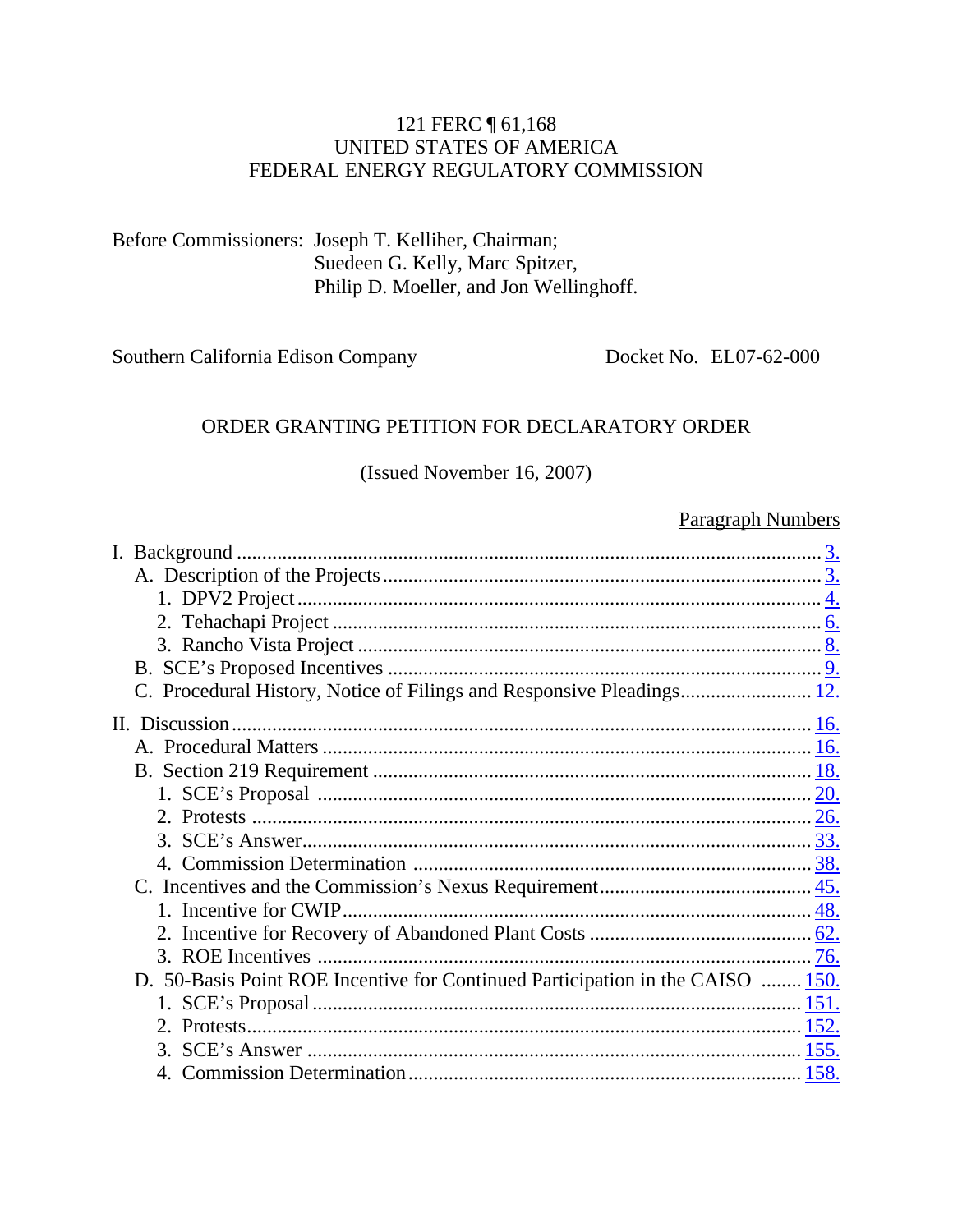1. On May 18, 2007, as amended on August 16, 2007, Southern California Edison Company (SCE) filed a petition for declaratory order (Petition), requesting that the Commission approve its proposed incentive rate treatments for three transmission projects, as consistent with Order No.  $679$ <sup>1</sup> SCE is proposing to construct the following transmission projects: (1) Devers-Palo Verde II Project (DPV2 Project); (2) Tehachapi Transmission Project (Tehachapi Project); and (3) Rancho Vista transmission substation project (Rancho Vista Project) (collectively, Projects).

2. In its Petition, SCE requests a finding that it is eligible to recover the following transmission investment rate incentives: (1) return on equity (ROE) adders of 150-basis points for the DPV2 and Tehachapi Projects and 100-basis points for the Rancho Vista Project, for new transmission investments; (2) Construction Work in Progress (CWIP) of 100 percent during construction of the Projects; and (3) recovery of its abandonment costs for DPV2 and Segments 3 through 11 of the Tehachapi Project if these Projects, or a portion thereof, are cancelled due to factors beyond SCE's control. SCE also requests an ROE adder of 50-basis points for SCE's participation in the California Independent System Operator Corporation (CAISO). For the reasons discussed below, we will grant SCE's Petition and grant the requested incentive rate treatment for its proposed Projects, subject to the modifications described herein.

## **I. Background**

# **A. Description of the Projects**

3. SCE states that the Projects will significantly improve the reliability of the CAISO's bulk power transmission system and reduce the cost of power to customers by reducing transmission congestion on the CAISO-controlled transmission grid. The total capital expenditure for the three Projects is \$2.5 billion.**<sup>2</sup>** This will help SCE to maintain reliable service to its customers and to provide increased access to renewable generation resources. SCE states that the Projects will increase the capability of proposed renewable generation projects to connect to the CAISO-controlled grid, which will support its

**<sup>1</sup>** *Promoting Transmission Investment through Pricing Reform*, Order No. 679, FERC Stats. & Regs. ¶ 31,222, *order on reh'g*, Order No. 679-A, FERC Stats. & Regs. ¶ 31,236 (2006), *order on reh'g*, 119 FERC ¶ 61,062 (2007).

<sup>&</sup>lt;sup>2</sup> SCE states that it intends to invest an additional \$1.8 billion in transmission projects for which it is not seeking incentives.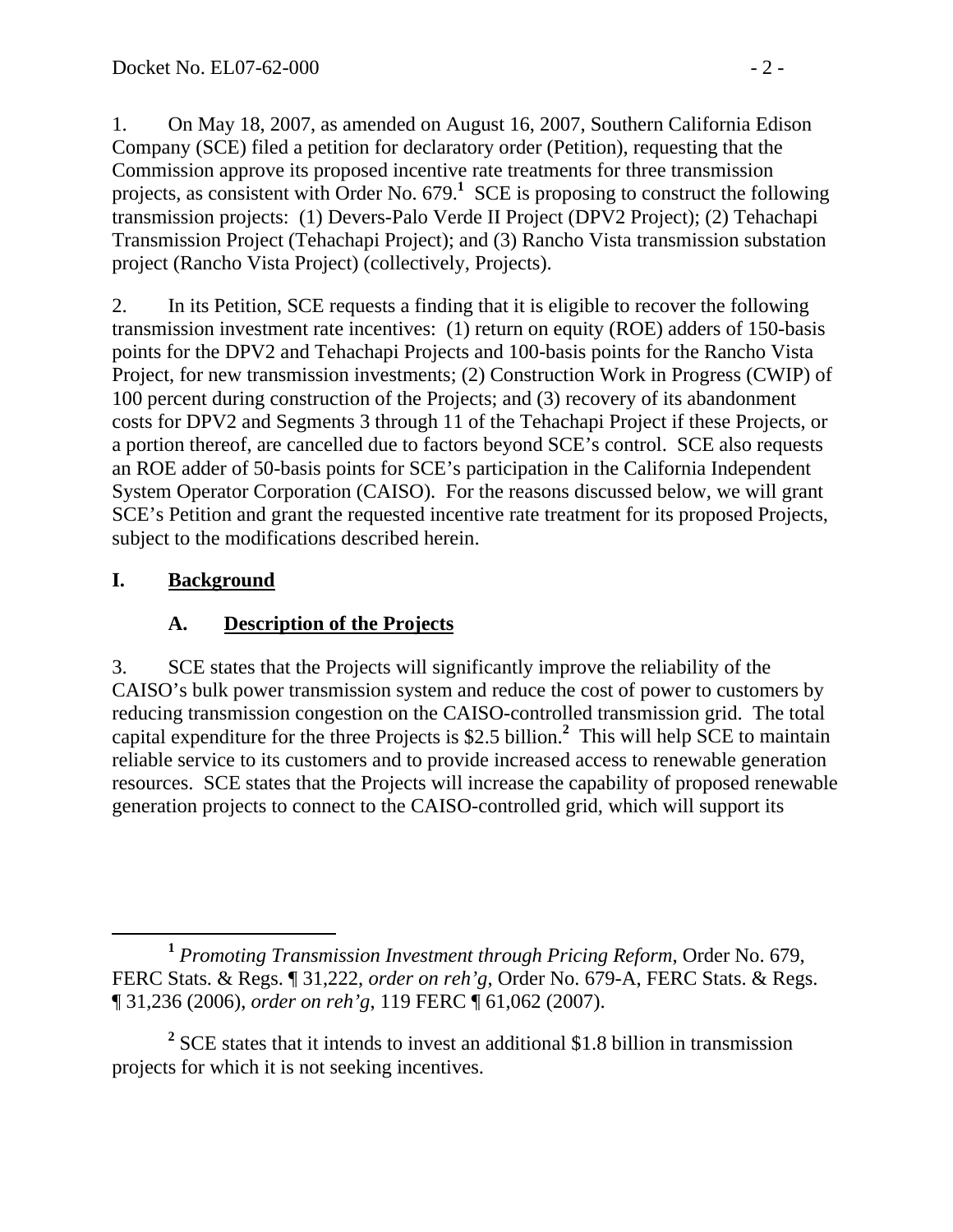compliance with the State of California's Renewable Portfolio Standard (RPS)<sup>3</sup> and the California legislation requiring substantial reductions in greenhouse gas emissions.

### **1. DPV2 Project**

4. The proposed DPV2 Project consists of the construction of two major transmission lines: (1) a 230 mile-long, 500 kV transmission line between Central Arizona near the Harquahala Generating Station and SCE's existing Devers substation located in North Palm Springs in Riverside County, California;<sup>4</sup> and (2) a 500 kV transmission line between the Devers substation and SCE's valley substation in Southeastern California. SCE states that the DPV2 Project is a \$560 million project that will allow access to efficient and less-expensive generation resources in Arizona. SCE states that the construction of the DPV2 Project will benefit not only California, but Arizona and the Southwest by relieving congestion and ensuring reliability.<sup>5</sup> Specifically, it states that, among other things, the DPV2 Project would provide reliability benefits because it would avoid loss of load during extreme contingencies, making it possible for power to flow to Arizona load centers from California or the Pacific Northwest. The DPV2 Project would also increase export of Arizona's generating resources during off-peak and shoulder periods, thereby reducing electricity costs in Arizona by spreading recovery of a portion of the fixed costs of Arizona resources to California ratepayers.

5. According to SCE, the DPV2 Project would also enhance competition among generating companies that supply energy to California, and the additional transmission infrastructure would support and induce the development of future energy selling into the California electricity market, increasing liquidity in the market (which reduces market transaction costs), and helping to mitigate market power. The estimated in-service for this Project is 2009.**<sup>6</sup>**

 $\frac{5}{1}$  *Id.* at 11-12.

<sup>6</sup> SCE states that recent difficulties obtaining state siting approval will result in a delay of the estimated in-service date for DPV2. *See infra* P 90.

**<sup>3</sup>** <sup>3</sup> SCE states that the RPS program requires retail sellers of electricity to increase their sale of electricity produced by renewable energy resources to 20 percent by 2010. Petition at 2 & n.4.

**<sup>4</sup>** Approximately 102 miles of this proposed transmission line would be located in Arizona. *Id.* at 13.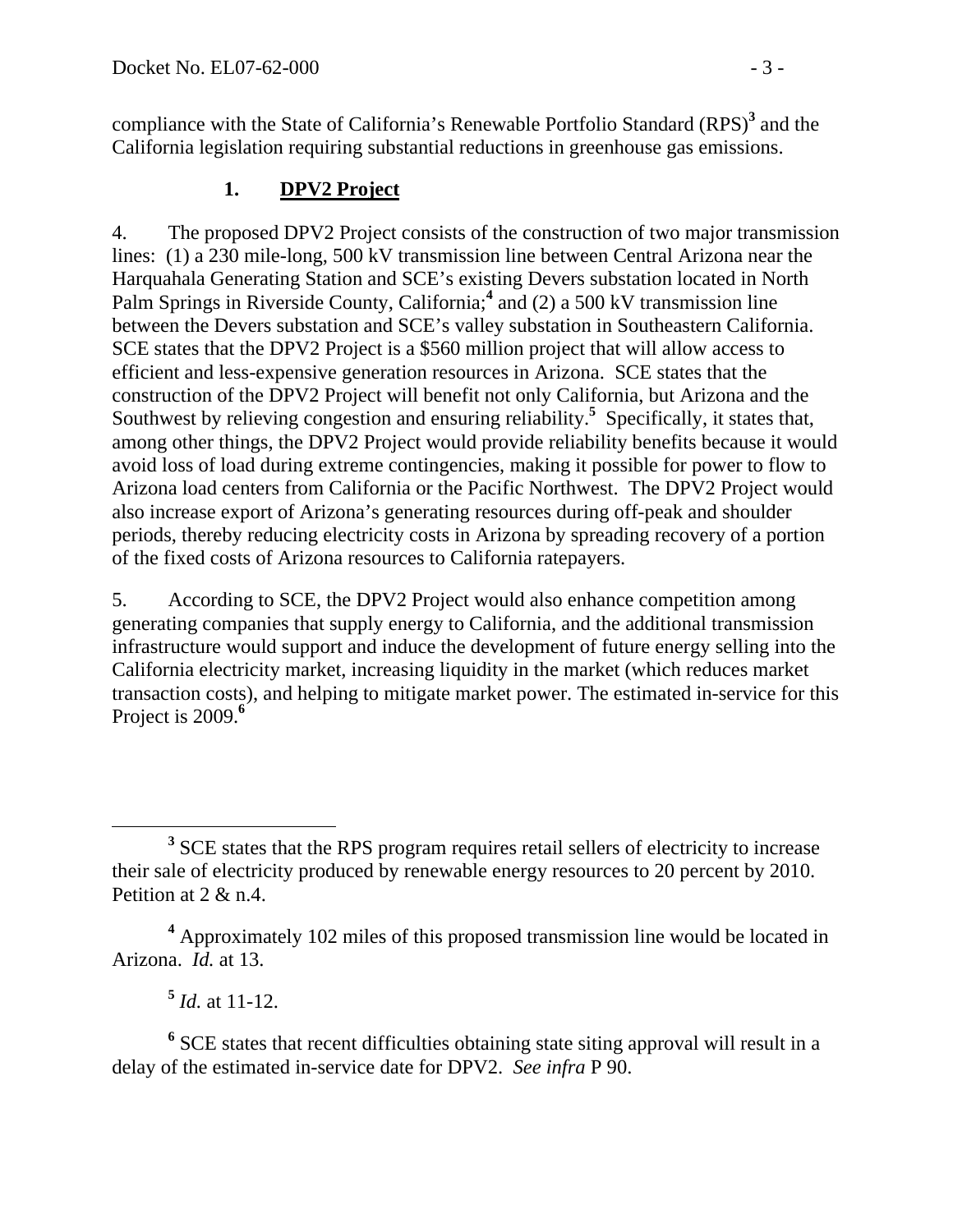#### **2. Tehachapi Project**

6. The Tehachapi Project is a \$1.7 billion project distributed into eleven segments, which consists of more than 200 miles of 500 kV transmission line, approximately 10 miles of 220 kV transmission line, and three new substation facilities.**<sup>7</sup>** The Tehachapi Project will interconnect up to 4,500 megawatts (MW) of generating resources, consisting primarily of wind generation, in the Tehachapi area to SCE's transmission system, located in the Tehachapi and Big Creek corridor areas. SCE states that, in addition to supporting renewable generation development, the project addresses reliability needs of the CAISO-controlled grid due to projected load growth in the Los Angeles basin. The Project facilitates the ability of California utilities to comply with the State of California's RPS by providing access to planned renewable resources in the Tehachapi Wind Resource Area (TWRA). Any load-serving entity that enters into a contract for generation located in the TWRA would be able to use the Tehachapi facilities to deliver that energy on an open access basis under the CAISO tariff.**<sup>8</sup>**

7. Additionally, the Tehachapi Project makes possible a low-cost expansion of transfer capability for Path 26 by removing one of the limiting components of the existing Midway-Vincent No. 3 500 kV transmission line and increasing SCE's ability to move power from Vincent to the Los Angeles basin. The Project also lays the groundwork for integration of planned renewable resources in Inyo and northern San Bernardino counties by expanding the system and extending SCE's 500 kV backbone transmission system. The first elements of the multi-phase project are planned to be in service in December 2008, with the final elements expected to be in-service in 2013.

### **3. Rancho Vista Project**

8. The Rancho Vista Project includes a proposed new 500 kV substation which is expected to go into service in June of 2009. This Project will cost about \$200 million and is the first built by SCE in 20 years. SCE states that the Rancho Vista Project is needed primarily to serve load growth in San Bernardino and Riverside counties. It will provide relief to the existing Mira Loma 500/230 kV substation, which serves an area that has an estimated load growth of 100 MW per year and represents 20 percent of the total annual load growth in the SCE service territory.<sup>9</sup> In addition, the Rancho Vista Project will

**<sup>8</sup>** *Id*. at 14.

**<sup>9</sup>** *Id*. at 19-20.

**<sup>7</sup>** *Id.* at 15-19 (describing the eleven segments).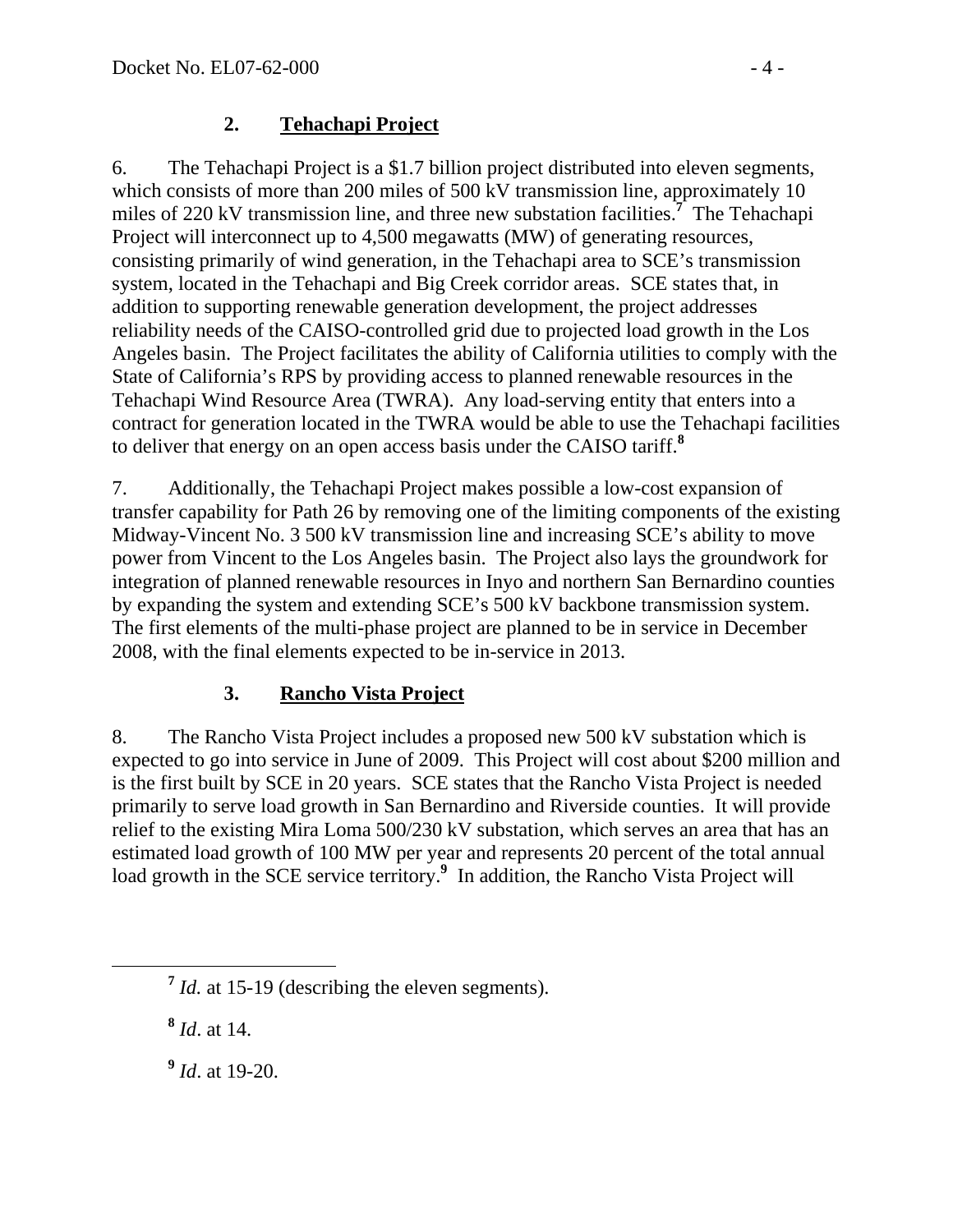enhance SCE's ability to interconnect renewable generation to the CAISO grid, which will increase import capability to the Los Angeles basin.<sup>10</sup>

## **B. SCE's Proposed Incentives**

9. SCE states that it is seeking narrowly tailored incentive rate treatment for the Projects. SCE states that it plans to spend about \$2.5 billion for the Projects, which will benefit not only SCE, but also other California utilities. It contends that a grant of incentives is particularly appropriate for these three Projects because each Project has specific and unique challenges that make it distinct from, and more risky than, SCE's other infrastructure investments. Further, SCE states that all of the Projects meet the rebuttable presumption of eligibility for incentive rate treatment.

10. SCE states that it is seeking incentive rate treatments that are consistent with Order Nos. 679 and 679-A, as well as subsequent decisions implementing these orders,**<sup>11</sup>** and that each requested incentive is rationally related to the investments being proposed. Specifically, SCE requests a 50-basis point ROE adder for being a Participating Transmission Owner in the CAISO. SCE requests a 150-basis point adder to its base ROE that will be applied to the DPV2 and Tehachapi Projects and a 100-basis point adder to its base ROE that will be applied to the Rancho Vista Project. It also seeks to include in its transmission rate base, through a single-issue rate filing, 100 percent of prudently-incurred CWIP during construction of the Projects. Finally, SCE requests abandoned plant cost recovery of 100 percent of the prudently-incurred costs of the DPV2 and Tehachapi Projects.

11. Additionally, although SCE is not specifically requesting incentive ratemaking treatment for employing innovative transmission technologies, it includes a technology statement for the three Projects, as required by Order No. 679.**<sup>12</sup>** Specifically, SCE states that, among other things, the DPV2 and Tehachapi Projects will use: (1) Flexible AC Transmission, an advanced transmission technology that increases the capacity, efficiency, and reliability of a new transmission facility under the Energy Policy Act of

**<sup>10</sup>** *Id.* at 20.

**<sup>11</sup>** *Id*. at 3, citing *Allegheny Energy, Inc.,* 116 FERC ¶ 61,058 (2006), *order on reh'g*, 118 FERC ¶ 61,042 (2007) (*Allegheny*); *American Electric Power Service Corp.,* 116 FERC ¶ 61,059 (2006), *order on reh'g*, 118 FERC ¶ 61,041 (2007) (*AEP*); *Bangor Hydro-Electric Co.,* 117 FERC ¶ 61,129 (2006); *Duquesne Light Co.,* 118 FERC ¶ 61,087 (2007) (*Duquesne*).

**<sup>12</sup>** Order No. 679, FERC Stats. & Regs. ¶ 31,222 at P 302; Petition at 47-57.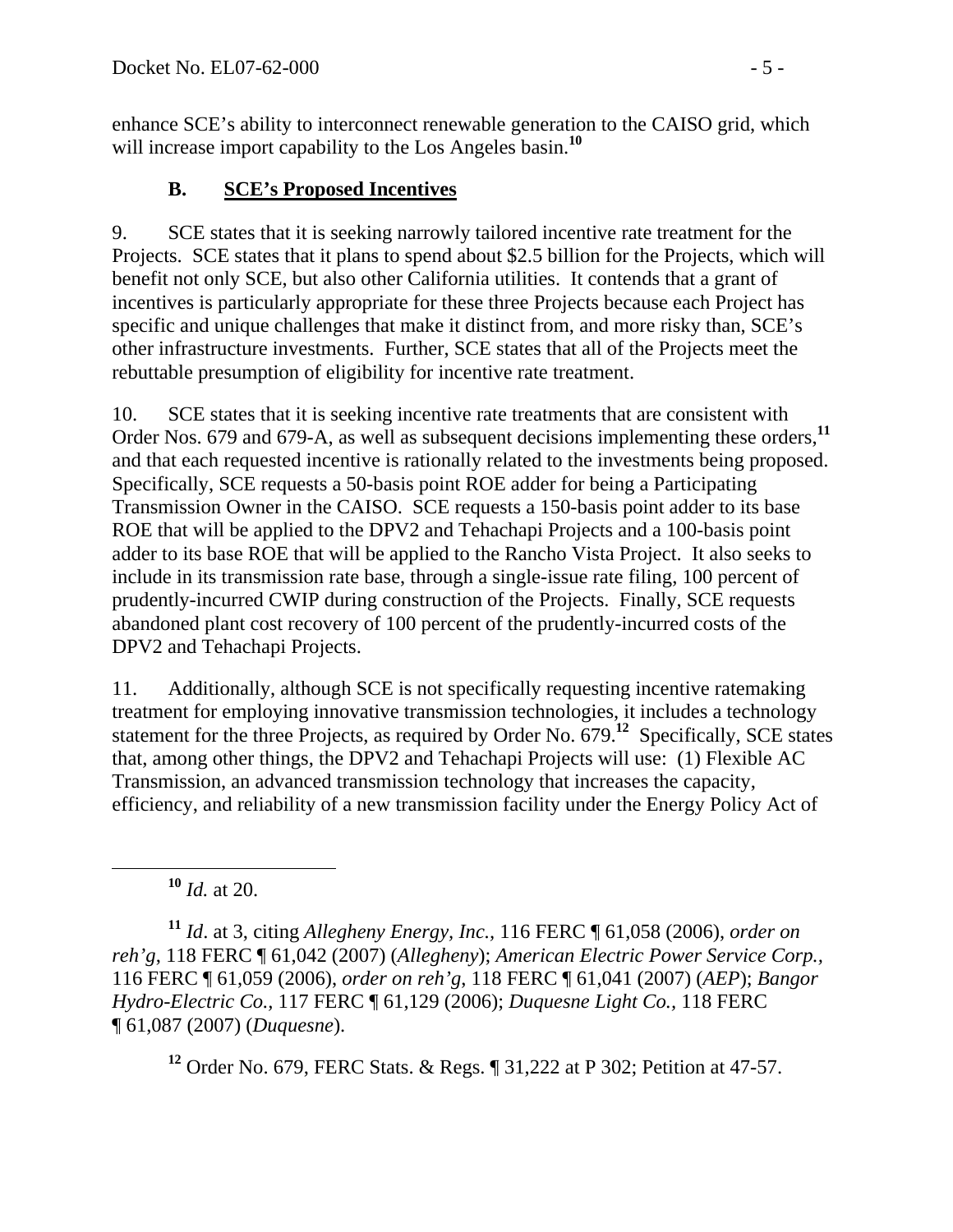2005 (EPAct 2005);**<sup>13</sup>** (2) special protection systems, which require fiber optic technologies to provide reliable high speed data communication between switching stations and allow the monitoring systems to trip load in the event of outage contingencies; (3) a Static VAR Compensator, which utilizes power electronics, controls, and real-time monitoring software;**<sup>14</sup>** and (4) other equipment that constitute advanced transmission technologies.**<sup>15</sup>** In addition, SCE states that the Rancho Vista Project will use advanced technologies, i.e., 500 kV and 220 kV Gas Insulated Switchgears, which fall under section 1223(a)(19) of EPAct 2005.**<sup>16</sup>**

### **C. Procedural History, Notice of Filings and Responsive Pleadings**

12. Notice of SCE's petition was published in the *Federal Register*, 72 Fed. Reg. 30,365 (2007), with interventions and comments due on or before June 8, 2007. The California Public Utilities Commission (CPUC) filed a notice of intervention and protest. Timely motions to intervene, raising no substantive issues, were filed by Atlantic Path 15, LLC and the Imperial Irrigation District. Timely motions to intervene, comments and protests were filed by: Transmission Agency of Northern California (TANC);**<sup>17</sup>** Golden State Water Company (Golden State); Modesto Irrigation District (MID); Cities of Anaheim, Azusa, Banning, Colton, Pasadena, and Riverside, California (Six Cities); City of Santa Clara, California and the M-S-R Public Power Agency (Santa Clara/MSR); Northern California Power Agency (NCPA); California Electricity Oversight Board (CEOB); California Department of Water Resources State Water Project (SWP); Sacramento Municipal Utility District (SMUD); and Metropolitan Water District of Southern California (Metropolitan). Untimely motions to intervene, raising no substantive issues, were filed by San Diego & Gas Electric Company (SDG&E) and Pacific Gas and Electric Company (PG&E).

13. On June 13, 2007, TANC filed a motion to lodge the Arizona Corporation Commission's (ACC) June 6, 2007 Order Denying Certificate of Environmental

**<sup>14</sup>** EPAct 2005, section 1223(a)(17).

**<sup>15</sup>** Petition at 50, 52.

**<sup>16</sup>** *Id.* at 53-56.

**<sup>17</sup>** SMUD, NCPA, Santa Clara/M-S-R, and MID have adopted and incorporated TANC's positions.

**<sup>13</sup>** EPAct 2005, Pub. L. No. 109-58, 119 Stat. 594, section 1223(a)(10).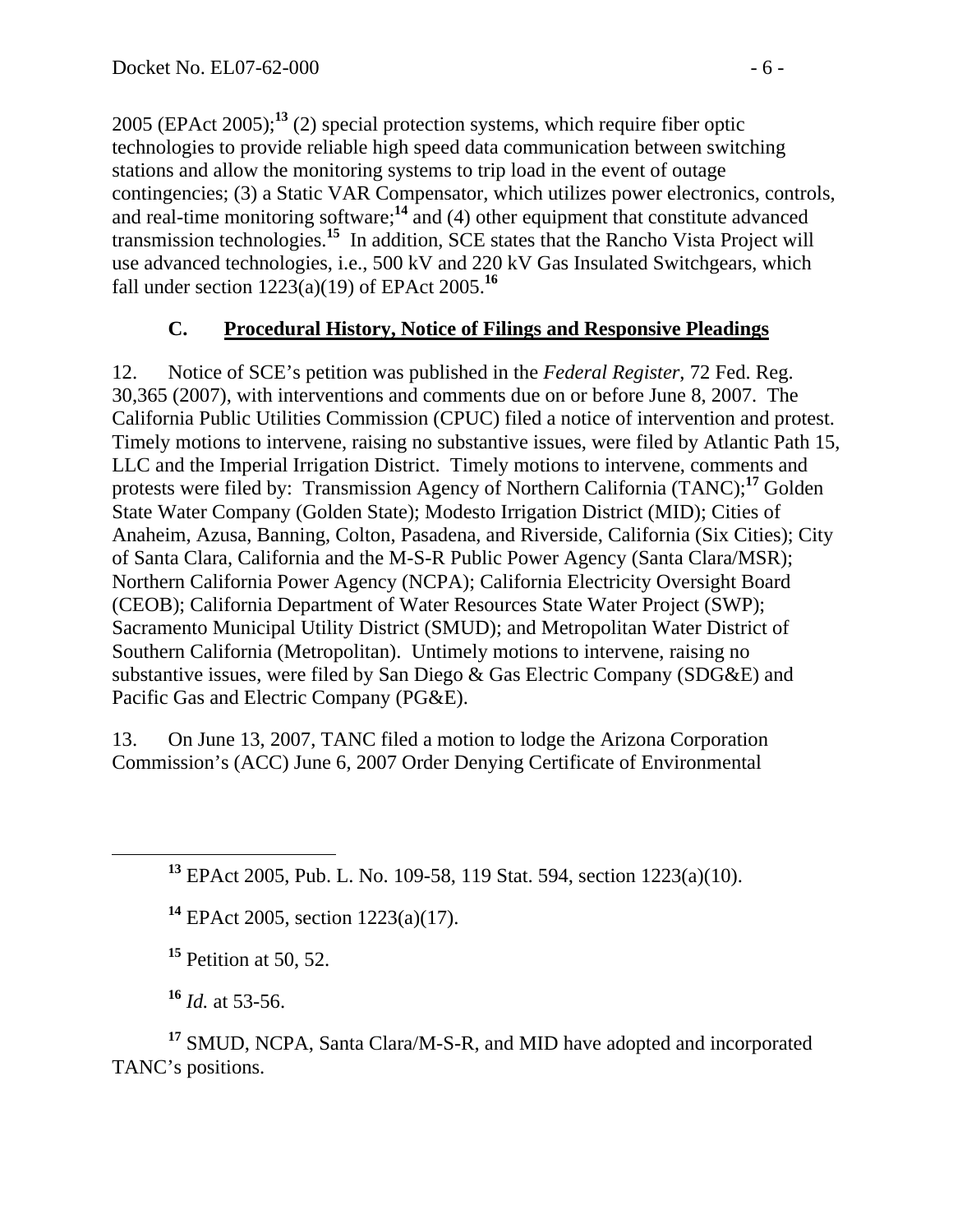Compatibility (CEC), in which the ACC rejected the Arizona portion of the DPV2 Project.**<sup>18</sup>** On June 25, 2007, SCE filed an answer to the protests (SCE June 25 Answer).

14. On July 17, 2007, the Director, Division of Tariffs and Market Development – West, acting under delegated authority, issued a letter seeking additional information relating to SCE's Petition (Deficiency Letter).

15. On August 16, 2007, SCE filed a response to the Deficiency Letter (Supplemental Filing). Notice of SCE's Supplemental Filing was published in the *Federal Register*, 72 Fed. Reg. 51,222 (2007), with interventions and comments due on or before September 6, 2007. The CPUC file a notice of intervention and protest. Timely comments and protests were filed by: SWP; CEOB; TANC; Six Cities; Metropolitan;**<sup>19</sup>** Golden State; and NCPA. PG&E filed a timely motion to intervene. On September 20, 2007, SCE filed an answer to the protests of its Supplemental Filing (SCE September 20 Answer).

## **II. Discussion**

# **A. Procedural Matters**

16. Pursuant to Rule 214 of the Commission's Rules of Practice and Procedure,**<sup>20</sup>** the notice of intervention and timely, unopposed motions to intervene serve to make the entities that filed them parties to this proceeding. In addition, we will grant the unopposed, late interventions of SDG&E and PG&E in view of the early stage of the proceeding and the absence of undue prejudice or delay.

17. Rule 213(a) of the Commission's Rules of Practice and Procedure**<sup>21</sup>** prohibits an answer to a protest, unless otherwise permitted by the decisional authority. We will accept both SCE's June 26 and September 20 Answers because they have provided information that assisted us in our decision-making process.

**<sup>18</sup>** *In the Matter of Application of Southern California Edison Co.,* Case No. 130, Decision No. 69638, Docket No. L-00000A-06-0295-00130 (June 6, 2007) (Arizona Order).

**<sup>19</sup>** Metropolitan supports CPUC's arguments.

**<sup>20</sup>** 18 C.F.R. § 385.214 (2007).

**<sup>21</sup>** *Id.* § 385.213(a)(2).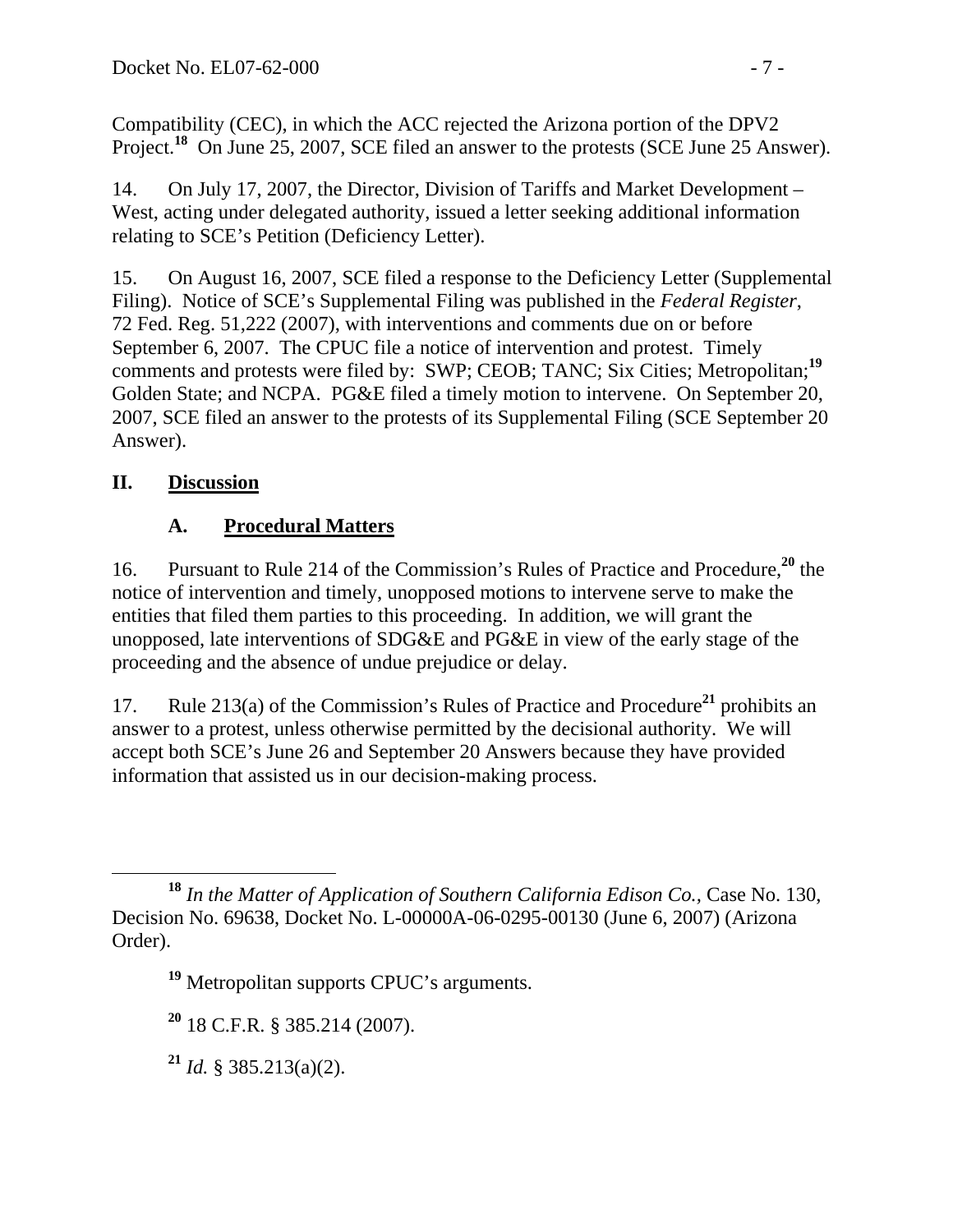#### **B. Section 219 Requirement**

18. In EPAct 2005, Congress addressed incentive-based rate treatments for new transmission construction.**<sup>22</sup>** Specifically, section 1241 of EPAct 2005 added a new section 219 to the Federal Power Act (FPA) directing the Commission to establish, by rule, incentive-based (including performance-based) rate treatments for electric transmission. The Commission issued Order No. 679, which set forth processes by which a public utility could seek transmission rate incentives pursuant to section 219, including the incentives requested here by SCE.

19. Order No. 679 provided that a public utility may file under the FPA a petition for declaratory order or section 205 filing to obtain incentive rate treatment for transmission infrastructure investment that satisfies the requirements of the FPA section 219. The applicant must demonstrate that the facilities for which it seeks incentives either ensure reliability or reduce the cost of delivered power by reducing transmission congestion.**<sup>23</sup>** Order No. 679 also established a rebuttable presumption for: (i) a transmission project that results from a fair and open regional planning process that considers and evaluates projects for reliability and/or congestion and is found to be acceptable to the Commission; or (ii) a project that has received construction approval from an appropriate state commission or state siting authority.**<sup>24</sup>** Order No. 679-A clarified the operation of this rebuttable presumption by noting that the authorities and/or processes on which it is based (i.e*.*, a regional planning process, a state commission, or siting authority) must, in fact, consider whether the project ensures reliability or reduces the cost of delivered power by reducing congestion.**<sup>25</sup>**

### **1. SCE's Proposal**

20. SCE argues that, pursuant to Order Nos. 679 and 679-A, all of the Projects have met the rebuttable presumption of eligibility for transmission incentives. Specifically, it states that all of the Projects have satisfied the rebuttable presumption because the Projects have been approved through "a fair and open regional planning process" conducted by the CAISO. It contends that the CAISO approved each Project after conducting an independent and thorough evaluation through its stakeholder process and concluding that there are reliability and congestion management benefits for each Project.

**<sup>25</sup>** Order No. 679-A, FERC Stats. & Regs. ¶ 31,236 at P 49.

**<sup>22</sup>** *See* Pub L. No. 109-58, 119 Stat 594, 961 (2005).

**<sup>23</sup>** *See* 18 C.F.R. § 35.35(i).

**<sup>24</sup>** *See id.*; Order No. 679-A, FERC Stats. & Regs. ¶ 31,236 at P 47.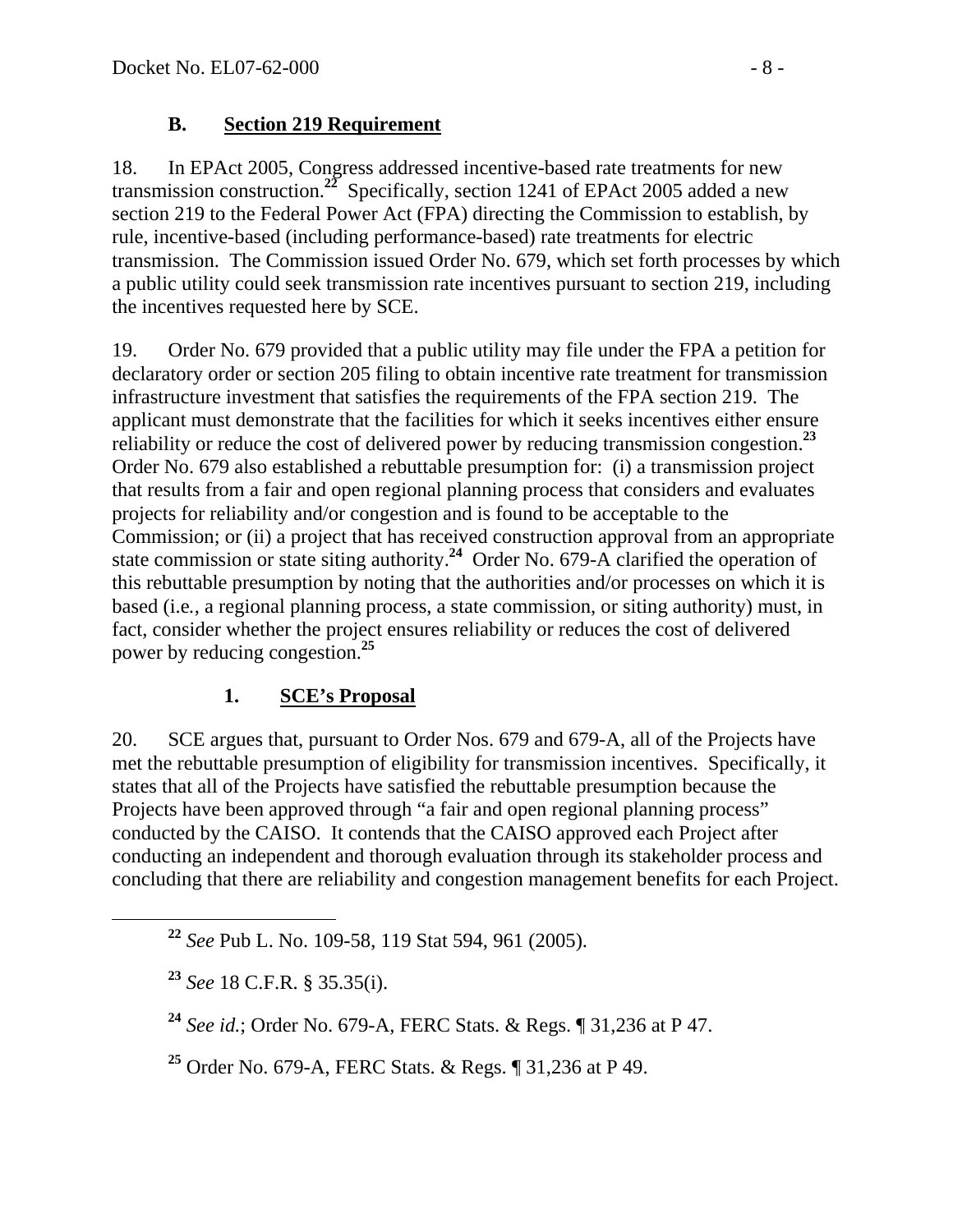21. SCE states that the CAISO concluded, based upon its comprehensive review process, that the DPV2 Project will provide significant reliability and economic benefits to customers, and provide access to additional capacity to meet the growing demand in California.**<sup>26</sup>** It further states that the CAISO concluded that the DPV2 Project also will provide economic benefits due to increased ability to import low-cost generation from the Southwest to replace higher-cost generation currently being used in California. Additionally, SCE states that the CAISO reviewed the entire Tehachapi Project and concluded that the Project will provide system reliability and efficiency benefits, providing benefits to all customers in the CAISO grid.**<sup>27</sup>** Further, SCE states that the Rancho Vista Project was reviewed and approved by the CAISO's transmission review process.**<sup>28</sup>** SCE notes that the CAISO concluded that the Rancho Vista Project is needed to reliably serve load growth in the Los Angeles basin.**<sup>29</sup>** Therefore, SCE argues that all three Projects are entitled to a presumption of eligibility for transmission incentives because the CAISO specifically found that they are needed for reliability.

22. In addition, SCE states that the DPV2 Project and Segments 1-3 of the Tehachapi Project have received Certificates of Public Convenience and Necessity (CPCN) from the CPUC.**<sup>30</sup>** According to SCE, in approving the DPV2 Project, the CPUC recognized that the Project will "enable SCE to provide significant economic benefits to ratepayers, increase the reliability of the transmission network, and increase operational

**<sup>27</sup>** Petition at 28; *see also* Exhibit I, CAISO Memorandum at 1 (January 18, 2007) ("The Tehachapi Transmission Project also addresses reliability needs of the ISO Controlled Grid due to projected growth in Antelope Valley area as well as helping to address South of Lugo transmission constraints – an ongoing source of reliability concern for the Los Angeles Basin").

**<sup>28</sup>** Petition at 29-31.

**<sup>29</sup>** *Id.* at 31; *see also* Exhibit L, CAISO Memorandum at 1 (January 21, 2007) ("This project is needed by the summer of 2011 to reliably serve load growth in the fast growing San Bernardino and Riverside Counties of the [SCE] service territory").

**<sup>30</sup>** Petition at 27-29.

**<sup>26</sup>** Petition at 24-25; *see also* Exhibit D, CAISO Memorandum at 5 (February 18, 2005) ("the ISO completed a comprehensive analysis of the benefits of [DPV2] . . . and concluded that the project will provide significant reliability and economic benefits to ISO ratepayers"); Exhibit E, CAISO Board Report: Economic Evaluation of the Palo Verde-Devers Line No. 2 at 1 (February 24, 2005) ("[The board] found that the [DPV2] project will provide a significant amount of reliability and economic benefits to CAISO ratepayers").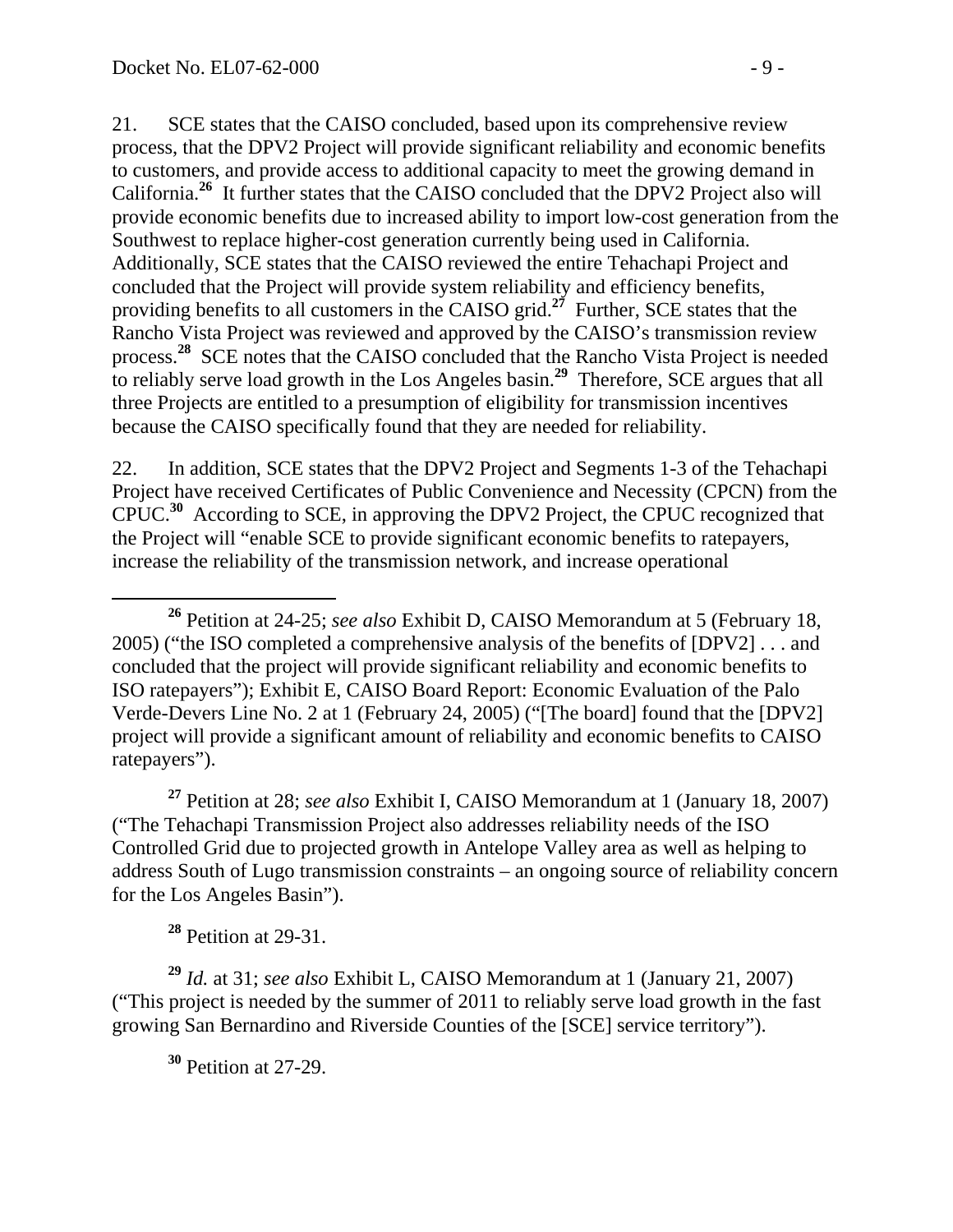flexibility."**<sup>31</sup>** The CPUC also noted that Segments 1-3 of the Tehachapi Project are needed to meet California's RPS goals and to ensure reliability and safety of the transmission grid in Southern California.**<sup>32</sup>** According to SCE, the CPUC further concluded that there is no alternative that can meet these needs better than Segments 1-3. Therefore, SCE contends that the CPUC's siting approval of the DPV2 Project and portions of the Tehachapi Project further satisfies the rebuttable presumption.

23. Further, SCE states that the DPV2 Project has been the subject of an open, regional planning process conducted by the Western Electricity Coordinating Council (WECC) to establish a rating increase for WECC Path 49 and WECC Path 46. Additionally, the path of the DPV2 Project is included in the draft National Interest Electric Transmission Corridor (NIETC) prepared by the U.S. Department of Energy (DOE).**<sup>33</sup>** Therefore, SCE asserts that the DPV2 Project is entitled to a presumption of eligibility for transmission incentives.

24. In its supplemental filing, SCE asserts that the ACC's denial of the DPV2 Project has no bearing on DPV2's eligibility for the rebuttable presumption.<sup>34</sup> SCE states that the ACC's conclusion on reliability effects of the DPV2 Project differs from the conclusions drawn by other organizations that the DPV2 Project will ensure reliability.**<sup>35</sup>** It notes that WECC would not have approved the DPV2 Project path rating if it would weaken grid reliability.<sup>36</sup> SCE also notes that the ACC denied the DPV2 Project based

**<sup>31</sup>** *Id.* at 26 & n. 29.

**<sup>32</sup>** *Id.* at 29-30. The output of wind projects in the Tehachapi region, which currently exceed 4,500 MW in capacity, cannot be delivered without increased transmission capacity.

**<sup>33</sup>** *Id.* at 12.

**<sup>34</sup>** Supplemental Filing at 28-32.

<sup>35</sup> SCE notes that the DPV2 Project, as proposed by SCE, meets WECC Planning Criteria, North American Electric Reliability Corporation reliability standards, and general industry standards. WECC approved the transmission path rating and the project scope for the DPV2 Project. The project was also approved by the Southwest Transmission Plan Study Group, the Southwest Area Transmission Planning group, the Western Arizona Transmission System study group, and the Palo Verde Engineering and Operating Committee. *Id.* at 29.

**<sup>36</sup>** *Id.* at 29.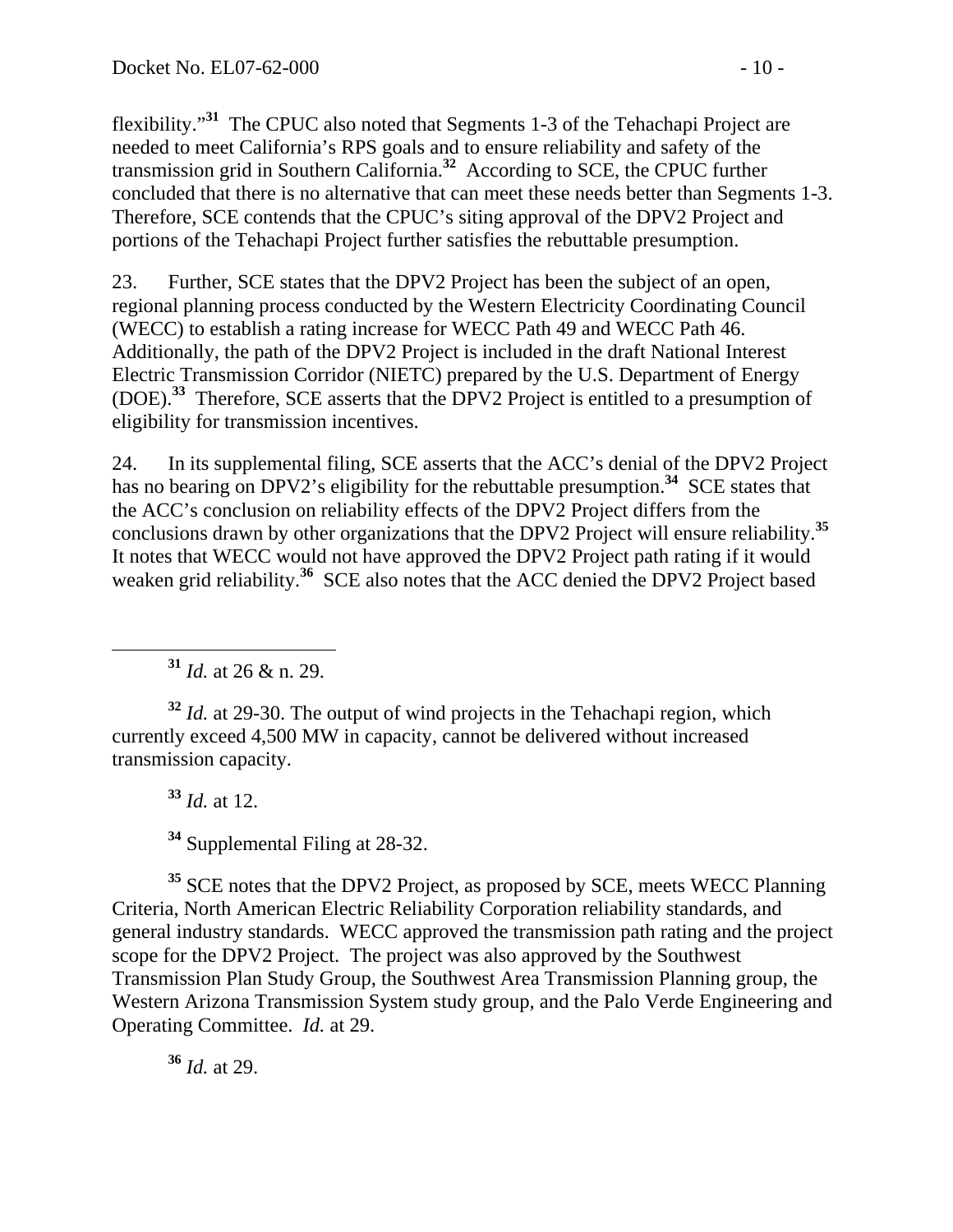on its reliability standard that exceeds the industry reliability standard. Indeed, SCE argues that the ACC's standard is "subjective and effectively unobtainable."**<sup>37</sup>**

25. Further, in its supplemental filing, SCE reiterates that the CAISO has approved the entire Tehachapi Project and that all eleven segments of the Tehachapi Project are necessary to accommodate the generation resources in the Tehachapi area.**<sup>38</sup>** SCE notes that Segment 3 will operate on a non-integrated basis for a limited time until Segment 10 is put into service. Further, it states that small portions of Segments 3 and 4 will remain radial generation-tie facilities.**<sup>39</sup>** According to SCE, all other Tehachapi facilities, including Segments 3 and 10 after they are interconnected, will be network facilities under the CAISO's operational control.**<sup>40</sup>**

### **2. Protests**

26. Parties argue that the Projects are not entitled to a rebuttable presumption of eligibility for incentive rate treatment under section 219 of the FPA. They state that the Projects do not have all of the siting approvals necessary to qualify for the rebuttable presumptions. For example, the DPV2 Project, which requires approvals from multiple states, was approved by the CPUC, but denied by the ACC; therefore, TANC argues that the DPV2 Project is not entitled to the rebuttable presumption.**<sup>41</sup>** In addition, TANC claims that Order No. 679 does not support a rebuttable presumption for the Tehachapi Project because SCE has received siting approval from the CPUC for only three of the eleven segments needed for the project.**<sup>42</sup>** Further, TANC and SWP argue that, because SCE has not received any siting approvals from the CPUC for the Rancho Vista Project, the Rancho Vista Project does not meet the rebuttable presumption.**<sup>43</sup>**

**<sup>39</sup>** *Id.* at 24-25.

**<sup>40</sup>** *Id.* at 25.

**<sup>41</sup>** TANC Protest at 8.

**<sup>42</sup>** *Id.* at 9-10.

**<sup>43</sup>** *Id.* at 10; SWP at 13.

**<sup>37</sup>** *Id.* at 30. The ACC noted that "[it] has the authority to establish reliability standards higher than the minimum requirements established by regional and national reliability organizations." Arizona Order at 7.

**<sup>38</sup>** Supplemental Filing at 23.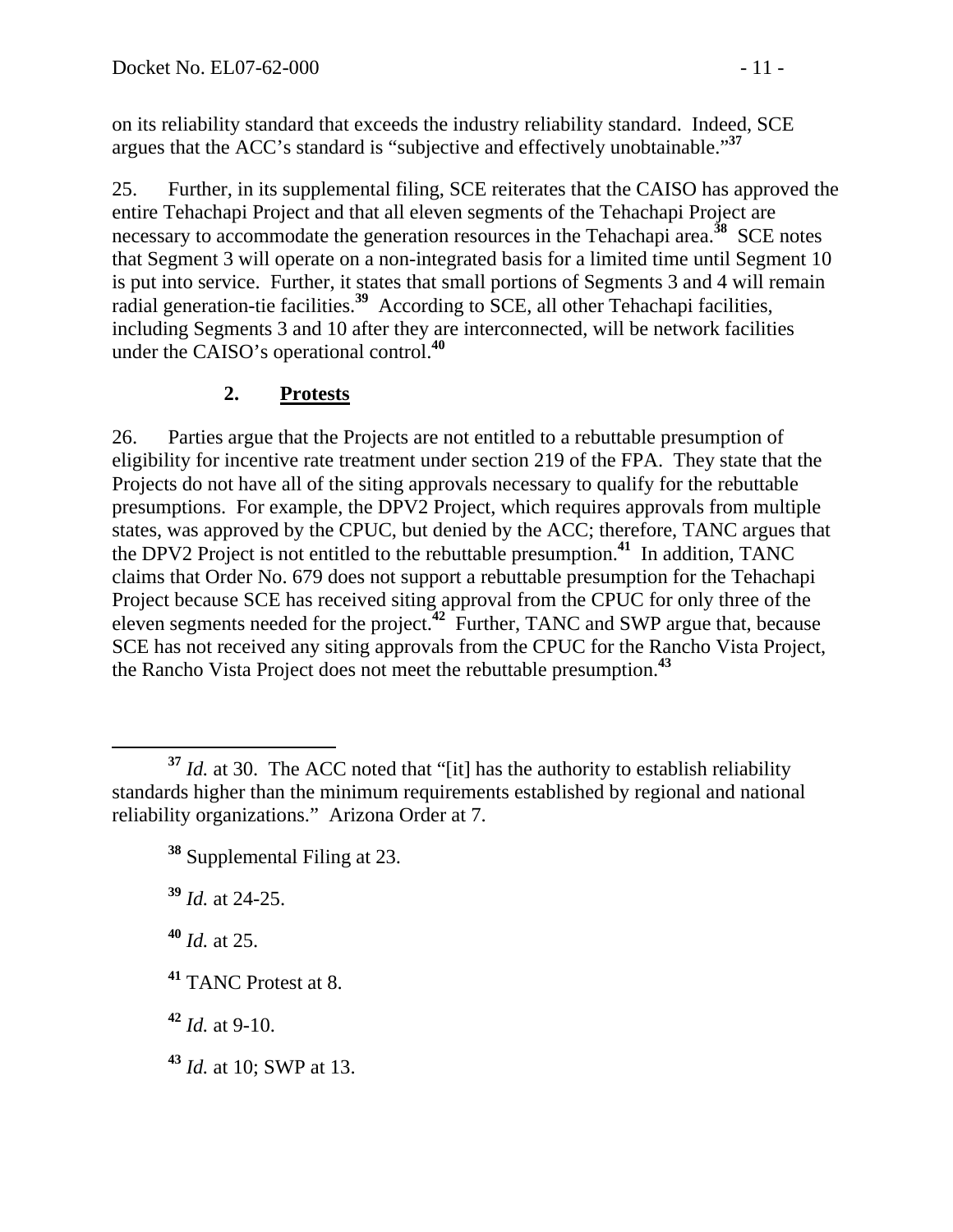27. TANC also argues that the CPUC's granting of CPCNs for the Projects did not consider and evaluate the projects for reliability and/or congestion to justify applying the rebuttable presumption. Specifically, it states that the CPUC's approval of DPV2 did not address whether the project ensures reliability or reduces congestion as is required by Order Nos. 679 and 679-A. Rather, the CPUC conducted an analysis of the economic and environmental viability of the DPV2 Project, based on whether the DPV2 Project would be of economic benefit to California ratepayers. TANC states that because the CPUC did not consider the DPV2 Project's impact on reliability or congestion, the CPUC's approval does not justify application of the rebuttable presumption.**<sup>44</sup>** In addition, TANC argues that the CPUC's approval of the Tehachapi Project is not based on whether the project ensures reliability or reduces congestion; rather, it is based upon the need to construct a transmission line to meet California's RPS.**<sup>45</sup>**

28. TANC also challenges SCE's reliance upon the CAISO transmission planning process. It asserts that the Projects did not result from a fair and open regional planning process that considers and evaluates projects for reliability and/or congestion to justify applying the rebuttable presumption.<sup>46</sup> TANC also argues that, under Order No. 679, a regional planning process must address concerns across control areas and across state lines.<sup>47</sup> Moreover, TANC contends that the CAISO has not shown that its regional planning process has complied with the Commission's nine transmission planning principles required for all regional processes under Order No. 890: (a) coordination; (b) openness; (c) transparency; (d) information exchange; (e) comparability; (f) dispute resolution; (g) regional participation; (h) economic planning studies; and (i) cost allocation.**<sup>48</sup>** Additionally, it claims that the CAISO has not complied with Order No. 890's requirement to describe how its existing coordinated and regional planning processes are consistent with or superior to Order No. 890.**<sup>49</sup>** According to TANC, the

**<sup>44</sup>** TANC Protest at 9.

**<sup>45</sup>** *Id.* at 10.

**<sup>46</sup>** *Id* at 12; *see also* SWP Protest at 11-13.

**<sup>47</sup>** *Id.* at 11, citing Order No. 679, FERC Stats. & Regs. ¶ 31,222 at P 58.

**<sup>48</sup>** *See Preventing Undue Discrimination and Preference in Transmission Service*, Order No. 890, 72 Fed. Reg. 12,266 (Mar. 15, 2007), FERC Stats. & Regs. ¶ 31,241, at P 84 (2007).

**<sup>49</sup>** *Id.* P 84. The Commission directed all transmission providers to develop a transmission planning process by December 7, 2007 that satisfies the nine principles of the transmission planning (coordination, openness, transparency, information exchange, comparability, dispute resolution, regional participation, economic planning studies, and (continued…)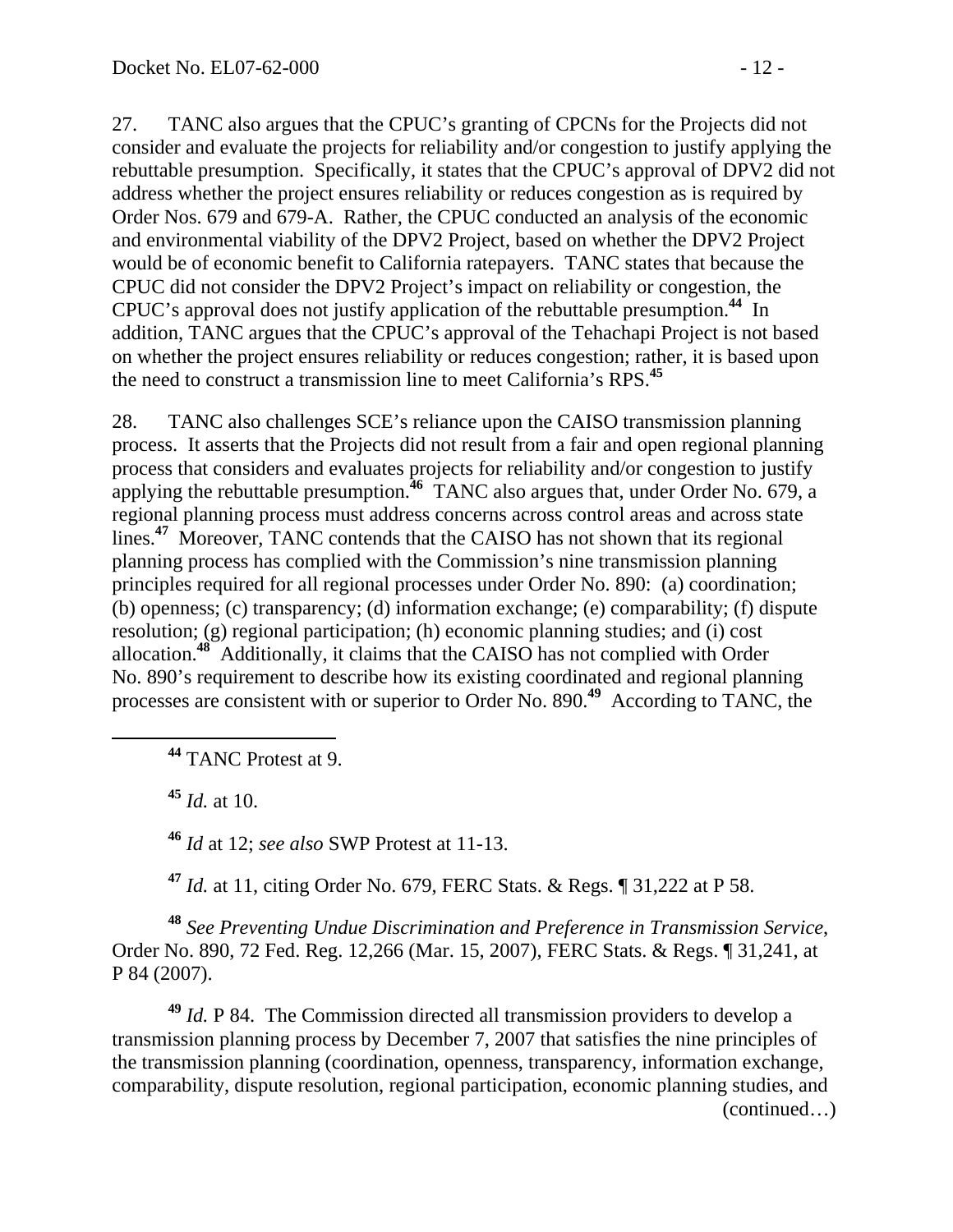CAISO only posted a "strawman proposal" detailing how it would improve its transmission planning process to comply with Order No. 890, which confirms that its review of SCE's Projects was not a regional process.**<sup>50</sup>** SWP also asserts that the CAISO's approval of the Rancho Vista Project was based on a finding of least cost alternative to meet load growth, implying that the determination was not based on reliability.**<sup>51</sup>**

29. SWP contends that SCE's Petition meets neither of the two fundamental eligibility criteria under section 219 – reduces the cost of delivered power or is needed to ensure reliability. It states that, rather than reducing the cost of delivered power, the incentives requested by SCE will significantly increase – by up to \$53.4 million through the requested return on equity incentives alone– the cost of delivered power.**<sup>52</sup>** Additionally, SWP argues that SCE does not make an adequate showing that its proposed Projects will ensure reliability. It argues that the driving purpose of the Tehachapi Project is to interconnect remote wind generation resources and that reliability is a peripheral issue.**<sup>53</sup>**

30. Additionally, SWP argues that SCE's Petition for incentives should not be evaluated without a section 205 filing. It states that, in this instance, where SCE is seeking multiple rate incentives which could potentially have an enormous impact on rates, it is inappropriate to consider the eligibility of the specific projects without a rate impact determination.**<sup>54</sup>** Without a section 205 filing, it argues that SCE's request for incentives does not satisfy the requirements of sections 205 and 219 of the FPA. Section

cost allocation for new projects), and to clearly describe the process in a new attachment (Attachment K) of their open access transmission tariffs (OATT). *Preventing Undue Discrimination and Preference in Transmission Service*, 120 FERC ¶ 61,103, at P 2 (2007) (Order Extending Compliance Action Date and Establishing Technical Conferences).

**<sup>50</sup>** TANC Protest at 12.

**<sup>51</sup>** SWP Protest at 13.

**<sup>52</sup>** SWP submitted an affidavit with its protest, detailing its estimated calculation of the rate impact of the return on equity incentives alone. Based on its estimate, SWP argues that the rate effect of SCE's ROE adder requests is potentially enormous; if all incentives were granted, it estimates that SCE's revenue requirements would increase by \$13.5 million in 2009 and by \$53.4 million in 2013*. Id.* at 8.

**<sup>53</sup>** *Id.* at 13. **<sup>54</sup>** *Id.* at 16.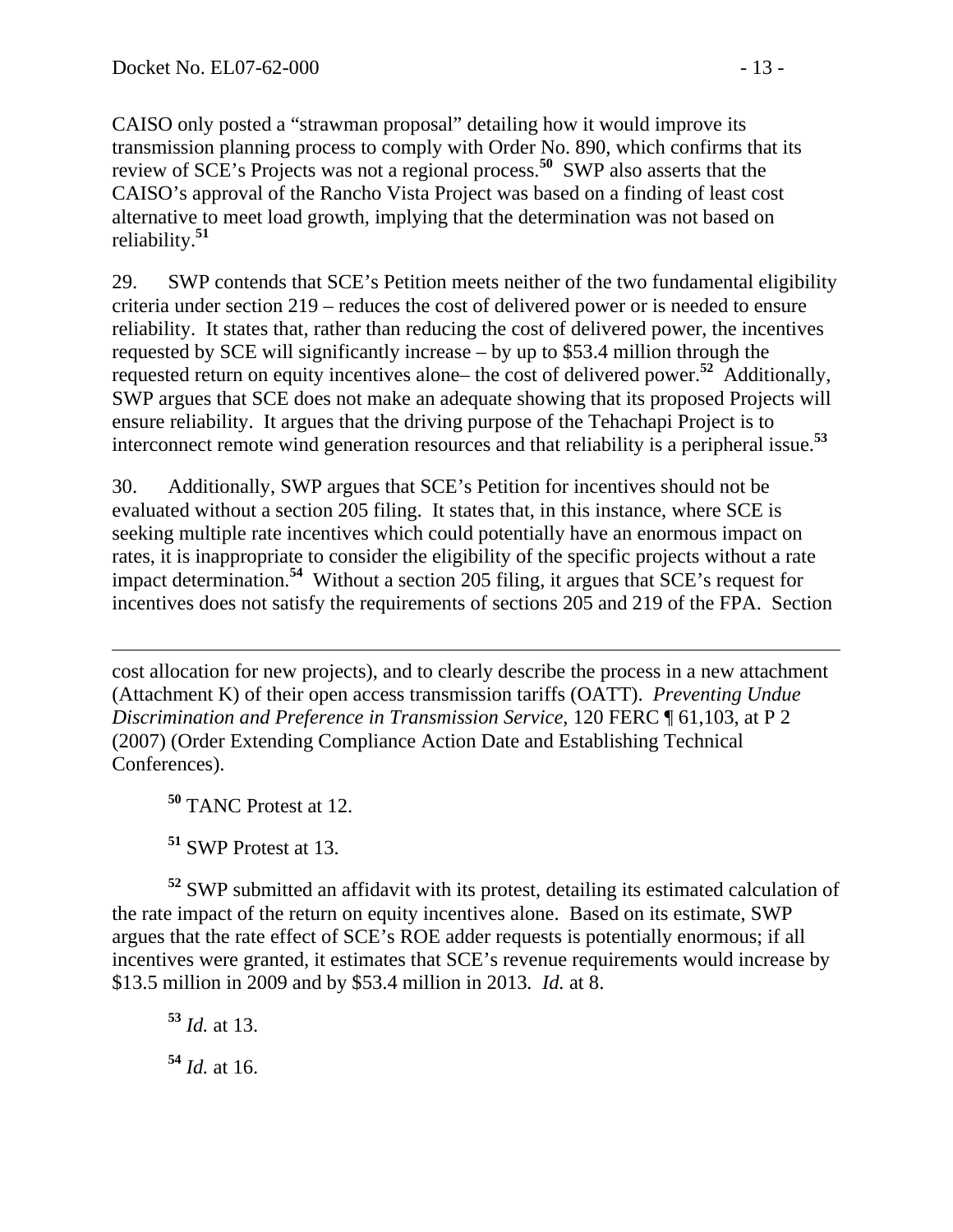219(d) provides that all rates approved thereunder are subject to the just and reasonable requirements of sections 205 and 206 of the FPA.**<sup>55</sup>** Yet, without the section 205 filing, SCE's Petition lacks information upon which a just and reasonable determination can be made.<sup>56</sup> Therefore, SWP argues that the mandate of section 219 that incentives approved not render a rate unjust and unreasonable should be assessed together with a determination of the projects' qualifications for incentive rate treatment.**<sup>57</sup>**

31. Further, SWP argues that the Commission should establish evidentiary hearing procedures to allow opportunities for all parties to submit testimony and related evidence. Given the magnitude and scope of SCE's requested incentives, SWP argues that hearing and settlement judge procedures are necessary. It contends that in order to ensure that SCE's resulting rates will be just and reasonable, parties must examine the credibility and accuracy of SCE's contentions regarding its requested incentives.**<sup>58</sup>**

32. TANC also argues that SCE's supplemental filing demonstrates that the Tehachapi Project does not qualify for transmission rate incentives. It contends that because small portions of Segments 3 and 4 will remain radial generation-tie facilities, they will not meet the Commission's test for integration with the CAISO grid. Therefore, TANC argues that not all segments of the Tehachapi Project qualify for transmission rate incentives.

## **3. SCE's Answer**

33. SCE argues that, contrary to the arguments of some protesters, it has demonstrated in the Petition that all three Projects are entitled to the rebuttable presumption established by Order No. 679. It asserts that both DVP2 and Tehachapi Segments 1-3 received siting approvals from the CPUC, and that all Projects received approvals from the CAISO through its regional planning process.**<sup>59</sup>** Additionally, SCE reiterates that both the

**<sup>56</sup>** For example, cost of service statements, balance sheets, income statements, cost of plant statements, statement of accumulated depreciation, and operation and maintenance expenses. SWP Protest at 17.

**<sup>57</sup>** *Id.* at 16.

**<sup>58</sup>** *Id.* at 18-19.

**<sup>59</sup>** SCE June 25 Answer at 7-8.

**<sup>55</sup>** 16 U.S.C. § 824(d) and § 824(e) (2000).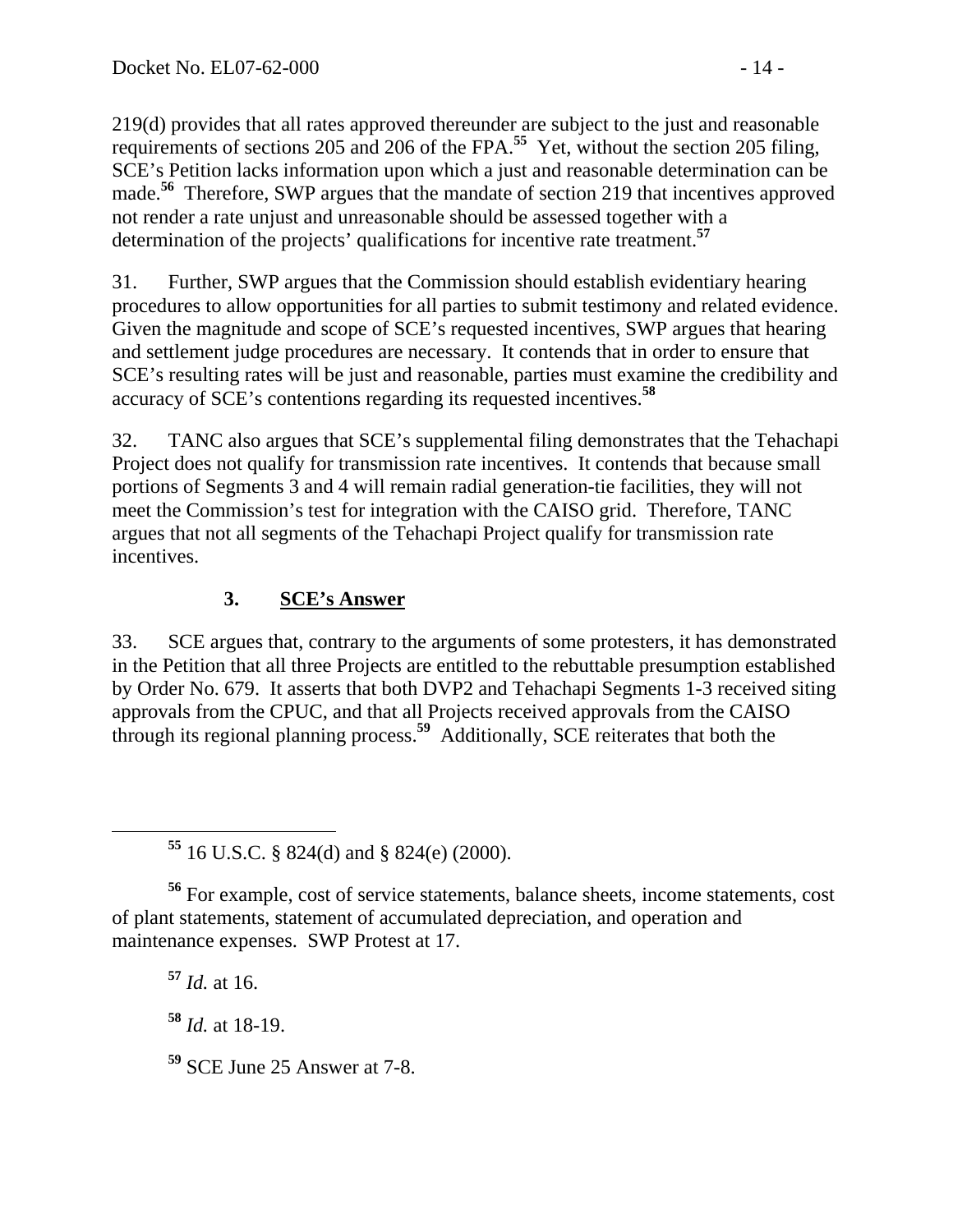CAISO and the CPUC, in their review processes, considered whether these Projects ensure reliability or reduce the cost of delivered power by reducing congestion.**<sup>60</sup>**

34. SCE also asserts that multiple state approvals are not needed to meet the rebuttable presumption. It states that the ACC's denial of the Arizona portion of the DPV2 Project is irrelevant for establishing the rebuttable presumption given the approvals by the CAISO, the CPUC, and the Arizona Power Plant and Transmission Line Siting Committee.**<sup>61</sup>** Further, SCE argues that the Commission has never required that all regulatory approvals must be obtained before an applicant is eligible for incentives.

35. SCE also refutes TANC's argument that the Projects approved by the CAISO do not support the rebuttable presumption because the Commission has not yet approved the CAISO's Attachment K. It argues that Order No. 679 does not suggest that incentive rate filings must be on hold until the Commission approves the tariff attachments required by Order No. 890. Moreover, SCE notes that the Commission has approved a number of incentive rate requests since the issuance of Order No. 679, even though it has not approved any tariff attachments required by Order No. 890.**<sup>62</sup>**

36. Furthermore, SCE states that any claim that the CAISO's planning process is not regional should be rejected. It states that the CAISO region is larger than the regions covered by other regional organizations, namely ISO-New England and the New York Independent System Operator. The CAISO also covers a majority of the most populous state that includes three former control areas and the transmission systems of more than ten entities. Moreover, it contends that Order No. 679 does not require that the regional planning involve multiple states.**<sup>63</sup>** It also states that the CAISO engages in regional planning and considers reductions in power prices due to reduced congestion and reliability in its planning process.**<sup>64</sup>**

37. Further, SCE contends that SWP's arguments are without merit. It states that SWP raises the "self-evident fact" that transmission incentives may lend themselves to increase in rates when compared to the situation where no incentives were granted. This

 **<sup>60</sup>** *Id.* at 8. **<sup>61</sup>** *Id.*

**<sup>62</sup>** *Id.* at 10.

**<sup>63</sup>** *Id.* at 10-11.

**<sup>64</sup>** *Id.* at 11. SCE asserts that despite contrary assertions by some protestors, the CAISO's findings demonstrate that all three Projects warrant the application of the rebuttable presumption. *Id*., citing Exhibits D, H, I, and L.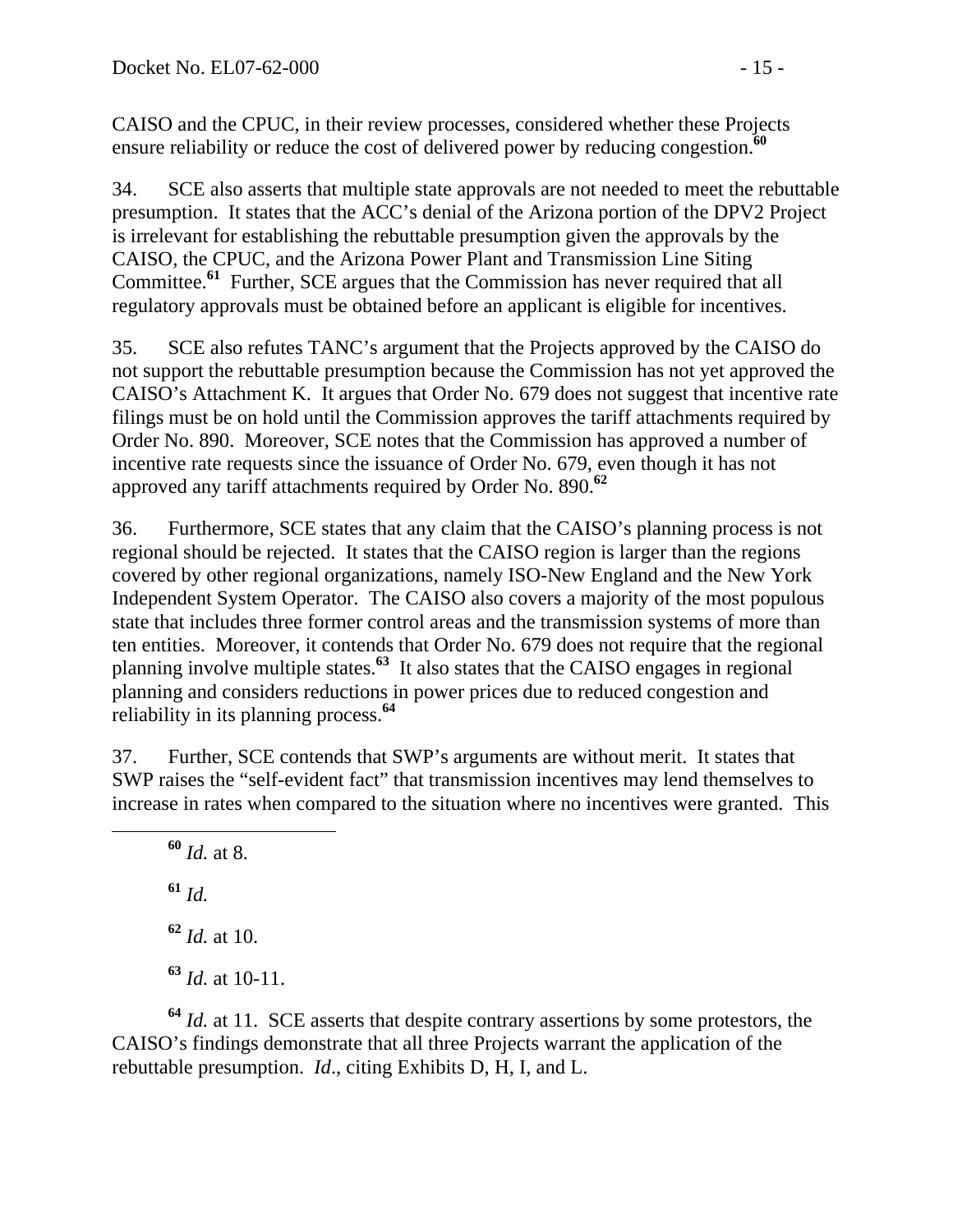implies that no transmission project would be eligible for an incentive if the incentive increases transmission rates.**<sup>65</sup>** Moreover, SCE contends that contrary to SWP's argument, the applicant does not need to prove that the approving body reached the correct conclusion as to reliability and/or cost savings in approving a project. It asserts that the purpose of the rebuttable presumption is to eliminate the need for the applicant to bear the burden of proving that the project is needed for reliability or reduced power prices by easing congestion.<sup>66</sup> Further, SCE states that SWP provides no basis to secondguess the CAISO's and the CPUC's findings that support the rebuttable presumption.

### **4. Commission Determination**

38. As discussed below, we find that SCE's proposed Projects meet the FPA section 219 rebuttable presumption of eligibility for incentive rate treatment in that the DPV2, the Tehachapi, and the Rancho Vista Projects have been approved by a regional planning process.**<sup>67</sup>**

39. Our review shows that SCE has met its burden that the regional planning processes determined that the proposed Projects will ensure reliability or reduce the cost of delivered power by reducing transmission congestion.**<sup>68</sup>** The CAISO concluded that

**<sup>65</sup>** *Id.* at 9.

**<sup>66</sup>** *Id.* at 9-10. SCE argues that in *Duquesne*, the Commission found that only where the rebuttable presumption was not met, the applicant bears the burden of proof. *See Duquesne*, 118 FERC ¶ 61,087 at P 63.

**<sup>67</sup>** While SCE does not rely on the NIETC process for purposes of meeting the rebuttable presumption, the NIETC determination would be entitled to due weight to the extent DOE found reliability or congestion benefits. *See* Order No. 679-A, FERC Stats. & Regs. ¶ 31,236 at n.77. We note that after SCE filed its Petition, on October 2, 2007, the DOE announced its designation of two NIETC – the Mid-Atlantic Area National Interest Electric Transmission Corridor (Docket No. 2007-OE-01) and the Southwest Area National Interest Electric Transmission Corridor (Docket No. 2007-OE-02). *See* Department of Energy, *National Electric Transmission Congestion Report*, *available at*  http://nietc.anl.gov. According to the DOE, these corridors include areas in two of the Nation's most populous regions with growing electricity congestion problems. DOE based its designation on data and analysis showing that persistent transmission congestion exists in these two areas. The Southwest Area NIETC includes the counties in Arizona and California through which SCE's proposed right-of-way (ROW) for the DPV2 Project will travel. *Southwest Area Corridor Map*, *available at*  http://nietc.anl.gov/documents/docs/NIETC\_Southwest\_Area\_Corridor\_Map.pdf.

**<sup>68</sup>** Order No. 679-A, FERC Stats. & Regs. ¶ 31,236 at P 49.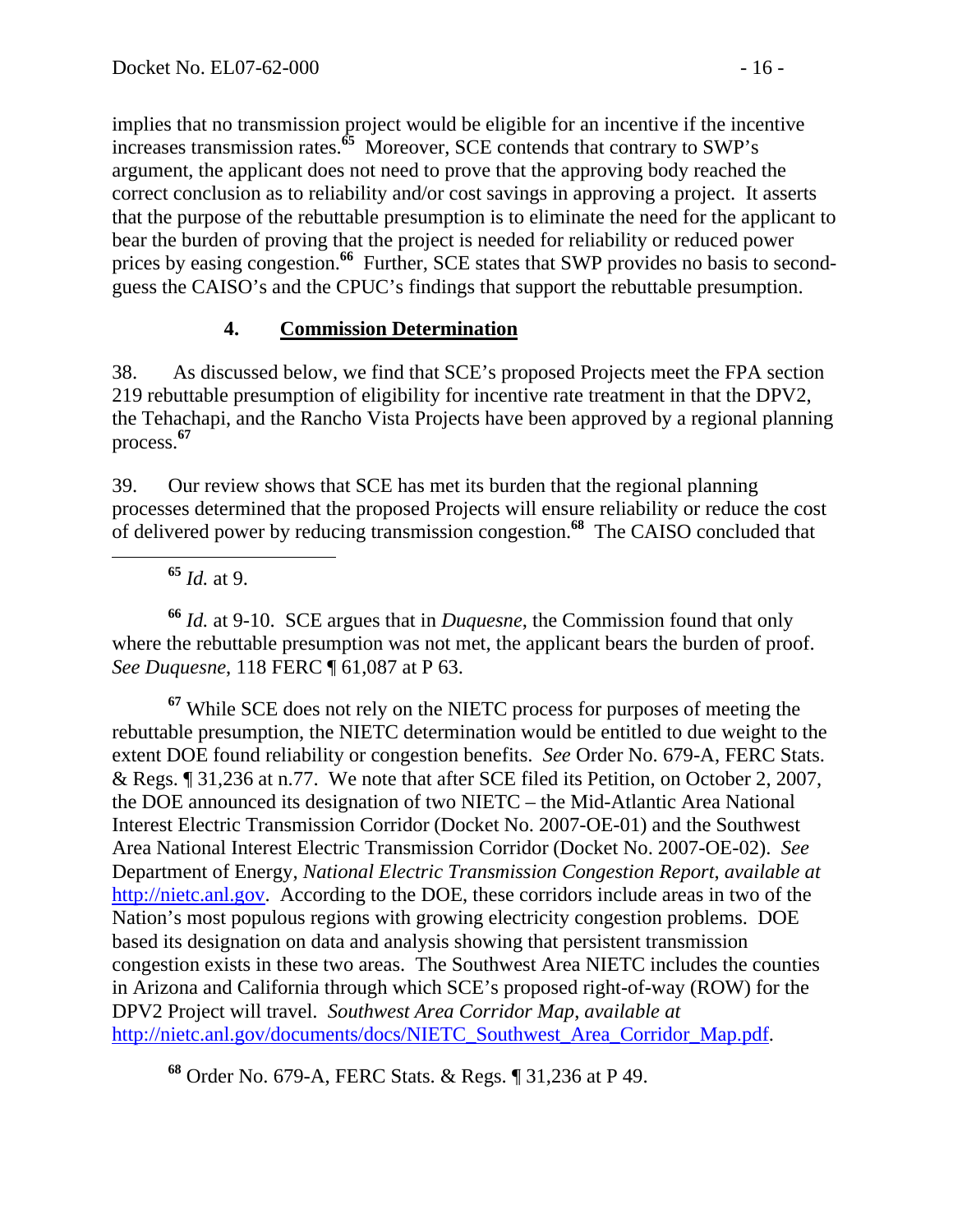there are, among other things, reliability and congestion management benefits from the Projects. For example, in the DPV2 Project, the CAISO's review was based on reliability, congestion management, and economic benefits.**<sup>69</sup>** For the Tehachapi Project, the CAISO's study concluded that the project is necessary to reliably interconnect generation resources in the Tehachapi area and, at the same time, to provide reliability and economic value for the CAISO grid.**<sup>70</sup>** In regard to the Rancho Vista Project, the CAISO found that the project is needed to reliably serve load growth in the fast growing Southern California counties.**<sup>71</sup>**

40. Thus, we conclude that the CAISO's process meets the rebuttable presumption for eligibility for incentives under section 219. Moreover, our review of the CAISO tariff indicates that the CAISO reviews Participating Transmission Owners' transmission expansion plans to "ensure that each Participating [Transmission Owner]'s expansion plans meet the [a]pplicable [r]eliability [c]riteria."**<sup>72</sup>** Therefore, we disagree with protesters' arguments that the approval of SCE's Projects did not result from a regional

**<sup>70</sup>** *See* Petition, Exhibit H, CAISO South Regional Transmission Plan for 2006 at 1 (December 29, 2006). The study determined that, among other things, the Tehachapi Project is the least-cost solution that reliably interconnects 4,350 MW of generating resources in the Tehachapi area and that the Tehachapi Project addresses reliability needs of the CAISO-controlled grid due to projected growth in the Los Angeles basin. *See id*. at 4; Petition, Exhibit I, CAISO Memorandum at 1 (January 18, 2007).

**<sup>71</sup>** *See* Petition, Exhibit L, CAISO Memorandum at 1-2 (January 21, 2005). The CAISO determined that without the Rancho Vista substation, the existing substation (Mira Loma) would be loaded beyond its capability and could raise reliability concerns. Petition, Exhibit M, CAISO Memorandum at 1 (August 31, 2006).

**<sup>72</sup>** Section 24.2.2 of the California Independent System Operator Corporation FERC Electric Tariff, Third Replacement Vol. No. 1, (CAISO Tariff) at Original Sheet No. 320.

**<sup>69</sup>** *See* Petition, Exhibit D, CAISO Memorandum at 1, 5-6 (February 18, 2005). Specifically, the CAISO concluded that the DPV2 Project: (1) provides economic benefits by accessing lower cost generation in Arizona and the Southwest; (2) improves reliability by increasing voltage support in Southern California and enhances system operational flexibility by providing CAISO operators with more options in responding to transmission and generation outages; (3) helps foster competitive markets with grid infrastructure investment; and (4) helps meet load growth in Southern California. Moreover, it found that the DPV2 Project further reduces congestion on the grid between Arizona and California and thereby makes it possible to access power in Arizona*.* Petition, Exhibit F, CAISO Memorandum at 1-2 (August 31, 2006).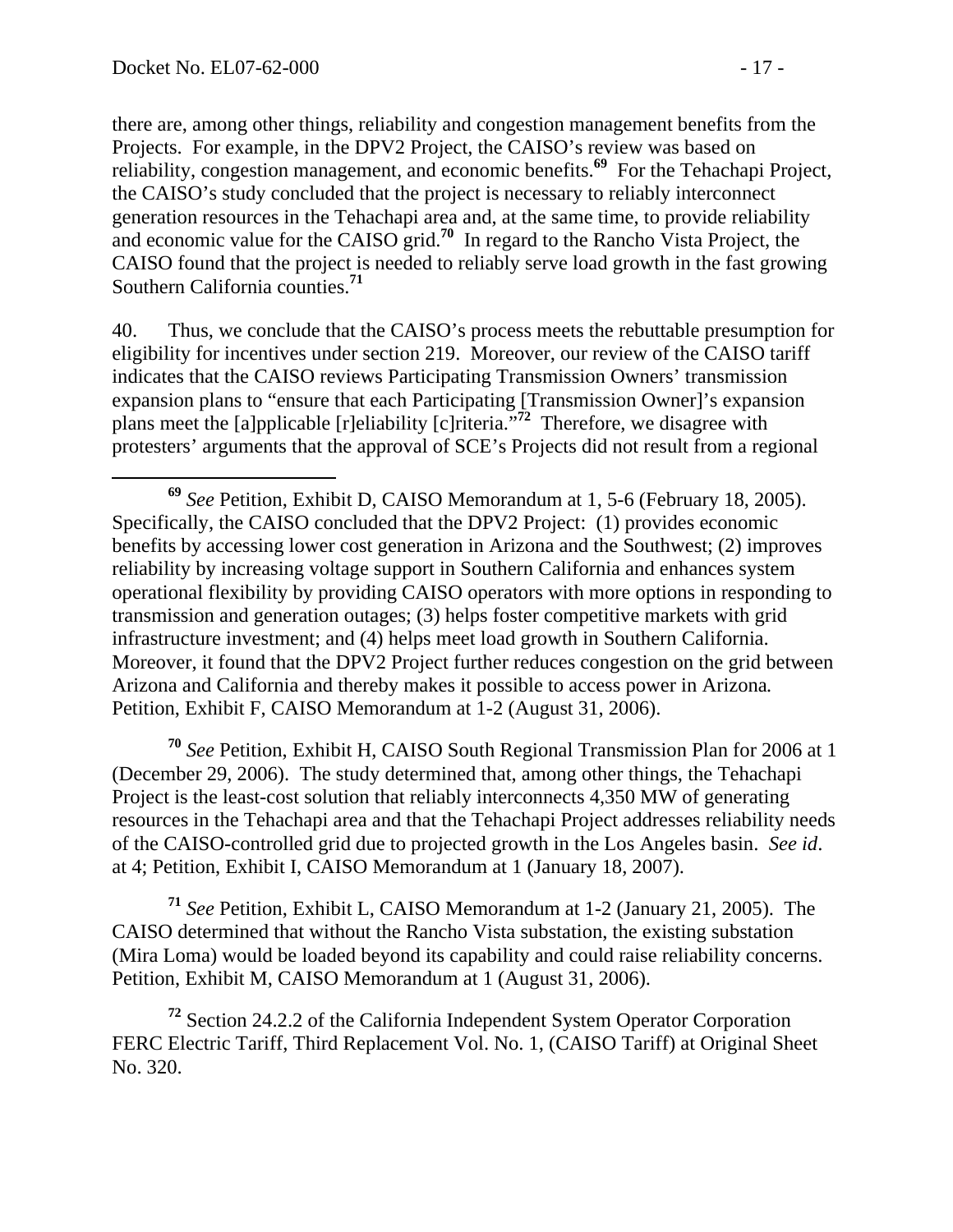process that considers and evaluates projects for reliability and/or congestion. The fact that the CAISO found other benefits in approving these Projects, i.e., economic benefits, does not change the fact that the CAISO's planning process included findings concerning reliability and/or congestion management. The fact that a regional planning process' review may be based on other factors in addition to reliability and/or congestion management concerns does not affect our reliance upon it concerning the rebuttable presumption.

41. In addition, we disagree with TANC that the CAISO's planning process does not qualify as a regional planning process because it has not yet complied with Order No. 890's Attachment K requirement. Order No. 679 did not make Attachment K compliance a condition of meeting the section 219 rebuttable presumption. Further, we disagree with TANC's argument that a regional planning process must address concerns across control areas and across state lines. Order No. 679 states that a regional planning process looks across "a large geographical footprint."**<sup>73</sup>** California qualifies as a large geographical footprint and, thus, the CAISO regional planning process is of sufficient scope for purposes of the rebuttable presumption.

42. With respect to the ACC's rejection of the Arizona portion of the proposed DPV2, under Order No. 679, the rebuttable presumption may be based on either a regional planning process *or* state siting approval. It is not a requirement to obtain both. We, therefore, find that, notwithstanding the ACC's rejection of the Arizona portion of DPV2, the approval of the CAISO cited above is dispositive for purposes of the section 219 requirement.

43. Additionally, we disagree with SWP's argument that the Commission should not make a determination in this proceeding without a section 205 filing due to the potential for large rate impact of the proposed Projects. We find that this is inconsistent with section 219 and Order No. 679. Specifically, Order No. 679 provides applicants the option: (1) to seek a declaratory order, requesting incentive-based rate treatments, prior to construction of the facilities, and then to submit a section 205 filing to put the rates into effect; or (2) to submit only a section 205 filing to request all of the required approvals.**<sup>74</sup>** The Commission determined that the first option is a valuable tool because it provides assurances needed to facilitate financing and investment in transmission projects.**<sup>75</sup>** Under both options, an applicant must demonstrate that its projects meet the requirements under section 219, i.e., they ensure reliability or reduce the cost of delivered

**<sup>74</sup>** *Id.* P 76.

**<sup>75</sup>** *Id.* P 77.

**<sup>73</sup>** Order No. 679, FERC Stats. & Regs. ¶ 31,222 at P 58.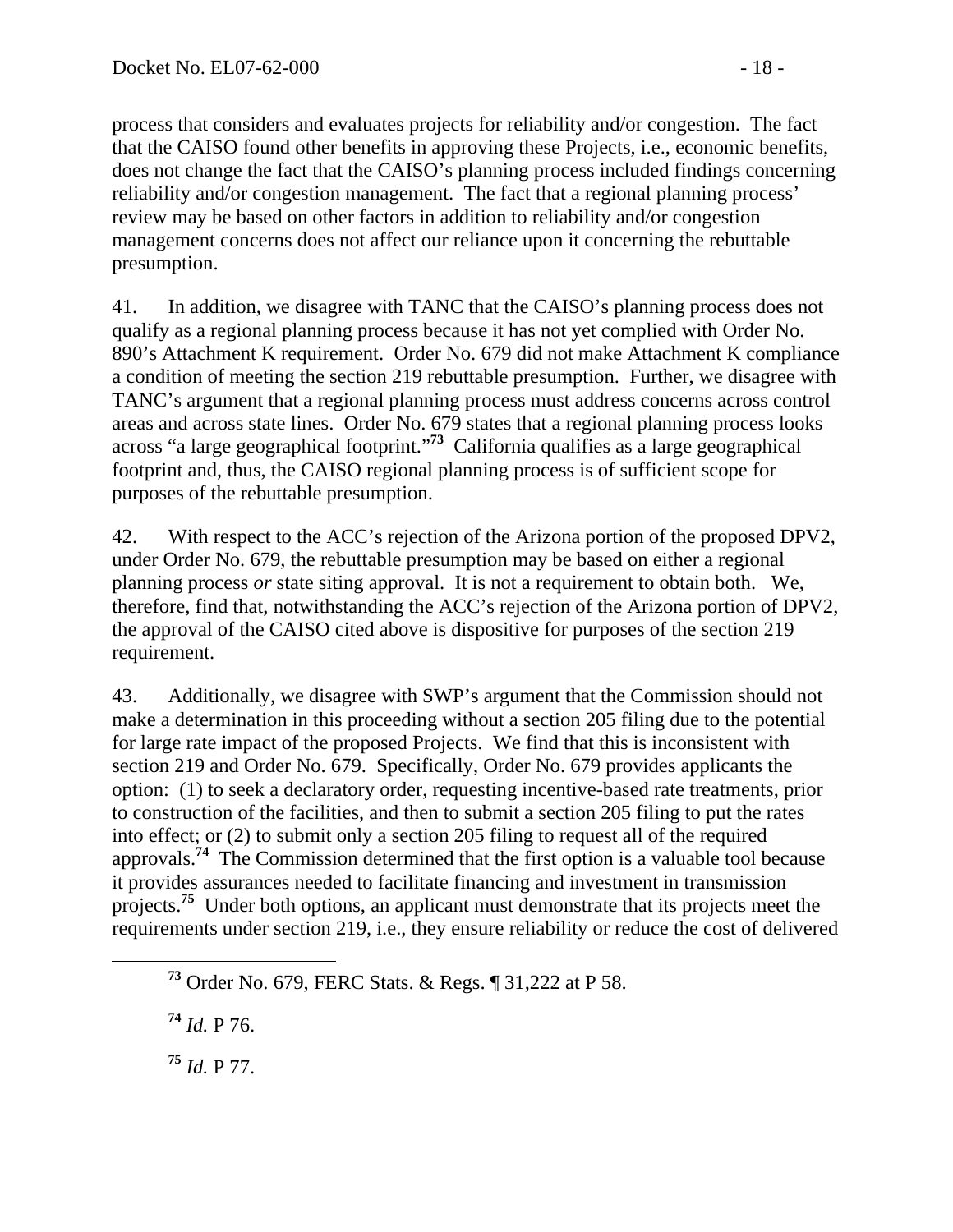power by reducing transmission congestion. If an applicant pursues the first option, an applicant must demonstrate in a subsequent section 205 filing that the rates in which the applicant seeks to recover any incentives are just and reasonable and not unduly discriminatory.<sup>76</sup> The Commission specifically stated that issues involving rate calculations will be addressed in individual section 205 proceedings.**<sup>77</sup>** Therefore, because SCE has chosen to pursue the first option, it is not required to make a showing in this Petition that its rate recovery meets the just and reasonable standard under section 205. Such issues, including rate calculations for SCE's rate recovery, will be addressed in a subsequent section 205 proceeding.

44. With respect to TANC's argument regarding Segments 3 and 4 of the Tehachapi Project, we note that a network integration standard was not included in section 219 or Order No. 679. As discussed above, SCE's Projects, including all segments of the Tehachapi Project, meet the rebuttable presumption for eligibility for incentives under section 219. The issue regarding integration and non-integration is outside the scope of this proceeding for purposes of making a determination under Order No. 679.

## **C. Incentives and the Commission's Nexus Requirement**

45. In addition to satisfying the section 219 requirement of ensuring reliability or reducing the cost of delivered power by reducing congestion, an applicant must demonstrate that there is a nexus between the incentive sought and the investment being made. The Commission policy in evaluating whether an applicant has satisfied the required nexus test requires an examination of the total package of incentives being sought, the interrelationship between any incentives, and how any requested incentives are tailored to the risks and challenges faced by the project.**<sup>78</sup>** In addition, the Commission has clarified that it retains the discretion to grant incentives that promote particular policy objectives, unrelated to whether or not a project presents specific economic risks or challenges.**<sup>79</sup>**

**<sup>76</sup>** *Id.* P 79.

**<sup>77</sup>** *Id.* P 81.

**<sup>78</sup>** 18 C.F.R. § 35.35(d) (2007); Order No. 679, FERC Stats. & Regs. ¶ 31,222 at P 26. *See also* Order No. 679-A, FERC Stats. & Regs. ¶ 31,236 at P 21 ("[b]y this we mean that the incentive(s) sought must be tailored to address the demonstrable risks and challenges faced by the applicant in undertaking the project").

**<sup>79</sup>** Order No. 679-A, FERC Stats. & Regs. ¶ 31,236 at n. 37.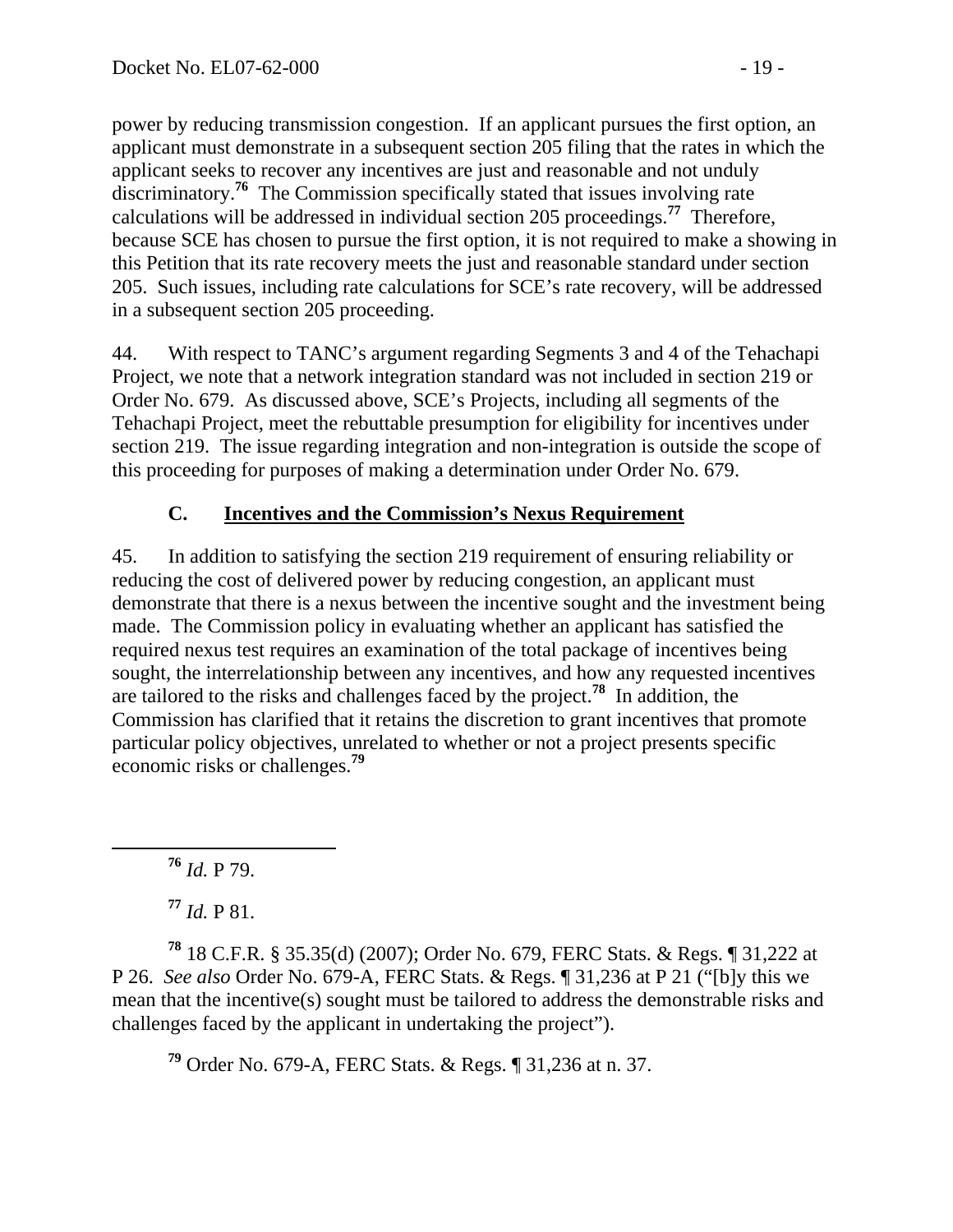46. In Order No. 679-A, the Commission clarified that its nexus test is met when an applicant demonstrates that that total package of incentives requested is "tailored to address the demonstrable risks or challenges faced by the applicant."**<sup>80</sup>** By its terms, this nexus test is fact-specific and requires the Commission to review each application on a case-by-case basis. Notably, the Commission chose not to adopt a list of criteria or characteristics that must be met by every applicant before an incentive would be approved. The Commission recognized that it would be impossible to identify every conceivable challenge or risk faced by an applicant, or to develop *a priori* a menu of incentives that would or would not be appropriate given a particular set of risks and challenges. Thus, we have held that we will address each request for incentives on its own merits and on a case-by-case basis.

47. As discussed herein, we find that SCE has satisfied the Commission's nexus requirement for the Projects.

## **1. Incentive for CWIP**

## **a. SCE's Proposal**

48. SCE claims that there is a nexus between its request for 100 percent CWIP and the investment being made for the proposed Projects because this incentive will provide regulatory certainty, rate stability and improve cash flow.**<sup>81</sup>**

49. As noted above, SCE states that it is embarking on an "unprecedented" capital commitment in transmission expansion and intends to invest \$2.5 billion in the Projects, with an additional \$1.8 billion over the next five years on other transmission projects for which it is not seeking incentives at this time. Thus, SCE asserts that because it is expending large amounts of capital over the next five years, it will be important for SCE to have an increased cash flow prior to the in-service dates of the Projects.**<sup>82</sup>** In addition, SCE explains that the traditional rate recovery mechanism, which would not allow it to recover the costs of construction until the Projects are placed into service, will not be sufficient to finance such a large transmission expansion program as the three proposed Projects.**<sup>83</sup>**

**<sup>80</sup>** *Id.* P 40.

**<sup>81</sup>** Petition at 38.

**<sup>82</sup>** *Id.* at 38-39. SCE notes that its total planned transmission investment is \$4.3 billion, which is more than three times its current transmission rate base of \$1.2 billion.

**<sup>83</sup>** *Id.* at 39.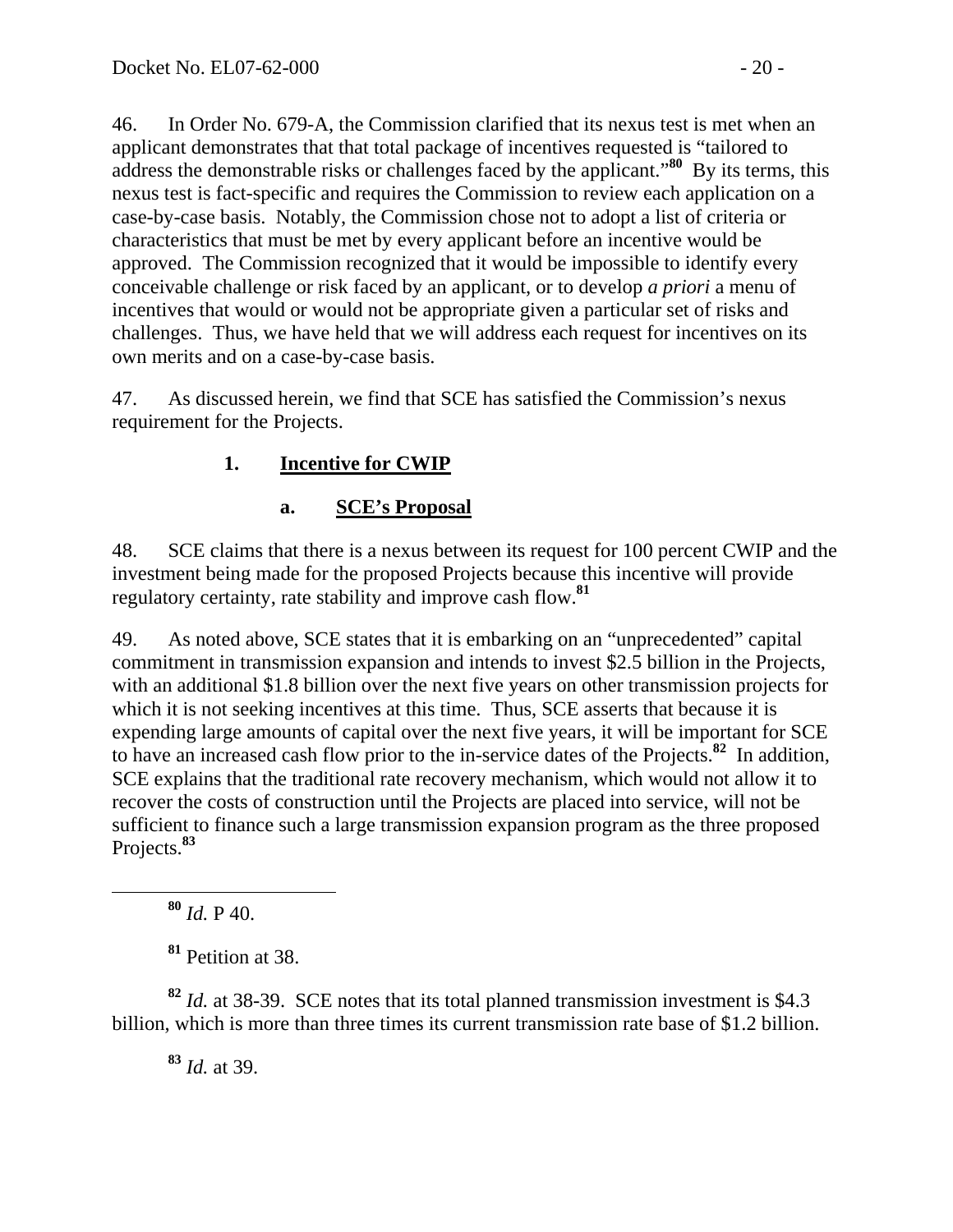50. SCE explains that financing costs for facilities and land acquisition during construction of the Projects would ordinarily be capitalized as Allowance for Funds Used During Construction (AFUDC), depreciated over the service life of the facility at issue, and recovered in rates only after the facilities are placed into service. Under this traditional approach, CWIP and AFUDC balances will increase based on the cash requirements of the project.**<sup>84</sup>** When the CWIP balances are high, this results in a significantly large AFUDC balance, which comprises a major portion of non-cash earnings. Because investors prefer to invest in projects that provide for a quicker cash flow, SCE contends that without the inclusion of CWIP in rate base, investors become concerned about the quality of earnings, subsequent rate shock for customers, and burden on the ability of the utility to generate a prompt return of and on invested capital.**<sup>85</sup>**

51. SCE argues that allowing it to recover 100 percent of CWIP in rate base will assist SCE with financing and improve its coverage ratios used by rating agencies to determine credit quality by replacing non-cash AFUDC with cash earnings. SCE contends that this, in turn, will enhance its debt ratings because the increased cash flow during construction will result in higher coverage ratios.<sup>86</sup> Recovery of 100 percent of CWIP also will allow SCE to avoid a potential rate shock by its customers. SCE states that, given the size and scope of its transmission investment plan relative to its current rate base of \$1.2 billion, there will be significant and sudden transmission rate increases as the Projects are completed and added to its rate base. Inclusion of CWIP in rate base would phase-in this increase in transmission rates during the construction period, and result in a lower future rate base and transmission rates after the in-service date of the Projects, compared to traditional ratemaking, i.e., AFUDC.**<sup>87</sup>** Accordingly, SCE states that allowing 100 percent of CWIP in its rate base will result in rate stability for customers.

**<sup>84</sup>** *Id.* 

**<sup>85</sup>** *Id.* at 40.

**<sup>86</sup>** *Id.* at 39.

**<sup>87</sup>** SCE provides an illustration, in Exhibit Q to its Petition, of the potential cash flow and interest streams for the Projects for the construction period and the first few years of operation under both traditional ratemaking (accumulation of AFUDC until the in-service dates) and recovery of CWIP in rate base, which shows that CWIP treatment would enhance SCE's cash flow and reduce interest expense during construction of the projects. SCE notes that Exhibit Q is based on assumed construction timelines for the Projects, and that to the extent there are delays in securing required permits and approvals, the cash flow and interest expense benefits from CWIP treatment would increase relative to traditional ratemaking. This is because AFUDC under traditional ratemaking would continue to be applied and compound during any period of delay,

(continued…)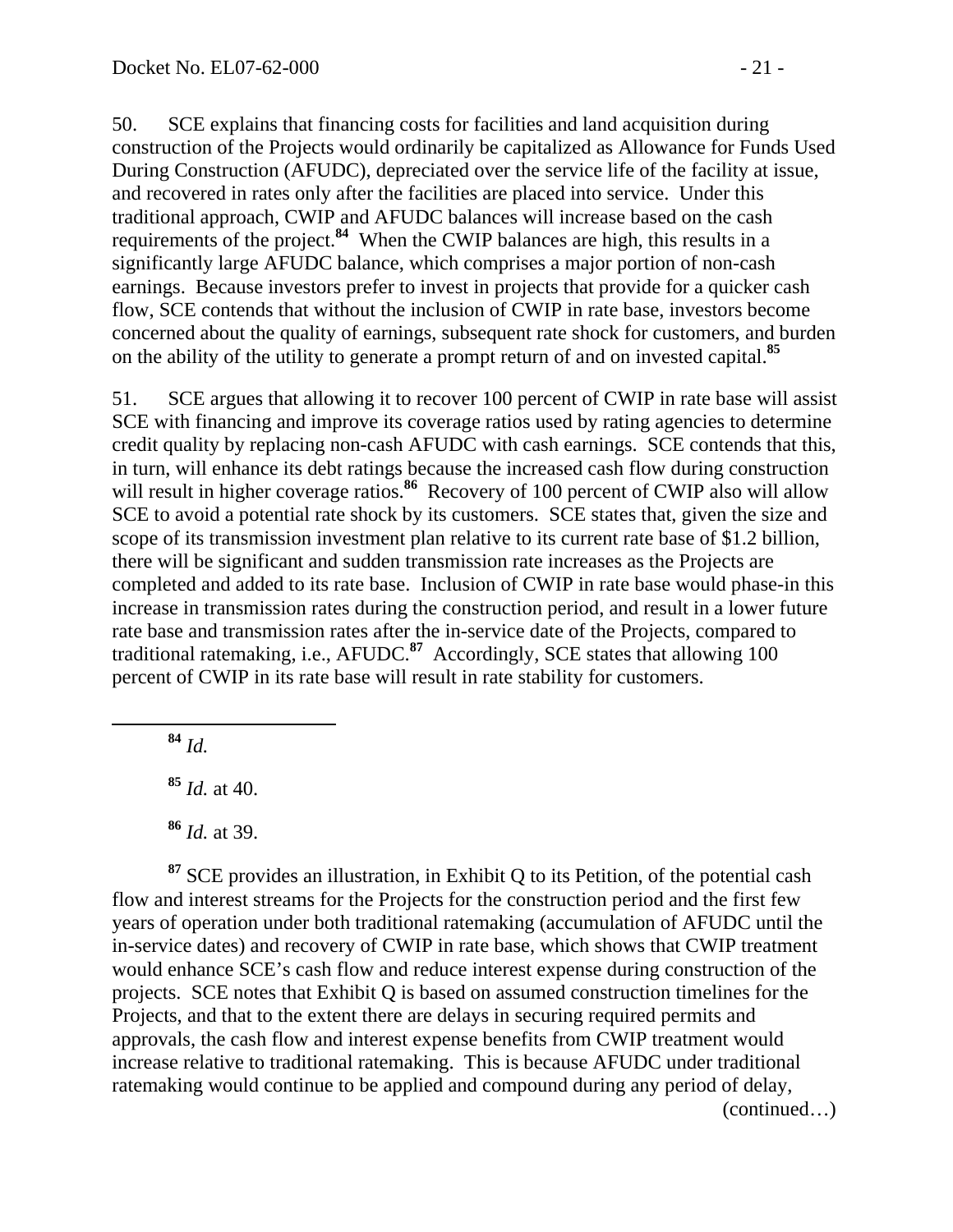52. SCE also argues that the Commission previously held that CWIP is not an incentive rate, comparable to other incentive rates, and that instead, CWIP "is intended as a modest offset to the bias against new investment."**<sup>88</sup>** Additionally, SCE states that in Order No. 679, the Commission explained that the primary purpose of allowing 100 percent CWIP in rate base is to assist the utility with cash flow issues and to prevent rate shock that typically occurs with large scale investment programs.**<sup>89</sup>** In that respect, SCE asserts that there is a nexus between the Projects and the requested CWIP. For the Tehachapi Project, SCE argues it is both the size of the investment and the significant lead time (final completion in 2013) that make CWIP particularly appropriate. With regard to the DPV2 Project, SCE states that the study and approval process for DPV2 has been so complex that the overall lead time for the project is significant, noting that both the CAISO and CPUC approval processes took several years, and it is uncertain how long the siting process for the Arizona portion of the line might take.

53. If the Commission approves its request to recover 100 percent of CWIP in rate base, SCE states that it will make a single-issue rate filing under section 205 of the FPA, pursuant to the Commission's guidance in Order No. 679.<sup>90</sup> SCE states the future section 205 filing will propose to recover the CWIP revenue requirement associated with the construction and land expenditures of the Projects through a stand-alone balancing account mechanism.

#### **b. Protests**

54. TANC contends that SCE does not provide sufficient evidence of inadequate cash flow to support recovery of 100 percent of CWIP in rate base. It states that under Order No. 679, the Commission will consider granting recovery of 100 percent of CWIP in rate base in "appropriate situations," i.e., where the utility has demonstrated an inadequate

whereas under CWIP treatment, SCE would earn a cash return during construction. Supplemental Filing at 22; Petition, Exhibit Q.

**<sup>88</sup>** Supplemental Filing at 5, citing *Boston Edison Co.*, 109 FERC ¶ 61,300, at P 32 (2004), *order on reh'g,* 111 FERC ¶ 61,266 (2005) (*Boston Edison*). SCE asserts that on rehearing, the Commission in *Boston Edison* specifically rejected the argument that CWIP in rate base was intended to be an alternative to higher rates of return. 111 FERC ¶ 61,266 at P 11.

**<sup>89</sup>** Supplemental Filing at 5, citing Order No. 679, FERC Stats. & Regs. ¶ 31,222 at P 116-17.

**<sup>90</sup>** Petition at 41.

 $\overline{a}$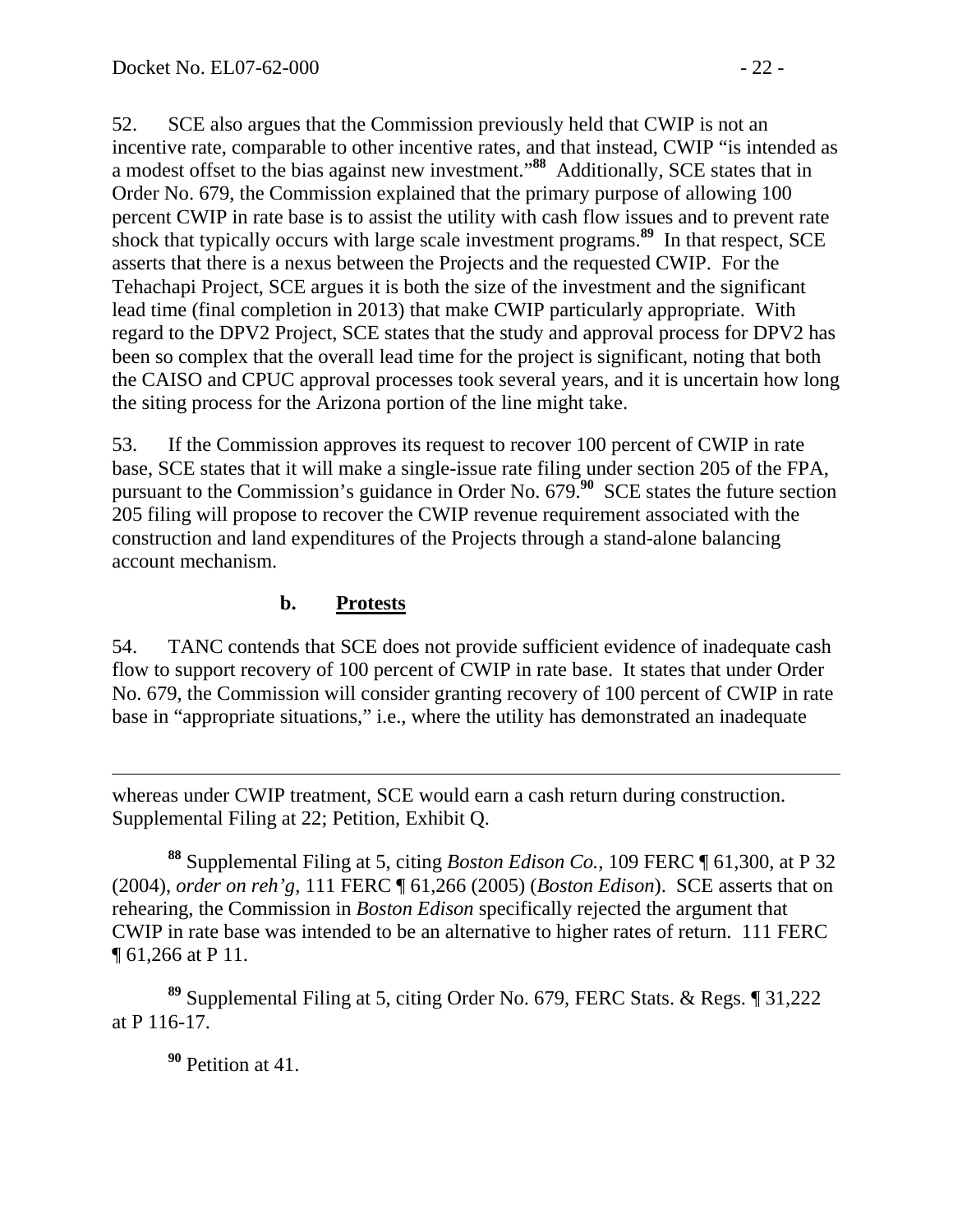cash flow for constructing the transmission project.**<sup>91</sup>** TANC notes that the Commission denied utilities such incentives when the utilities were not able to demonstrate that they face financial risks associated with their proposed projects.**<sup>92</sup>** TANC asserts that the Commission should reserve ruling on SCE's request for the 100 percent CWIP recovery incentive pending SCE's submission of a section 205 application so that it could determine the range of reasonableness for SCE's ROE if CWIP were allowed.**<sup>93</sup>**

55. The CPUC states that it does not oppose SCE's request for 100 percent CWIP in rate base, stating that it will improve cash flow, assist in financing and reduce uncertainty and financial risk.**<sup>94</sup>**

#### **c. SCE Answer**

56. SCE argues that TANC is attempting to reserve the right to relitigate SCE's recovery of 100 percent of CWIP when SCE makes a section 205 filing, which is contrary to Order No. 679.<sup>95</sup> SCE states that Order No. 679 gave utilities the option of filing petitions for declaratory order followed by a section 205 filing at a later date or making only a section 205 filing. It adds that declaratory order option would be meaningless if the Commission intended that orders approving such petitions could be reconsidered in the later, implementing section 205 filing. Accordingly, SCE asserts that the Commission should reject TANC's argument.

#### **d. Commission Determination**

57. In Order No. 679, the Commission established a policy that allows utilities to include, where appropriate, 100 percent of prudently-incurred transmission-related CWIP in rate base.**<sup>96</sup>** It noted that this rate treatment will further the goals of section 219 by providing up-front regulatory certainty, rate stability, and improved cash flow for applicants thereby reducing the pressures on their finances caused by investing in

**<sup>91</sup>** TANC Protest at 22-23, citing Order No. 679, at P 29, 117.

**<sup>92</sup>** *Id.* at 23-24, citing *Commonwealth Edison Co.*, 119 FERC ¶ 61,238, at P 64 (2007) (*ComEd*). TANC notes that SCE has a BBB+ credit rating and a large cash reserve. *Id.* 

**<sup>93</sup>** *Id.* 

**<sup>94</sup>** CPUC Protest at 5; CPUC Protest to Supplemental Filing at 2.

**<sup>95</sup>** SCE June 25 Answer at 17.

**<sup>96</sup>** Order No. 679, FERC Stats. & Regs. ¶ 31,222 at P 29, 117.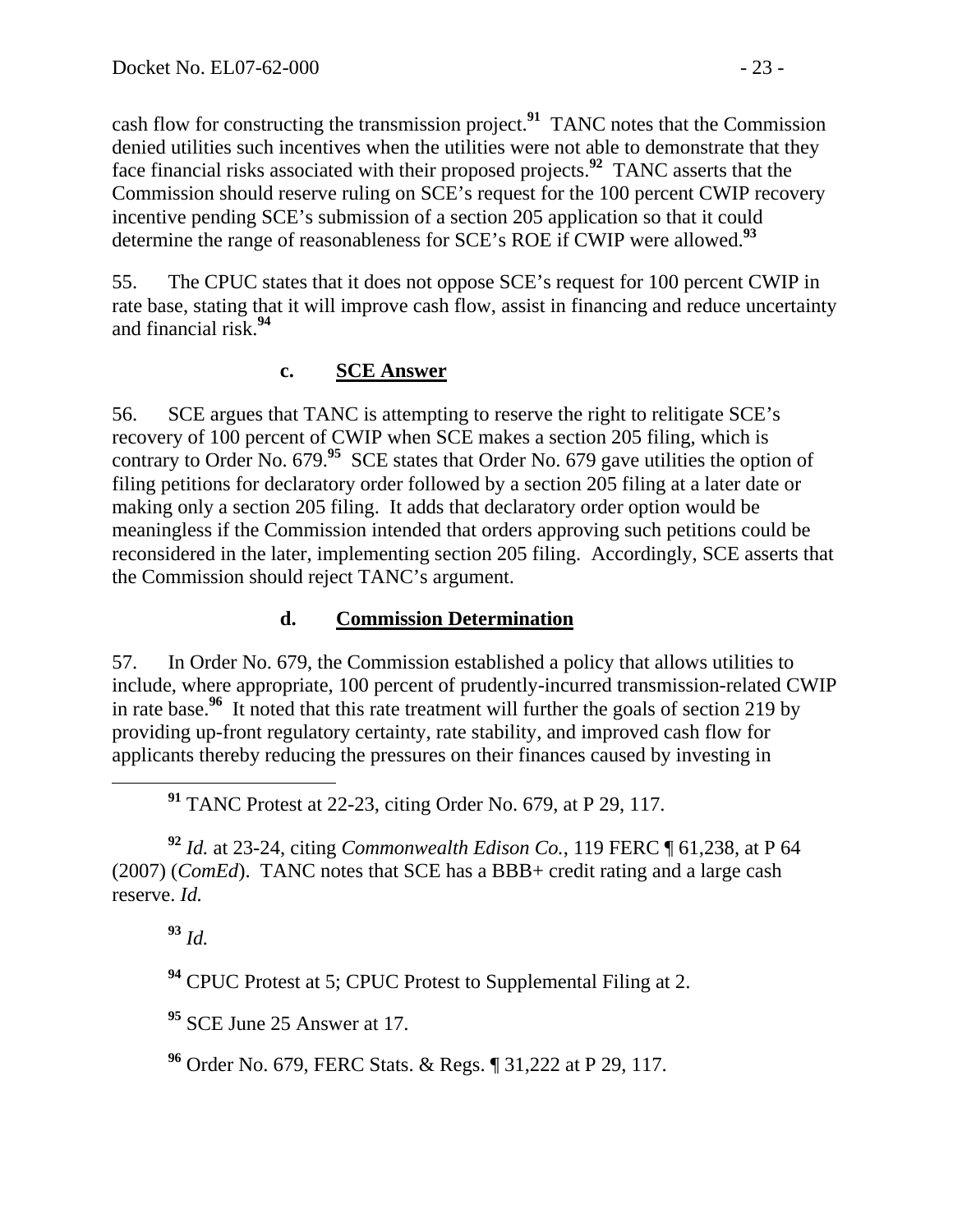transmission projects.**<sup>97</sup>** As discussed below, we find that SCE has shown a nexus between the proposed CWIP incentive and its investment in the three Projects, and therefore, we will accept SCE's proposal to recover 100 percent of CWIP in rate base, conditioned upon SCE fulfilling the Commission's requirements for CWIP inclusion for these transmission facilities in its future section 205 filing**<sup>98</sup>** and bound by the upper end of the zone of reasonableness as determined in that proceeding.

58. Consistent with Order No. 679, we find that authorizing 100 percent of CWIP treatment for SCE would enhance its cash flow, reduce interest expense, assist SCE with financing, and improve SCE's coverage ratios used by rating agencies to determine credit quality by replacing non-cash AFUDC with cash earnings. This, in turn, will reduce the risk of a down grade in SCE's debt ratings. We disagree with TANC's assertion that SCE's Projects do not justify recovery of CWIP in rate base. In Order No. 679, the Commission stated that it will consider each proposal on the basis of the particular facts of the case.**<sup>99</sup>** Considering the relative size of SCE's \$2.5 billion investment in these three Projects, as compared to its current transmission rate base of \$1.2 billion, we find that authorization of the CWIP incentive is appropriate to assist in the construction of new transmission facilities.

59. We also find that allowing SCE to recover 100 percent of CWIP in its rate base will result in better rate stability for customers. As we have explained in prior orders,<sup>100</sup> we find that, without CWIP in rate base, a new project has no direct effect on consumer prices until it begins being used to provide service. SCE's Projects are estimated to cost \$2.5 billion and take up to several years to complete. If the Commission did not permit SCE to recover CWIP in rate base, all of SCE's costs of borrowing associated with its \$2.5 billion in investment would be accrued over several years, and then capitalized after the Projects go into service, along with a return of the investment cost through depreciation, thereby producing a rate shock for consumers. By permitting SCE to recover CWIP, the Commission is mitigating this rate shock to consumers.

**<sup>97</sup>** *Id.* P 115.

**<sup>98</sup>** *Construction Work in Progress for Public Utilities; Inclusion of Costs in Rate Base*, Order No. 298, FERC Stats. & Regs. ¶ 30,455 (1983), *order on reh'g*, Order No. 298-B, FERC Stat. & Regs. ¶ 30,524 (1983).

**<sup>99</sup>** Order No. 679, FERC Stats. & Regs. ¶ 31,222 at P 117.

**<sup>100</sup>** *See, e.g.*, *AEP*, 116 FERC ¶ 61,059 at P 59, *order on reh'g*, 118 FERC ¶ 61,041 at P 27.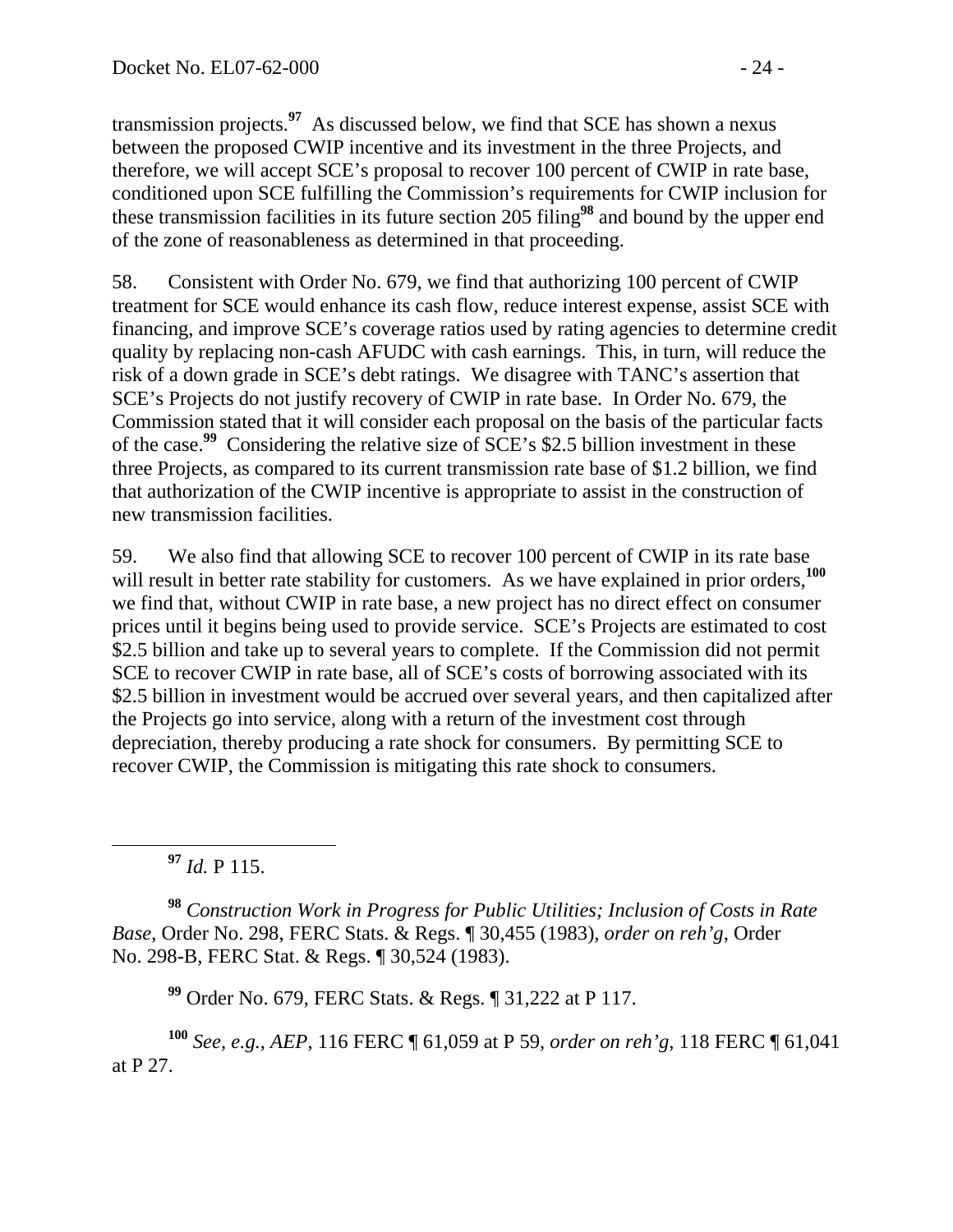60. In regard to SCE's assertion that CWIP is not an "incentive rate," we clarify that CWIP is an incentive ratemaking treatment under Order No. 679. In Order No. 298, the Commission permitted utilities to request up to 50 percent of CWIP in rate base to recover carrying charges that utilities incur from investing in new construction projects. In particular, the Commission noted that CWIP is intended to offset the bias against new investment by easing the difficulty in financing construction programs.<sup>101</sup> In Order Nos. 679 and 679-A, the Commission specifically identified certain rate treatments as incentives that would encourage transmission investment consistent with the goals of section 219. In that respect, the Commission stated that recovery of up to 100 percent of prudently-incurred CWIP in rate base is an incentive that will be considered under Order No. 679.**<sup>102</sup>**

61. Finally, in its future section 205 filing to implement a stand-alone balancing account mechanism to recover the CWIP revenue requirement, SCE must provide a detailed explanation of its accounting methods and procedures to: (i) implement the stand-alone balancing account, (ii) comply with 18 C.F.R. § 35.13(h)(38) and § 35.25, and (iii) maintain comparability of financial information.**<sup>103</sup>**

### **2. Incentive for Recovery of Abandoned Plant Costs**

### **a. SCE's Proposal**

62. Pursuant to Order No. 679, SCE seeks 100 percent recovery of its prudentlyincurred costs for the DPV2 Project if the project is cancelled or abandoned in the limited circumstance that SCE is unable ultimately to obtain necessary approvals to build the DPV2 Project from the ACC or the United States Fish and Wildlife Service (USFWS), for reasons outside SCE's control. SCE seeks the same recovery for the Tehachapi Project if, for reasons outside of SCE's control, the project, or a portion thereof, is cancelled or abandoned due to an action or inaction by a governmental authority or

**<sup>101</sup>** *See* case cited *supra* note 98.

**<sup>102</sup>** *See, e.g.*, Order No. 679, FERC Stats. & Regs. ¶ 31,222 at P 26, where the Commission stated that "each reform adopted by the Final Rule constitutes an '*incentive'* as that term is used by section 219." (emphasis added).

**<sup>103</sup>** *See*, *e.g.*, *American Transmission Co., LLC*, 105 FERC ¶ 61,388 (2003), *order providing clarification*, 107 FERC ¶ 61,117, at P 16-17 (2004) and *Trans-Allegheny Interstate Line Co.*, 119 FERC ¶ 61,219, at P 44-45 (2007), *denying rehearing*, 121 FERC ¶ 61,009 (2007) (*TrAILCo*).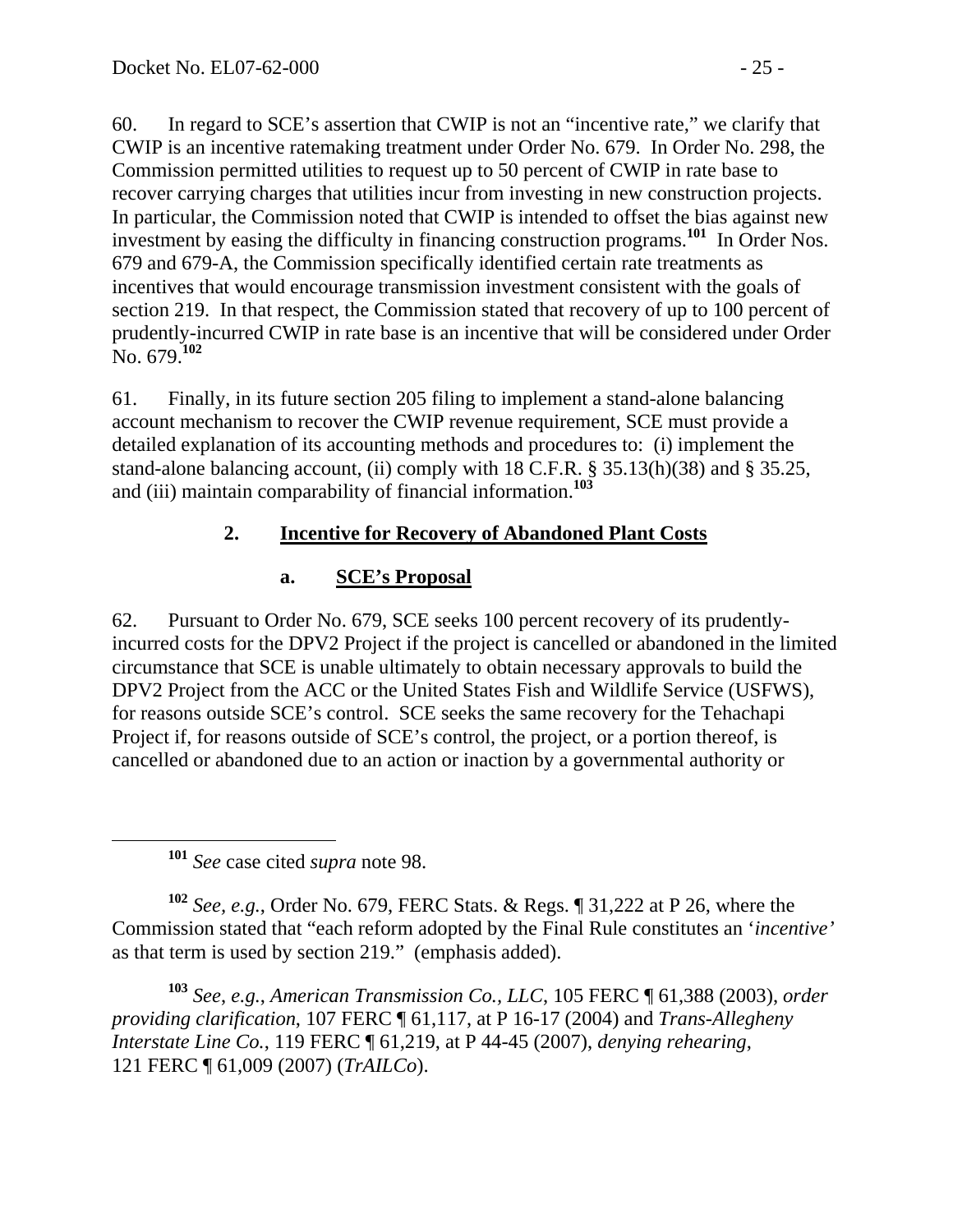regulatory agency or the CAISO that makes SCE's completion of these projects infeasible.**<sup>104</sup>**

63. SCE maintains that the DPV2 Project demonstrates a clear nexus for abandoned plant recovery because it requires approvals from multiple regulatory bodies, including the USFWS, the CPUC, and the ACC. SCE contends that the multistate nature of the DPV2 Project, along with the requirement to obtain federal approvals, results in a higher regulatory risk than projects requiring approval from only one regulatory body.

64. SCE requests 100 percent abandoned plant recovery for Segments 3 through 11 of the Tehachapi Project. It states that, prior to the issuance of Order No. 679, the Commission approved 100 percent abandoned plant cost recovery only for Tehachapi Segments 1 and 2.<sup>105</sup> SCE argues that it meets the nexus for abandoned plant cost recovery because it has not received all of the necessary federal, state, and local approvals for this Project, thus creating increased regulatory risk. SCE states that it will incur costs in preparing for these governmental approvals. For example, SCE needs to prepare a study of transmission routings, needs to negotiate for ROWs, and faces many additional environmental and siting hurdles.**<sup>106</sup>** Given these uncertainties, SCE contends that the Tehachapi Project presents risks that warrant abandoned plant cost recovery and also satisfies the nexus test for abandoned plant recovery.

65. In response to the Deficiency Letter's request that SCE address whether certain incentives reduce the risk designed to be mitigated by other incentives, SCE states that recovery of 100 percent abandoned plant costs should not affect its request for ROE adders. It claims that recovery of abandoned plant costs mitigates against the risks in obtaining regulatory or other approvals for the Projects, but does not mitigate against other risks inherent in constructing the Projects. SCE argues that the Commission has effectively acknowledged that the risks mitigated by the two incentives are not the same by granting both ROE incentive adders and 100 percent abandoned plant cost recovery in

**<sup>105</sup>** *Southern California Edison Co.,* 112 FERC ¶ 61,014, at P 65 (2005) (*Antelope Order*). In that proceeding, the Tehachapi Project was referred to as the "Antelope" Transmission Project," consisting of three segments. The Commission granted SCE's request for recovery of all its prudently-incurred costs in the case of abandonment or cancellation of the Antelope Project facilities for Segments 1 and 2, but found that Segment 3 was not a network upgrade. Therefore, the Commission determined that Segment 3 was not eligible for rolled-in transmission rate treatment. *Id.* P 42, 57-58.

**<sup>106</sup>** Petition at 46-47.

**<sup>104</sup>** Petition at 43. SCE does not seek this incentive for the Rancho Vista Project.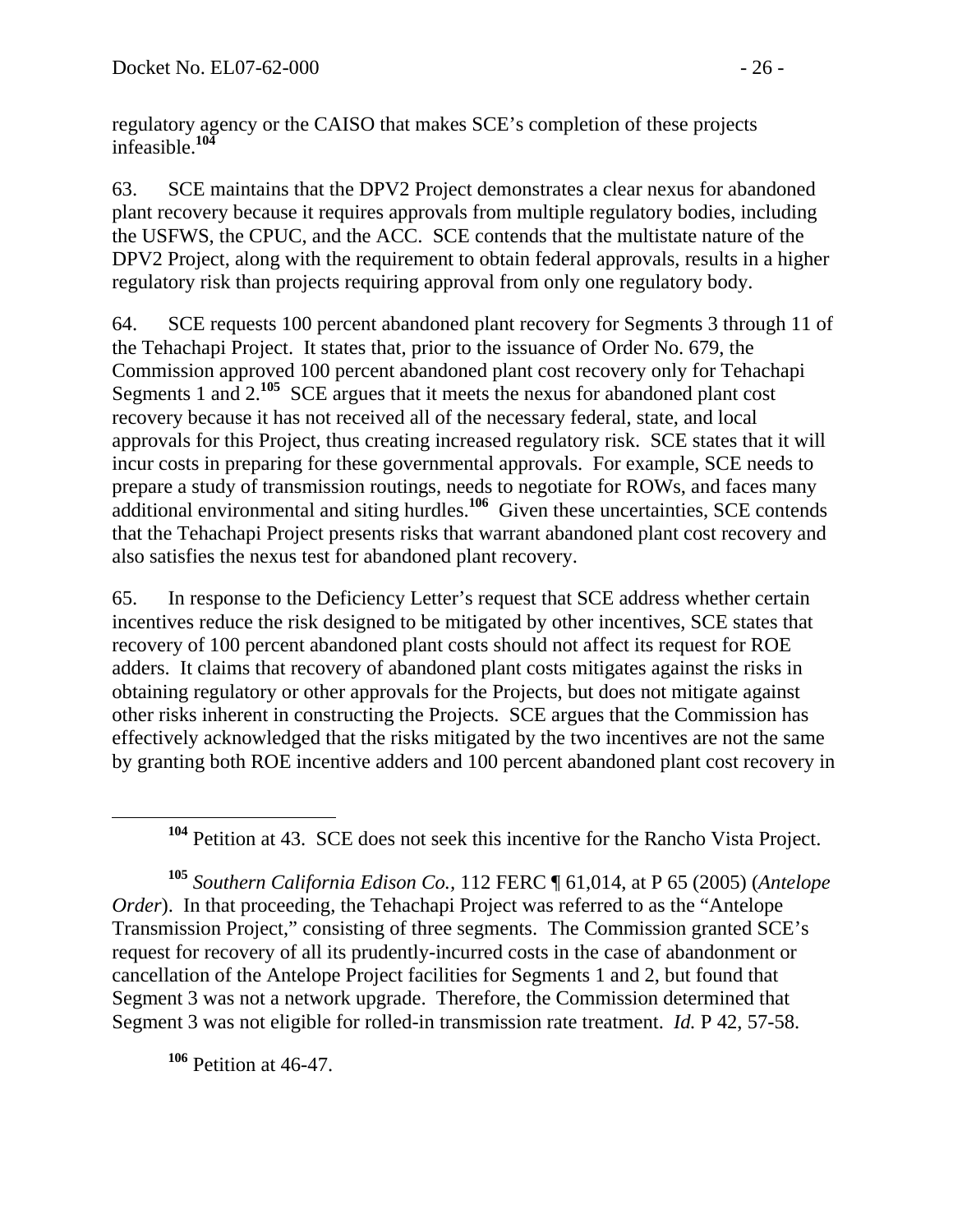other orders applying Order No. 679.**<sup>107</sup>** SCE argues, moreover, that the 100 percent abandoned plant incentive and the ROE adder incentive are effectively mutually exclusive. That is, if the Tehachapi Project cannot be built due to the action or inaction of a regulatory agency or the CAISO, SCE will not receive the ROE adders sought.**<sup>108</sup>** It states that while 100 percent abandoned plant incentive reduces risk of complete nonrecovery, the purpose of the ROE adders is to reward the utility for pursuing complex and difficult projects.

66. Further, SCE contends that, given that much smaller and less risky localized projects in *Duquesne* received both 100 percent abandoned plant and 100-basis point ROE adders, it states that its request for 150-basis point adder, in addition to the 100 percent abandoned plant cost recovery, is fully justified.**<sup>109</sup>**

## **b. Protests**

67. TANC contends that SCE is not eligible for recovery of any abandoned plant costs associated with the DPV2 Project because SCE's actions with respect to the DPV2 Project raise significant questions as to whether abandonment due to lack of approval from the ACC was within SCE's control. According to TANC, the ACC rejected SCE's application to construct the DPV2 Project, in part, due to SCE's failure to comply with the ACC's directive not to begin any construction of the DPV2 Project in Arizona. The ACC also fined SCE \$4.8 million for failure to follow the ACC's instructions. TANC asserts that noncompliance with regulatory authorities is within SCE's direct control, and rejection of the DPV2 Project by the ACC was a foreseeable consequence of such noncompliance. As such, argues TANC, SCE should not be eligible for recovery of abandoned plant costs for the DPV2 Project under Order No. 679 because of its failure to comply with the directives of state regulators.**<sup>110</sup>**

68. TANC additionally argues that SCE should not be allowed 100 percent abandoned plant recovery on Segments 3 through 11 of the Tehachapi Project because the Commission has already determined that Segment 3 is not eligible to receive 100 percent abandoned plant recovery and SCE's Petition is a collateral attack of the Commission's order in that proceeding.**<sup>111</sup>** Additionally, TANC argues that SCE does not need the

**<sup>108</sup>** *Id.* at 4.

 $109$  *Id.* at 5.

**<sup>110</sup>** TANC Protest at 21.

**<sup>111</sup>** *Id.* at 22.

**<sup>107</sup>** Supplemental Filing at 4, citing, *Duquesne*, 118 FERC ¶ 61,087.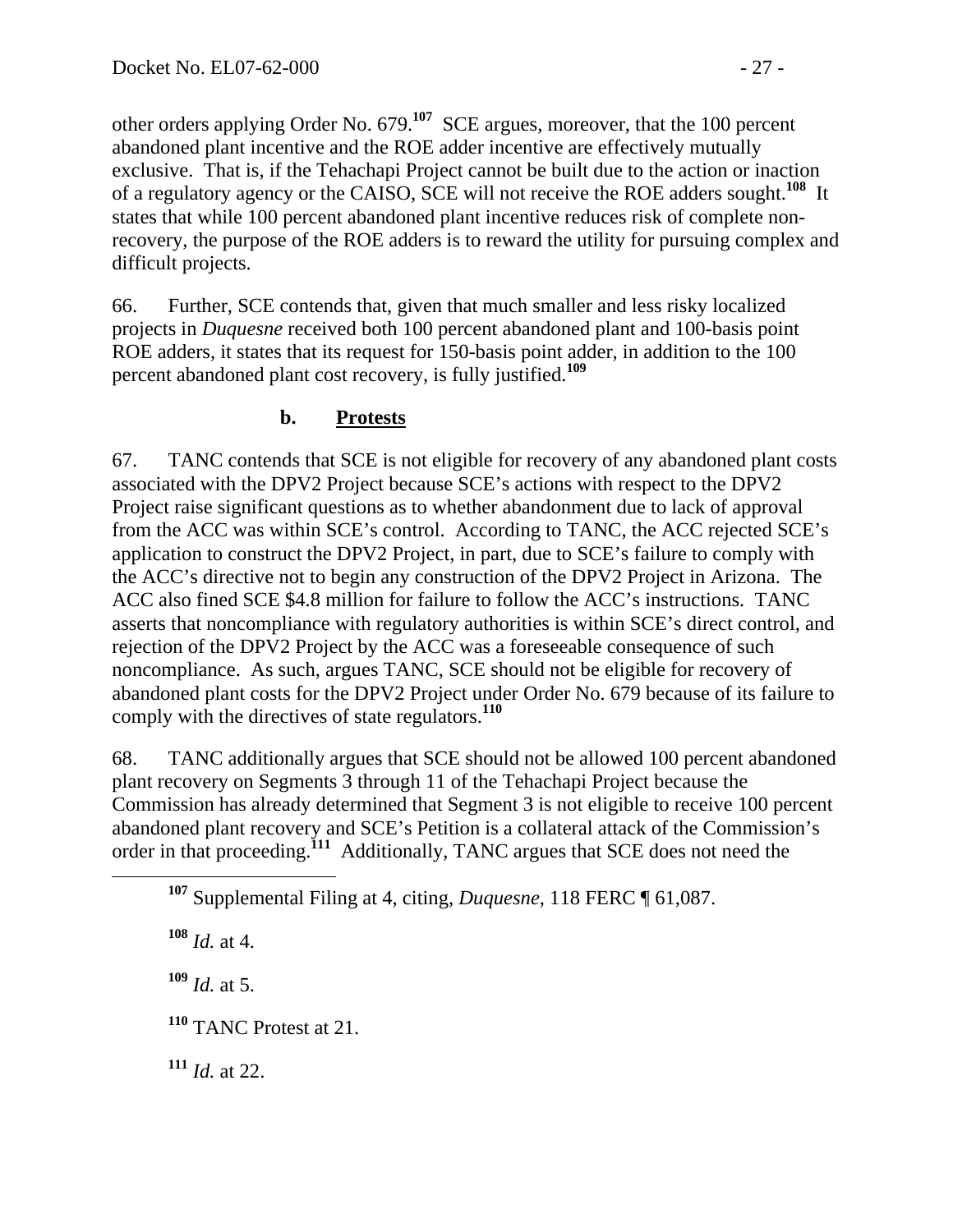Commission's assurance of recovery for abandoned plant costs because it has already received similar assurance from the CPUC.**<sup>112</sup>** According to TANC, since SCE has the ability to recover abandoned plant cost, allowing SCE to recover abandoned plant costs for the Projects through two mechanisms would be unjust and unreasonable.

69. The CPUC states that it does not oppose SCE's request for abandoned plant recovery, stating that it will reduce uncertainty and financial risk.**<sup>113</sup>**

#### **c. SCE Answer**

70. SCE argues that TANC is incorrect in stating that the Commission determined that SCE could not obtain 100 percent abandoned plant recovery for Tehachapi Segment 3. SCE clarifies that in the *Antelope Order*, the Commission did not make a determination on recovery of prudently-incurred costs for Segment 3 because it was denying SCE's petition to roll in costs for Segment 3.**<sup>114</sup>**

#### **d. Commission Determination**

71. In Order No. 679, we found that this incentive is an effective means to encourage transmission development by reducing the risk of non-recovery of costs.**<sup>115</sup>** We will grant SCE's request for recovery of 100 percent of prudently-incurred costs associated with abandonment of the DPV2 or Tehachapi Projects, provided that the abandonment is a result of factors beyond the control of SCE, which must be demonstrated in a subsequent section 205 filing for recovery of abandoned plant.**<sup>116</sup>**

72. We find that SCE has shown, consistent with Order No. 679, a nexus between the recovery of prudently-incurred costs associated with abandoned transmission projects and its planned investment. We find that this incentive will be an effective means to encourage the completion of SCE's Projects. For example, besides its scope and size, the DPV2 Project requires approvals from multiple jurisdictions, along with various federal

**<sup>113</sup>** CPUC Protest at 5, CPUC Protest to Supplemental Filing at 2.

**<sup>114</sup>** SCE June 25 Answer at 30-31, citing *Antelope Order*, 112 FERC ¶ 61,014 at 57-58.

**<sup>115</sup>** Order No. 679, FERC Stats. & Regs. ¶ 31,222 at P 163.

**<sup>116</sup>** *Id*. P 165-66.

**<sup>112</sup>** According to TANC, SCE has the protection of section 399.25 of the California Public Utilities Code that provides for the recovery of costs from retail ratepayers for those costs disallowed at the Commission.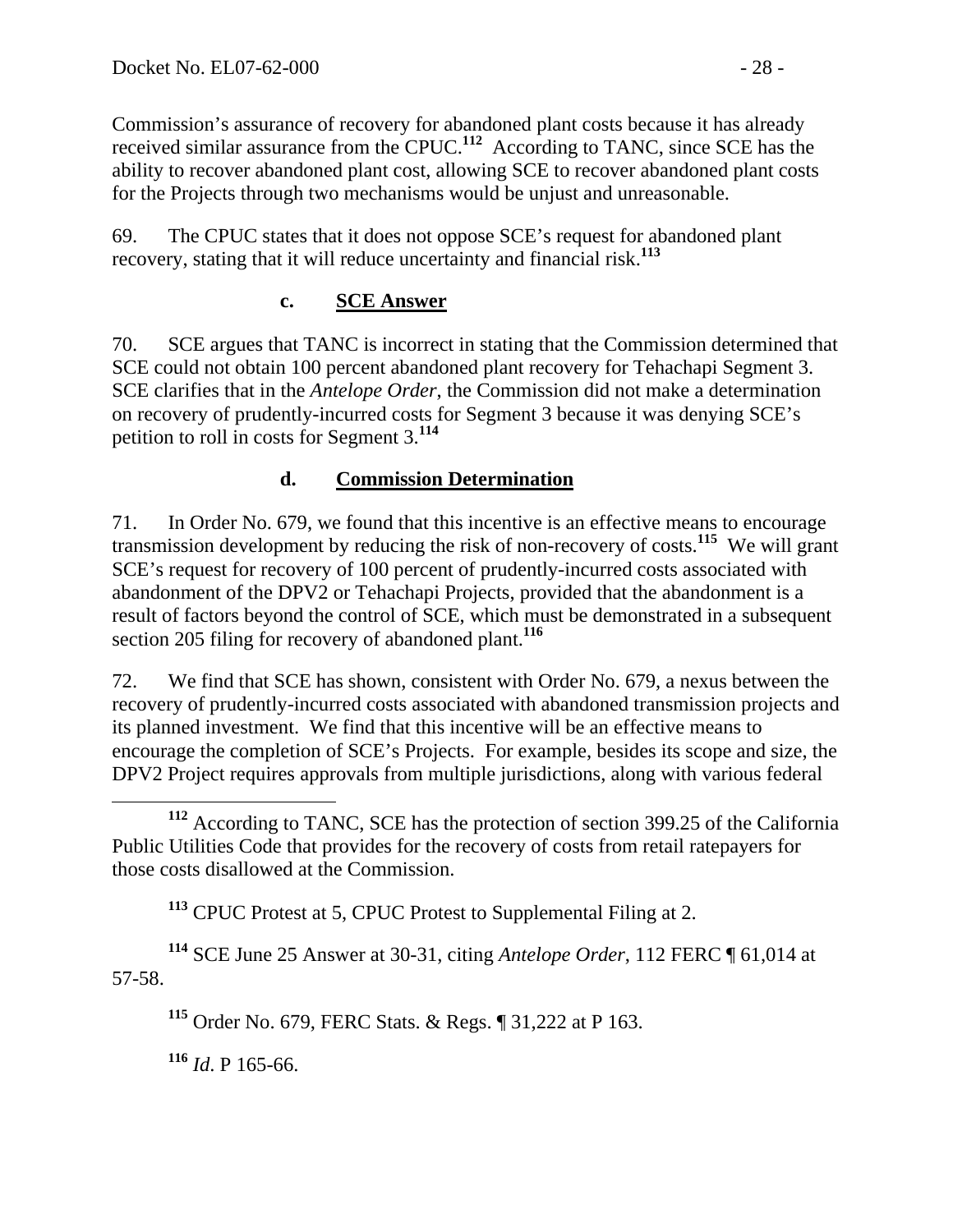approvals. Dependence upon approval by multiple jurisdictions introduces a significant element of risk to the DPV2 Project that is not faced by utilities building transmission facilities within a single jurisdiction. Additionally, as explained by SCE, it is still uncertain whether SCE will ultimately secure approval from the USFWS and the ACC. Under these circumstances, we believe that authorization to expense and recover all prudently-incurred development and construction costs in the case of abandonment is appropriate to encourage this new investment and is fully consistent with Order No. 679.

73. We disagree with TANC's contention that SCE should not be eligible for recovery of abandoned plant costs for the DPV2 Project under Order No. 679 because of its failure to comply with the directives of the ACC. Order No. 679 places no such restriction on an applicant seeking recovery of abandoned plant costs. Moreover, SCE has limited itself to recovery of abandoned plant costs to circumstances out of its control. Therefore, TANC's request is premature because the Commission will not determine the justness and reasonableness of SCE's abandoned plant costs, if any, unless and until SCE seeks such recovery in a section 205 filing. Order No. 679 specifically reserves the prudence determination for the later section 205 filing which every utility is required to file if it wishes to make a case for abandonment recovery.<sup>117</sup> At this stage of the proceeding, we are granting this incentive, subject to a future section 205 filing making the appropriate demonstration. TANC's concerns are more appropriately reserved for that later proceeding.

74. We reject TANC's argument that SCE's Petition is a collateral attack on the *Antelope Order*, which determined that Segment 3 of the Tehachapi Project should not receive 100 percent abandoned plant recovery. While the Commission found that Segment 3 was not eligible for rolled-in rate treatment due to its configuration as a radial line, it stated that it did not need to address "SCE's request herein for an advance prudence determination and its request to recover prudently-incurred costs . . . ." with respect to Segment 3.**<sup>118</sup>** However, the project has now been redesigned to be a network facility and now qualifies for rolled in rate treatment under Commission policy.**<sup>119</sup>** Further, the full project has been approved by the CAISO's transmission planning

**<sup>117</sup>** Order No. 679, FERC Stats. & Regs. ¶ 31,222 at P 165-66.

**<sup>118</sup>** *Antelope Order*, 112 FERC ¶ 61,014 at P 57.

**<sup>119</sup>** In *California Independent Sys. Oper. Corp.,* 119 FERC ¶ 61,061 (2007) (April 19 Order), the Commission granted the CAISO's petition for declaratory order seeking conceptual approval of a new mechanism to finance the construction of interconnection facilities to connect location-constrained resources to the CAISOcontrolled grid.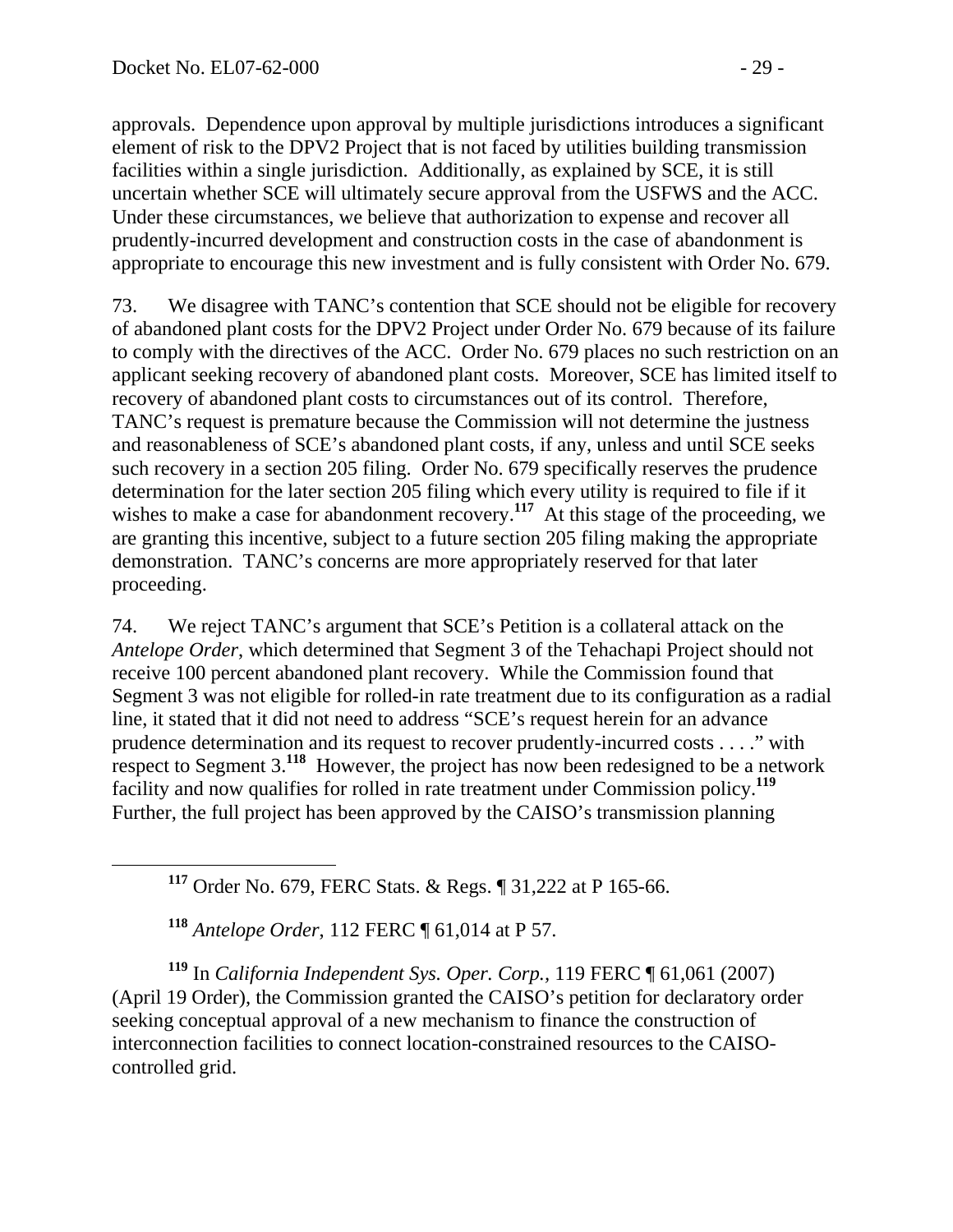process. As such, SCE's request for this incentive for Segment 3 does not constitute a collateral attack on the Commission's prior ruling in the *Antelope Order*.

75. Finally, we reject TANC's argument that SCE does not need the Commission's assurance of recovery for abandoned plant costs because it has already received similar assurance from the CPUC. We note that the costs recoverable under the state regulatory construct and this Commission's are not the same, and therefore, should not be presumptively dismissed as duplicative without further consideration. If parties are concerned that the abandoned plant costs SCE seeks to recover have already been recovered through retail rates, they should raise that claim when SCE makes its section 205 filing to recover the costs through wholesale rates.

## **3. ROE Incentives**

## **a. SCE's Proposal**

76. SCE requests that the Commission grant a 150-basis point ROE adder for the DPV2 and Tehachapi Projects and a 100-basis point ROE adder for the Rancho Vista Project. SCE asserts that the Projects as a total package meet the nexus requirement under Order No. 679. SCE contends that the Projects face significant and unique financial, regulatory and other risks.**<sup>120</sup>** Also, SCE states that all three Projects are beneficial and cost-effective, will reinforce and expand the transmission capacity of the CAISO-controlled grid, and therefore benefit all users of the CAISO-controlled grid.

77. SCE states that over the next five years, it expects to spend about \$4.3 billion in transmission investment, which represents a level of investment that is more than triple the size of SCE's existing transmission rate base of \$1.2 billion.**<sup>121</sup>** SCE's total projected expenditures for the DPV2, Tehachapi and Rancho Vista Projects comprise \$2.5 billion. It contends that such an unprecedented capital investment program presents a significant financing challenge for SCE because it increases the risk that SCE faces. Therefore, granting these ROE incentives will enhance SCE's cash flow, improve SCE's financial metrics, and support SCE's overall credit quality.

78. Additionally, SCE contends that it faces regulatory and other risks for these Projects. For example, SCE notes that it faces risks and challenges due to internal competition for financing with other projects. In particular, it explains that if a utility undertakes multiple significant capital-intensive projects, "each non-routine transmission project likely will be subject to greater internal scrutiny and place even greater stress on

**<sup>121</sup>** *Id.* at 1-2.

**<sup>120</sup>** SCE Petition at 32.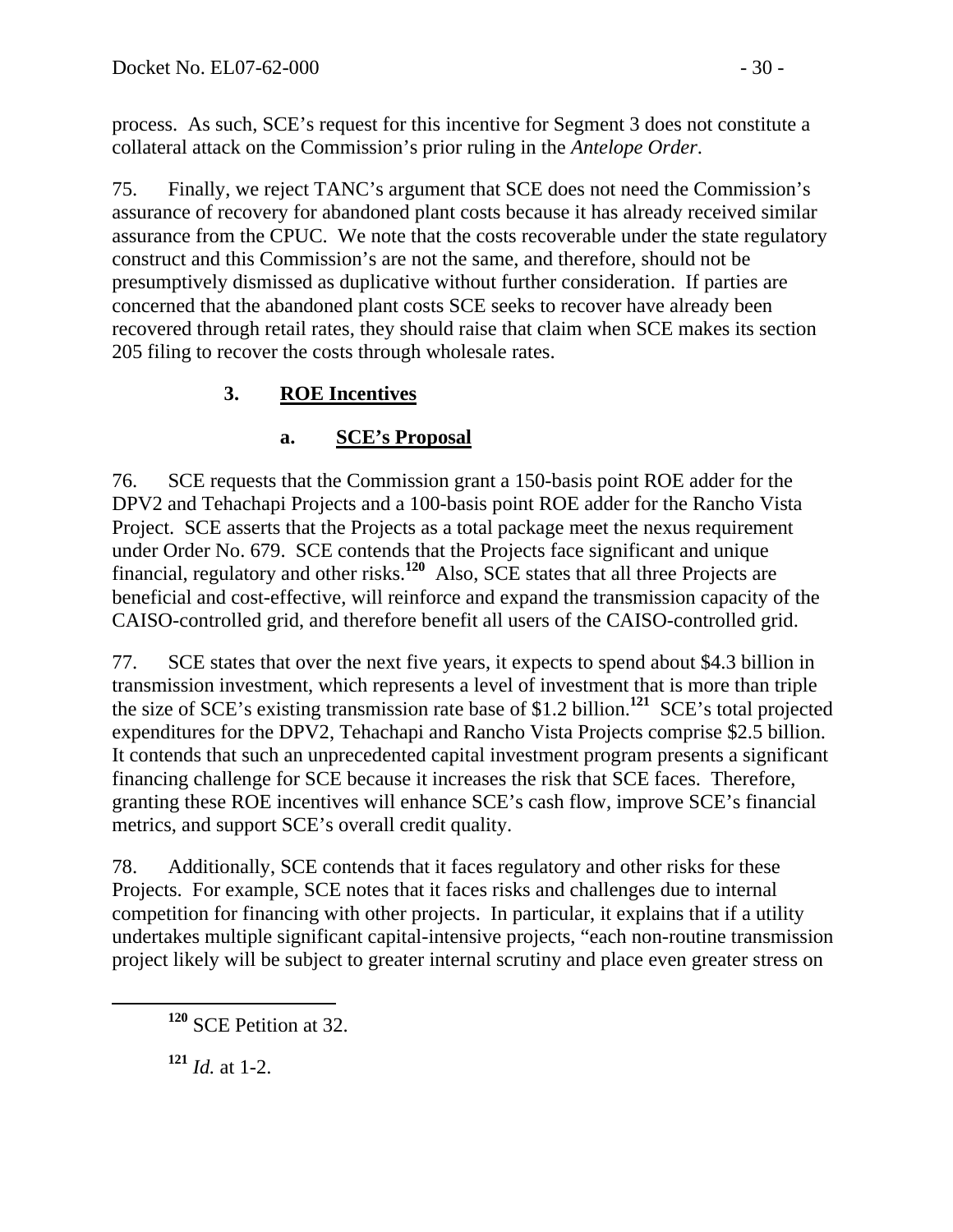the company management than otherwise would be the case."**<sup>122</sup>** Additionally, the projects may impact the company's ability to secure financing for transmission projects as the utility's borrowing needs increase. At the same time, SCE is undertaking significant investment in generation and distribution infrastructure, including a "Smart Connect" program for advanced metering that costs \$1.7 billion.**<sup>123</sup>** Further, SCE asserts that projects involving siting issues, including ROW approvals, merit an ROE adder to ensure that utilities are willing to expend not only the time, money, and legal resources to obtain ROWs, but also to reflect the potential loss of goodwill with the public associated with this condemnation.**<sup>124</sup>**

79. Thus, SCE argues that the requested ROE incentives are appropriate because they reasonably compensate SCE for the risks attributable to the Projects, aid in the financing of the Projects, preserve SCE's credit quality, and facilitate the completion of the Projects.

80. SCE also asserts that it has narrowly tailored its request by asking for only three of the seven investment incentives made available in Order No. 679 for the Tehachapi and DPV2 Projects, and only two of the seven available incentives for the Rancho Vista Project. According to SCE, each of those incentives serves to mitigate distinct risks SCE faces in constructing the Projects, and taken together, those incentives will encourage SCE to continue to place a high priority on these transmission investments in its capital budgeting process.<sup>125</sup> SCE further states that the Commission has approved all three of the requested incentives, and more, for other transmission projects that were less challenging and involved fewer capital dollars than the projects for which SCE is seeking incentives.**<sup>126</sup>**

81. For the DPV2 and Tehachapi Projects, SCE contends that they are entitled to a 150-basis point ROE adder because they are more expansive, complex, and risky than the Rancho Vista Project or the project approved in *Duquesne*. SCE states that the DPV2 Project requires approvals from two state commissions, namely the CPUC and ACC, and a federal authorization from the USFWS to construct through a national wildlife

**<sup>123</sup>** *Id.*

**<sup>124</sup>** *Id.* at 20.

**<sup>125</sup>** *Id.* at 2-3.

**<sup>126</sup>** *Id.* at 2. For example, SCE notes that in *Duquesne*, the Commission granted an enhanced ROE, 100 percent CWIP and 100 percent abandoned plant recovery.

**<sup>122</sup>** Supplemental Filing at 13.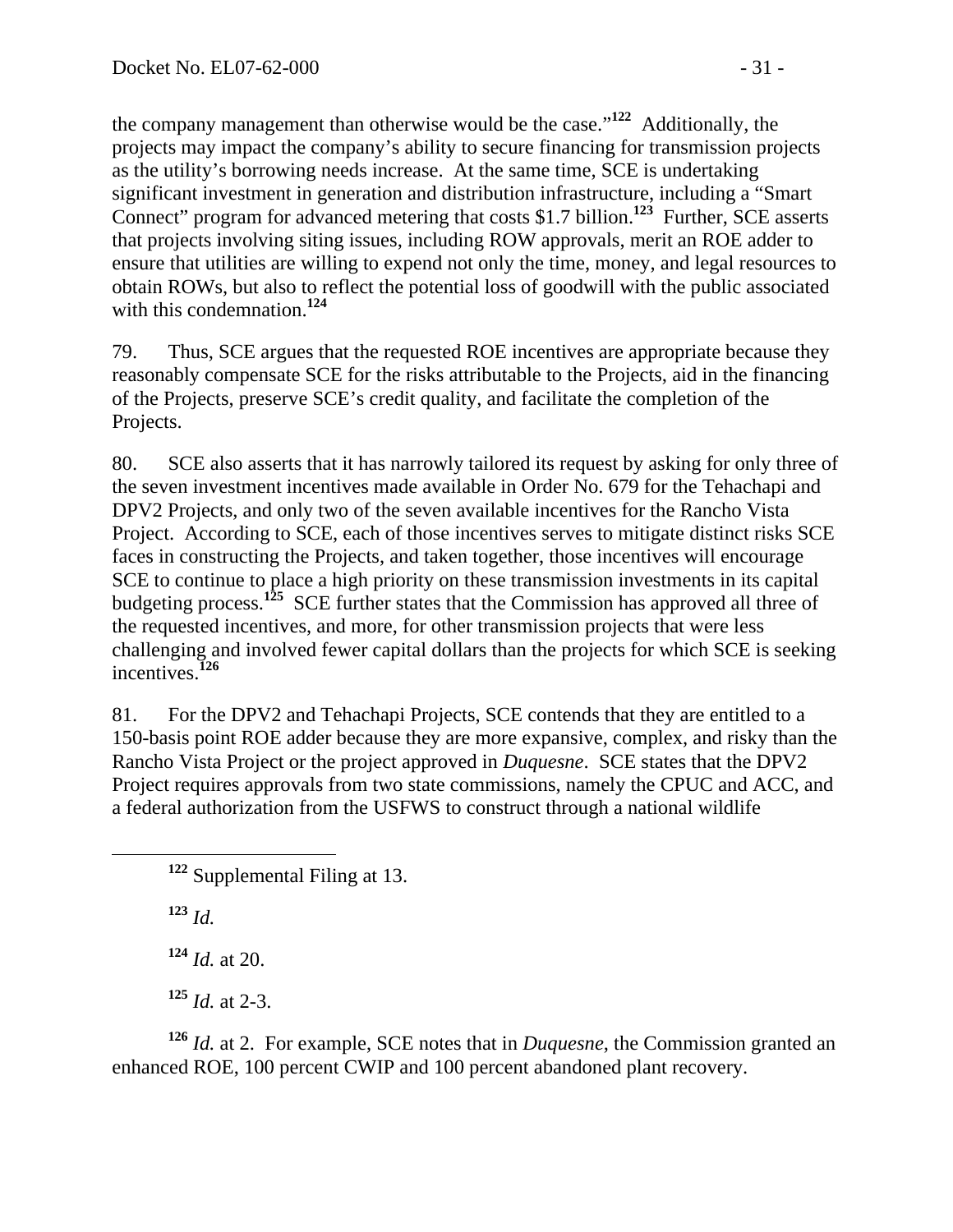refuge.**<sup>127</sup>** SCE notes that approvals from these authorities are difficult to obtain, creating unique risks and challenges that go beyond those normally associated with a routine transmission investment.

82. Also, SCE notes that the Tehachapi Project consists of numerous segments being constructed over several years, and that it has not received all of the regulatory approvals that will be needed to construct all eleven segments. In particular, SCE states that it still needs to obtain local and federal approval, including a CPCN for segments 4-11 from the CPUC, ROWs, and other permits.**<sup>128</sup>**

83. SCE states that the magnitude of the DPV2 and Tehachapi Projects is far greater than most transmission projects. SCE argues that while the projects the Commission approved in *Duquesne* were intended to improve service within the Duquesne system for its customers, the three Projects proposed by SCE will not only enhance reliability on the SCE system, they will also enhance CAISO grid reliability for all CAISO grid users and increase their ability to access renewable and other low cost resources located outside of the load centers.**<sup>129</sup>** Given the inherent risks and the size of these Projects that represent a much greater risk than the investment in *Duquesne*, SCE argues that a 150 basis point adder is warranted.**<sup>130</sup>**

84. In its Supplemental Filing, SCE further explains the risks and challenges facing each project.

# **i. DPV2 Project**

85. SCE asserts that the DPV2 Project is subject to the following risks: (1) large size of financial investment; (2) involvement of multiple entities/jurisdictions; (3) regulatory risks; (4) internal competition for financing with other projects; (5) siting; and (6) long lead times.

86. SCE notes that it needs to finance and manage a \$560 million investment, for which it needs to raise capital through the capital markets. It argues that projects

**<sup>127</sup>** *Id.*

**<sup>128</sup>** *Id.* at 36.

**<sup>129</sup>** *Id.* at 37.

**<sup>130</sup>** *Id.* at 36-37.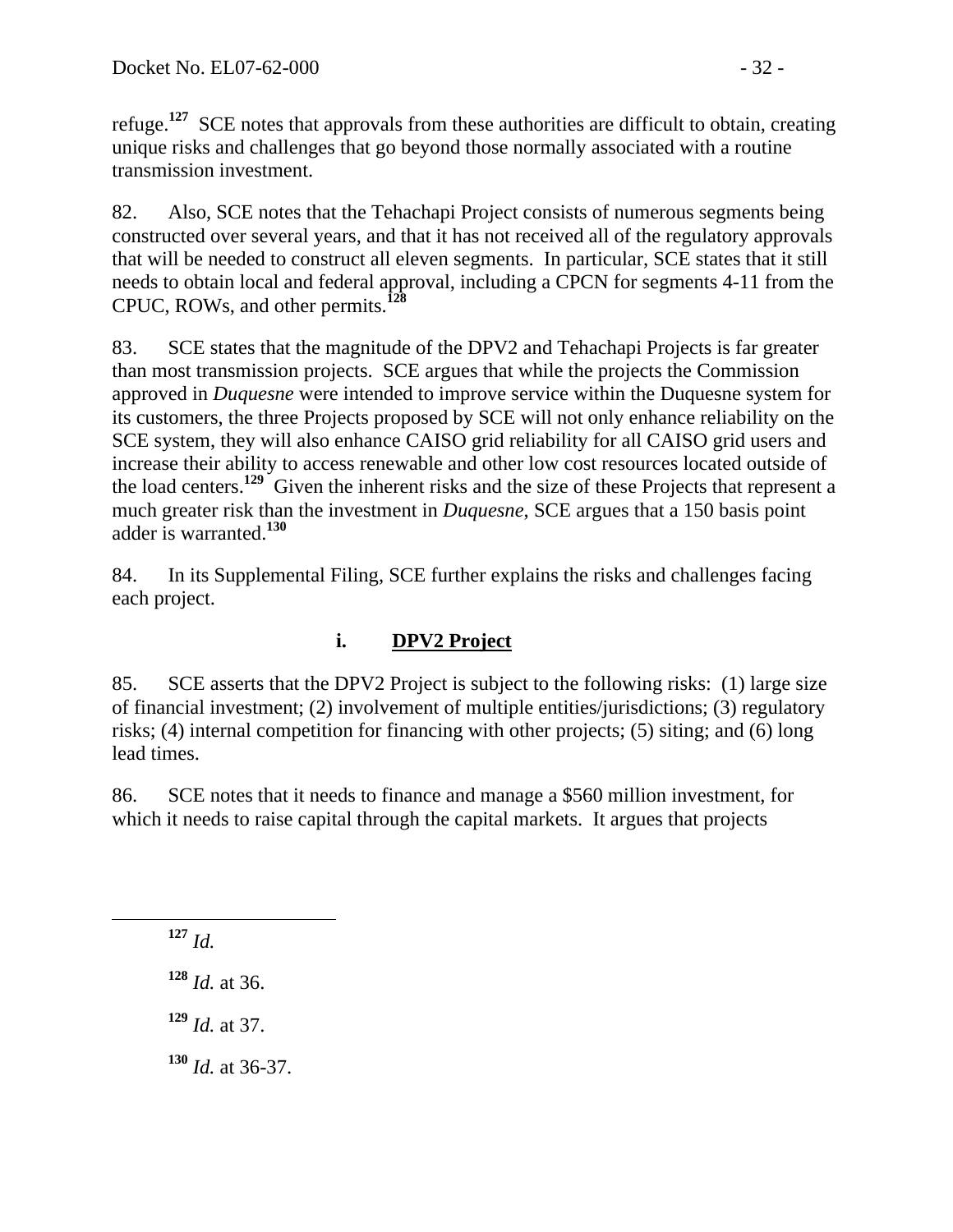involving large dollar investment merit an ROE adder to ensure that utilities are willing to entertain the risks of obtaining financing for such projects.**<sup>131</sup>**

87. Additionally, the DPV2 Project required approval from numerous entities, including the CAISO and the Southwest Transmission Expansion Plan (STEP).**<sup>132</sup>** SCE states that these approvals involved many steps and that each step presented risks and challenges as SCE tried to convince the public and the CAISO that the Project should be undertaken. SCE asserts that projects involving many entities merit an ROE adder to ensure that utilities are willing to put forth the extensive time and effort associated with ensuring that stakeholders' interests are satisfied.**<sup>133</sup>**

88. SCE states that the DPV2 Project also faced regulatory risks due to the necessity of obtaining approvals from both state and federal entities, including the CPUC, the federal government (under the National Environmental Policy Act of 1969), the ACC, the U.S. Bureau of Land Management (BLM) and the USFWS. SCE asserts that the CPUC's CPCN proceedings presented innumerable risks and challenges, as evidenced by their length and expense,**<sup>134</sup>** and notes that it had to deal with a wide range of issues, including archaeological sites, noise issues, air quality, and electromagnetic fields.**<sup>135</sup>** SCE states that the Arizona Siting Committee's proceeding was likewise rigorous, requiring numerous public hearings before it granted approval for the DPV2 Project. SCE notes that despite the Arizona Siting Committee's approval, the ACC denied the CEC for the

**<sup>131</sup>** *Id.* at 17.

**<sup>132</sup>** According to SCE, STEP is a subregional planning group with 300 members. Projects that are approved by STEP must go through the Transmission Economic Assessment Methodology, which was the subject of four months of public stakeholder process. SCE states that STEP analyzed 26 combinations of facilities to increase transmission capability between Southern California and the rest of the West. *Id.* at 18, citing Petition, Exhibit D.

**<sup>133</sup>** *Id.* 

**<sup>134</sup>** SCE states it filed for a CPCN in April 2005, and that the CPUC issued its Final Decision approving DPV2 in January 2007. SCE also notes that the ratepayer advocate alone spent over \$300,000 on consultants in this case. *Id.*, citing SCE Petition, Exhibit G at 101-102.

**<sup>135</sup>** *Id.* at 19, citing to SCE Petition, Exhibit G at 78-92.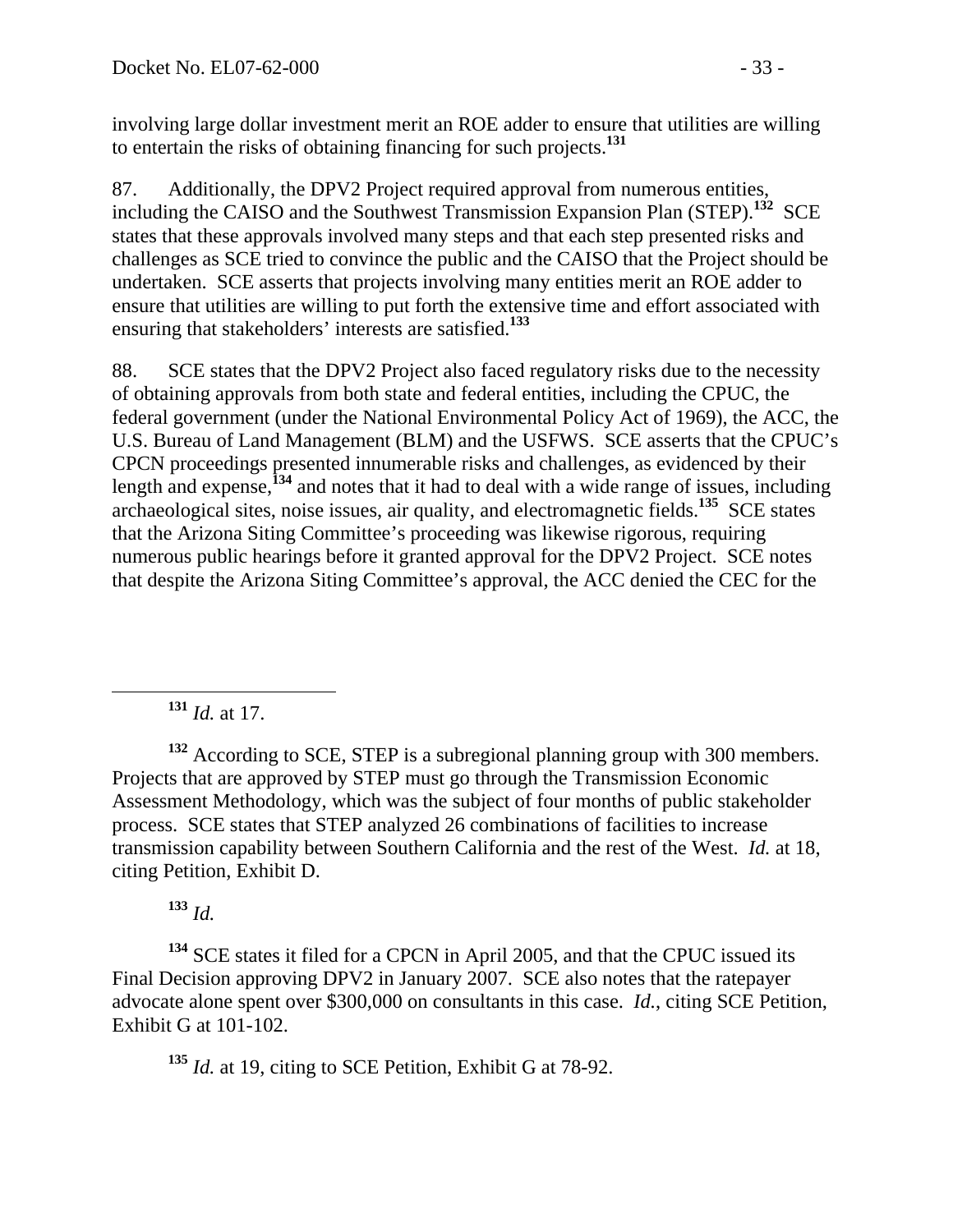DPV2 Project.<sup>136</sup> SCE asserts that the necessity of obtaining approvals from numerous entities increases the challenges and risks associated with completing the transmission project. Therefore, it contends that such projects merit ROE adders to ensure that utilities are willing to expend the time, money and legal resources to obtain the necessary approvals.**<sup>137</sup>**

89. SCE notes that the DPV2 Project faced many other siting challenges, including an ROW from the BLM, permits from other state, federal, and local jurisdictions, and a compatibility determination from the USFWS.**<sup>138</sup>**

90. Finally, SCE states that long lead times present financial risks because a significant time period may pass before any costs are recovered. SCE notes that discussions about the DPV2 Project began in the STEP process during 2003, and that prior to the ACC's decision, the projected in-service date of the DPV2 Project was 2009, four years after the approval by the CAISO and CPUC. SCE notes that the ACC decision rejecting the Project will result in another delay in the in-service date.**<sup>139</sup>** SCE notes it faces the challenge of internal competition for financing with other projects.

### **ii. Tehachapi Project**

91. SCE asserts that the Tehachapi Project is subject to risks and challenges that include: (1) large size of financial investment; (2) involvement of multiple entities/jurisdictions; (3) siting; (4) internal competition for financing with other projects; (5) long lead times; and (6) regulatory risks.

92. According to SCE, the Tehachapi Project is the most costly single transmission project that SCE has ever undertaken. SCE notes that to obtain approval from the CAISO, SCE had to undertake the challenge of proving to the CAISO board and stakeholders that the project was needed and that it was the best among many alternatives. The Tehachapi Project also involved many entities that were interested in, and often opposed to, the unique financing proposals developed by both SCE and the CAISO. The Tehachapi Project also presents siting challenges as it requires ROWs to be obtained in various locations. According to SCE, portions of the Tehachapi Project run

**<sup>138</sup>** *Id.*, citing SCE Petition, Exhibit G at 9.

**<sup>139</sup>** *Id.*

<sup>&</sup>lt;sup>136</sup> SCE notes that given that reconsideration has been denied by the ACC, SCE and other supporters of the DPV2 project are left with several options, all of which raise costs and increase risks. *Id.*

**<sup>137</sup>** *Id.* at 19-20.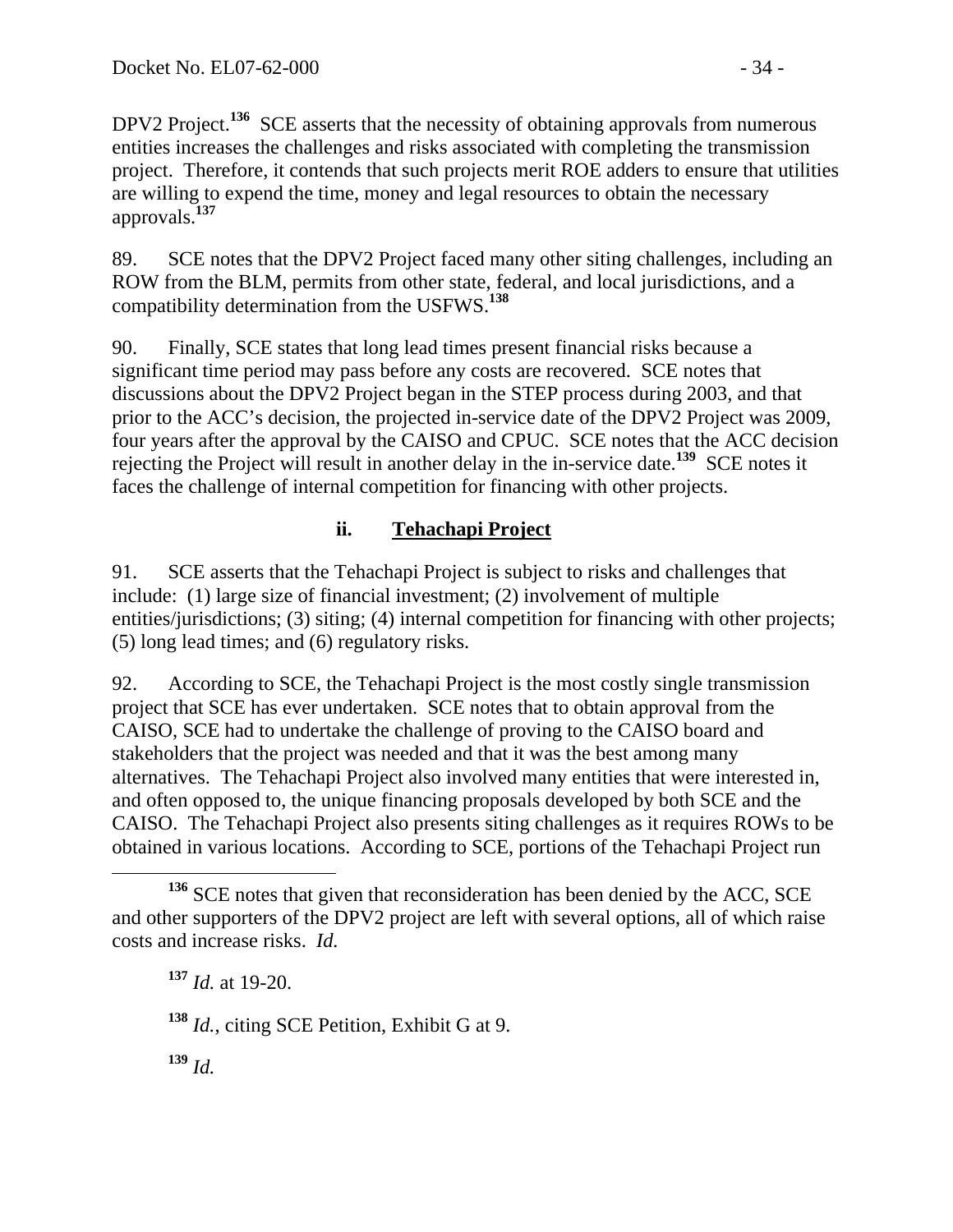through dense urban areas where SCE has faced significant public opposition, and some portions also require the expansion of current ROWs through lands managed by the BLM. SCE argues that obtaining the necessary ROWs is both protracted and challenging, and that obtaining ROWs, which often must be obtained through condemnation, also involves financial, legal, and regulatory risks and challenges.

93. With respect to long lead times raising financial risk, SCE states that the Tehachapi Project was conceived in 2002,**<sup>140</sup>** the first elements of the project are planned to be in service in December 2008, and the final element of the project is expected to be in service about November 2013. SCE also states that the Tehachapi Project also faces internal competition for financing with other projects.

94. According to SCE, the regulatory risks faced by the Tehachapi Project are largely due to environmental reviews under the California Environmental Quality Act (CEQA) and the National Environmental Policy Act of 1969 as part of the CPCN process at the CPUC. SCE highlights that it is required to mitigate certain impacts of the Project, and notes that environmental concerns cause the need to study a number of routing approaches. SCE notes that such approvals increase costs. To underscore how complex and challenging a CPCN proceeding can be, SCE notes that it filed its application for Segments 2 and 3 on December 9, 2004 and the CPUC issued its final decision on March 15, 2007.**<sup>141</sup>**

### **iii. Rancho Vista Project**

95. SCE believes that the appropriate ROE adder for the Rancho Vista Project is a 100-basis point, based on the Commission's determinations in *Duquesne*. It notes that the risks associated with the Rancho Vista Project are on par with the risks described in *Duquesne* for its project.**<sup>142</sup>** SCE states that the Rancho Vista Project is not routine, and includes the construction of the first new 500 kV substation by SCE in over 20 years. As in *Duquesne*, SCE states that it is under no state obligation to construct the Rancho Vista Project and the estimated cost for the Rancho Vista Project is the "same order of

**<sup>142</sup>** *See Duquesne*, 118 FERC ¶ 61,087 at P 12 (describing the risks involved in the project).

**<sup>140</sup>** *Id.* at 16, citing Petition, Exhibit J at 5.

**<sup>141</sup>** SCE notes that Tehachapi siting and approval issues required SCE to address issues related to the relocation of residences, land use, noise, air quality, electromagnetic fields, visual impacts, and forest management.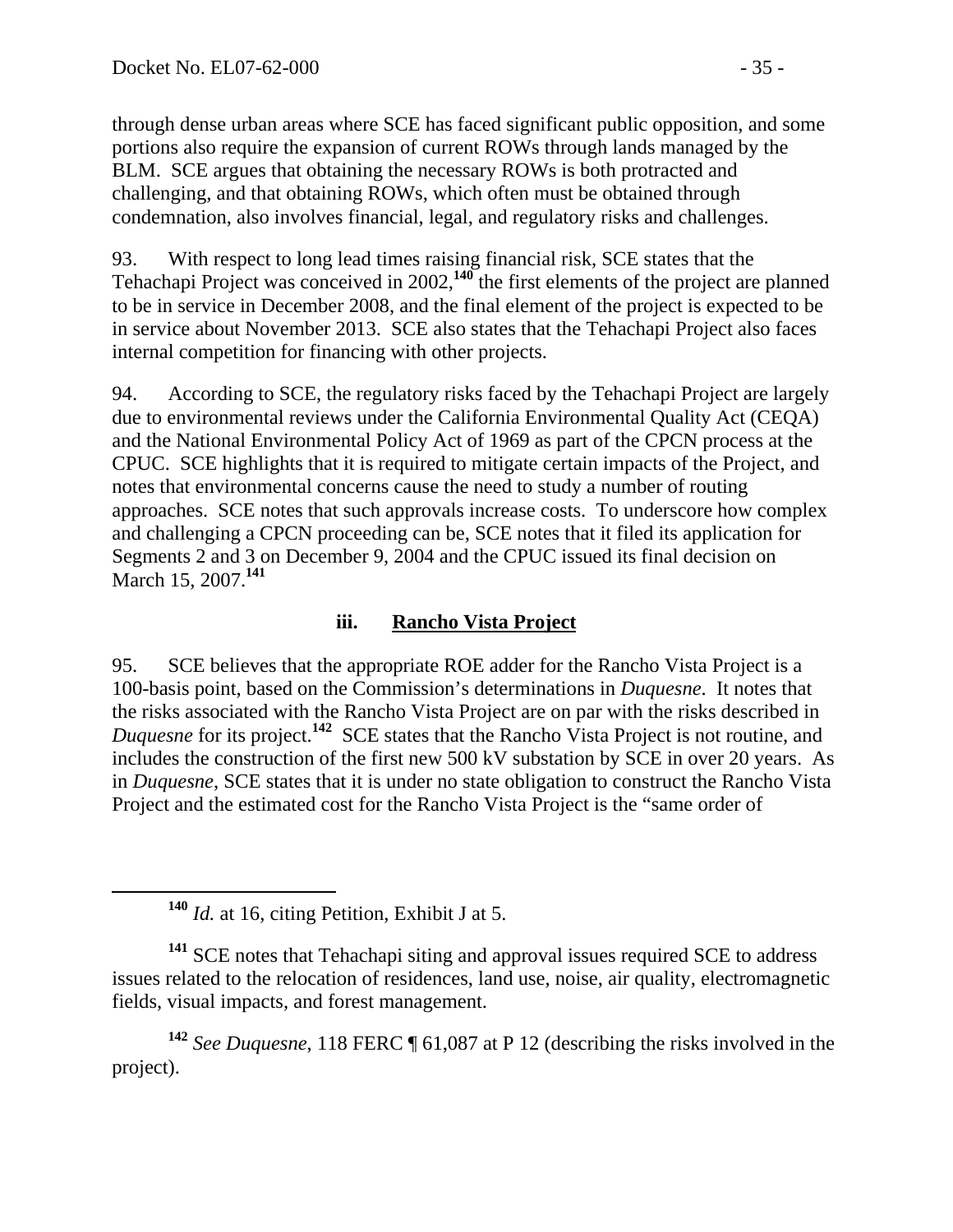magnitude as the project proposed in *Duquesne*."<sup>143</sup> Therefore, given the 100-basis point adder granted in *Duquesne*, SCE argues that similar rate treatment is warranted for the Rancho Vista Project.

96. According to SCE, the risks and challenges facing the Rancho Vista Project are: (1) the significant level of investment (\$200 million); (2) internal competition for financing with other projects; (3) the increase in transfer capability; (4) the voltage size of the substation; (5) the rarity of the project; and (6) the long lead time.

97. SCE states that, as a general rule, the higher the value of the investment, the less routine it is. In that respect, it notes that projects of \$20 million or more are rare and must be approved by the CAISO.<sup>144</sup> Within that category, the CAISO board approved only 17 projects of \$20 million or more within the 2000-2004 period.**<sup>145</sup>** SCE additionally notes that the Rancho Vista Project will increase transfer capability on the congested South of Lugo path by 300 MW. It asserts that the greater the increase in transfer capacity, the less routine a project is. SCE also notes it has not constructed such a large electrical-sized project, a 500 kV substation, for more than 20 years.**<sup>146</sup>** SCE cites the long lead time of the Rancho Vista Project, noting that SCE first proposed the substation in 2004. Finally, SCE notes the challenge of internal competition for financing with other projects.

98. SCE also provides a contrast of these risks with the risks faced by more routine projects. SCE notes that in a typical transmission plan, many projects are in the \$1 million to \$10 million price range, that many projects do not require the involvement of multiple entities and jurisdictions, and that some projects do not require the utility to acquire ROW or obtain governmental permits for siting authority. Finally, SCE highlights that California's "well-recognized status as having a pro-environment

**<sup>144</sup>** SCE also cites the \$20 million threshold under the FERC-730 reporting requirement for utilities to report transmission investment data. Supplemental Filing at 11-12.

**<sup>145</sup>** In its Supplemental Filing, SCE provides excerpts from the CAISO's most recent Final Transmission Expansion Plan (2007) that show cost estimates of CAISOapproved projects for PG&E and SCE, which shows that the Rancho Vista Project is among the most expensive projects. *See* Petition at 11-12, Exhibit P.

**<sup>146</sup>** SCE notes that there are currently only eight 500 kV substations on SCE's system, and just 19 on the entire CAISO grid. Supplemental Filing at 10.

**<sup>143</sup>** Petition at 35, citing *Duquesne*, 118 FERC ¶ 61,087 at P 52 (noting that the Duquesne project will require an investment of approximately \$184 million).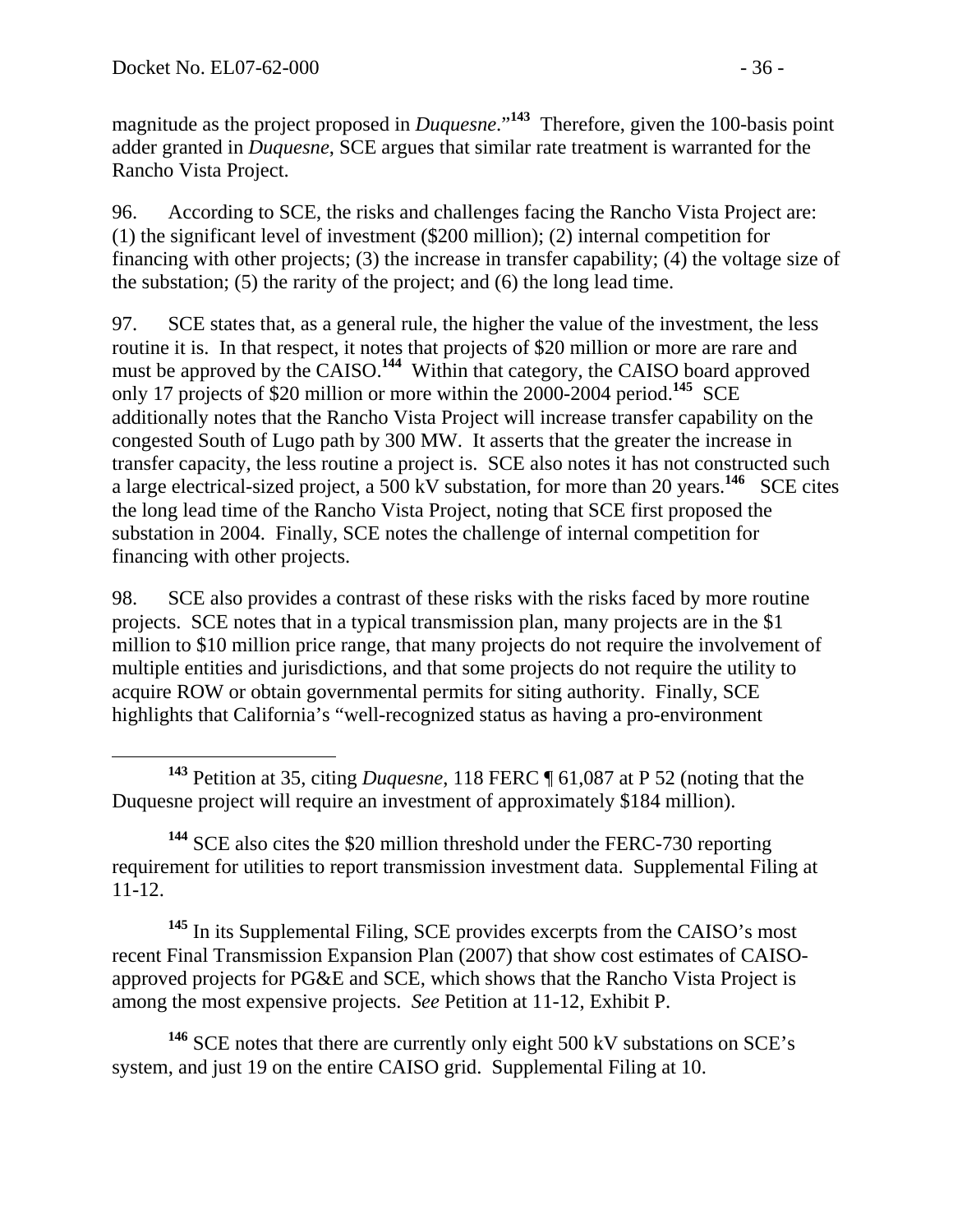population and being a leading state in environmental protection matters means that any project that requires environmental review is fraught with political risk."**<sup>147</sup>**

## **b. Protests on ROE Adders**

#### **i. Comparing Relative Size of Projects to Projects Approved in Prior Cases**

99. TANC contends that the Commission's findings in *Duquesne* do not support SCE's request for ROE adders because, according to TANC, the Commission's approval in *Duquesne* was based on the magnitude of the transmission investment related to the utility's current net transmission plant in service.**<sup>148</sup>** TANC contends that SCE's costs represent only approximately 10 percent of SCE's total electric plant balance,**<sup>149</sup>** compared to Duquesne's 76 percent of current net transmission plant in service.**<sup>150</sup>** Additionally, TANC notes that in *ComEd*, the Commission rejected ComEd's petition for incentive rate treatment in part because the total proposed investment amounted to "only 14 percent of ComEd's net transmission plant, and is not multiples of, but equivalent to, the amount of expenditures it has made over four years."**<sup>151</sup>** Accordingly, TANC contends that SCE's transmission investment at 10 percent of total electric plant balance is also insufficient.**<sup>152</sup>**

## **ii. Disagreeing With Level of Stated Regulatory, Siting and Political Risks**

100. Parties assert that SCE exaggerates the risks and challenges it faces in constructing the Projects. Six Cities contend that the risks and challenges that SCE cites for its

**<sup>147</sup>** *Id.* at 21.

**<sup>148</sup>** TANC Protest at 17.

**<sup>149</sup>** *Id.*, citing SCE 2006 FERC Finance Report Form No. 1 at 206-07, lines 47-104.

**<sup>150</sup>** *Id*., citing *Duquesne*, 118 FERC ¶ 61,087 at P 52.

**<sup>151</sup>** *Id.*, citing *ComEd*, 119 FERC ¶ 61,238 at P 66.

**<sup>152</sup>** TANC asserts that because the Commission does not distinguish among electric plant in service in determining an allowed rate of return, total electric plant is a more suitable measure of the magnitude of an investment to the financial capability of a utility. *Id.* at 18 (footnote omitted).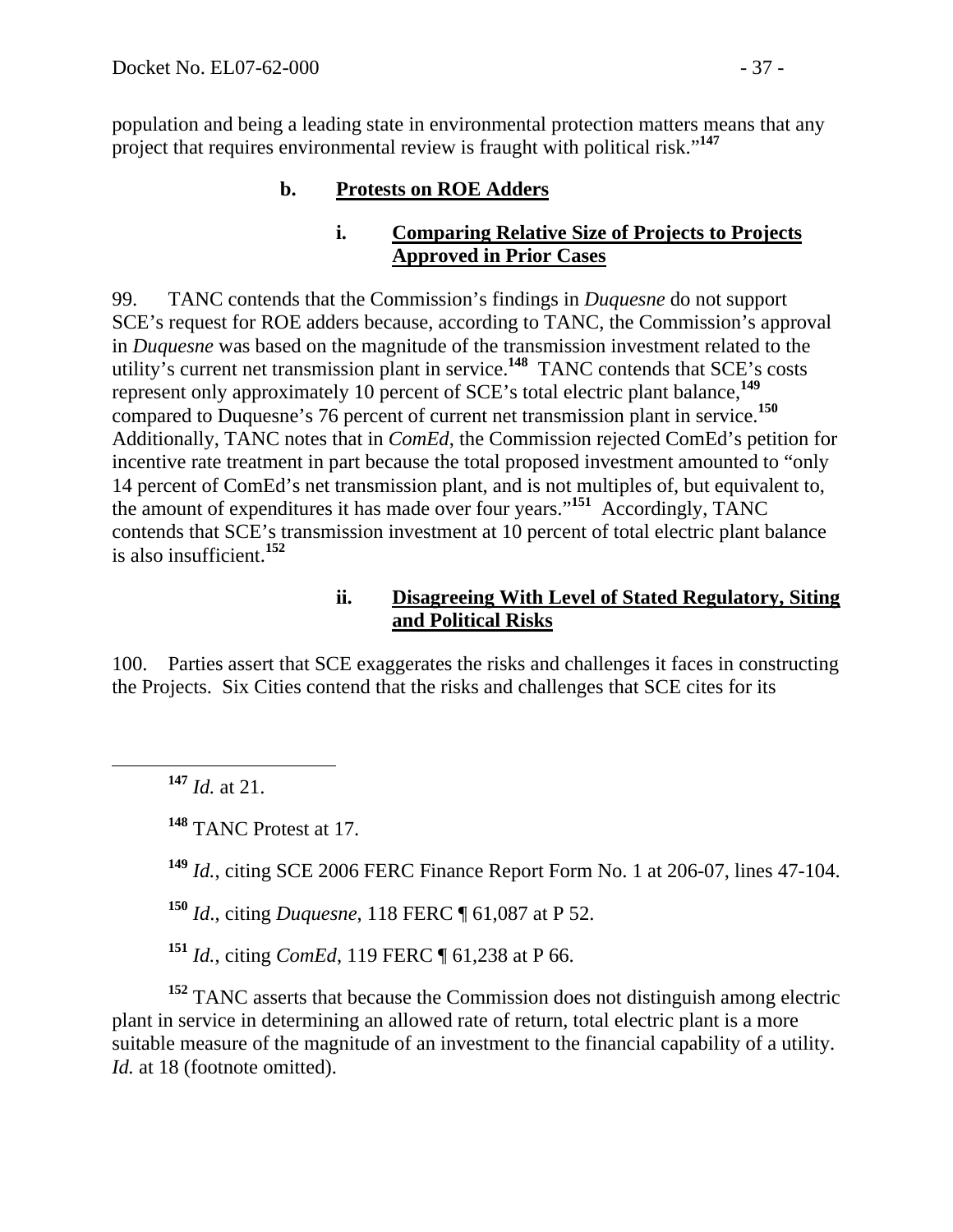Projects are generic to many transmission projects.<sup>153</sup> CEOB also asserts that the risks involved in SCE's Projects, i.e., multiple entities and jurisdictions, siting challenges, and long lead times, are nothing new; rather, these are issues that any company will face in constructing any type of energy asset in California. Thus, according to CEOB, SCE's risks represent the normal course of business in California.**<sup>154</sup>** The CPUC additionally objects to SCE's assertion of siting risks, stating that obtaining siting approvals are a routine part of the transmission business.<sup>155</sup> Accordingly, the parties claim that SCE's Petition does not establish unusual risks or challenges sufficient to warrant incentives under Order Nos. 679 and 679-A.

101. The CPUC argues that the regulatory risks faced by SCE are minimal. It contends that the Commission helped SCE by granting 100 percent rate recovery for any stranded costs for its investment in Tehachapi Segments 1 and 2.**<sup>156</sup>** Moreover, it states that the CPUC helped facilitate and shepherd the Tehachapi Project by making the CPCN process for Segments 1-3 extremely streamlined and efficient. The CPUC states that both the Rancho Vista Project and the Tehachapi Project are located entirely within the State of California so they do not face exceptional problems of multiple state and local authority approvals. Further, the CPUC notes that transmission is the least risky of an integrated utility's three components (generation, transmission and distribution), and accordingly, the additional ROE adder sought by SCE would reward its least risky investment capital much higher than its overall company is receiving from its investments.**<sup>157</sup>**

102. With regard to SCE's stated political risk of "the potential loss of goodwill with the public often associated with condemnation activities," the CPUC asserts that the loss

**<sup>154</sup>** CEOB Protest to Supplemental Filing at 3.

**<sup>155</sup>** CPUC Protest to Supplemental Filing at 11. The CPUC states that it is routine for transmission lines to cross many jurisdictions, including city, state, county and federal property. It also states that "[i]f obtaining ROWs in multiple locations was a qualifier for ROE adders, then nearly every transmission project in the country would be eligible for an enhanced ROE." Moreover, it adds that SCE has eminent domain power under California law. *Id.* 

**<sup>156</sup>** *Id.* at 13, citing *Antelope Order*, 112 FERC ¶ 61,014.

**<sup>157</sup>** *Id.* at 10. The CPUC notes that it has approved SCE's overall ROE of 11.7 percent. The CPUC also argues that large dollar investments bring more rewards, and therefore, the more expensive the project, the less deserving it is of rate incentives. *Id.* 

**<sup>153</sup>** Six Cities Protest to Supplemental Filing at 4; *see also* SWP Protest to Supplemental Filing at 9-10.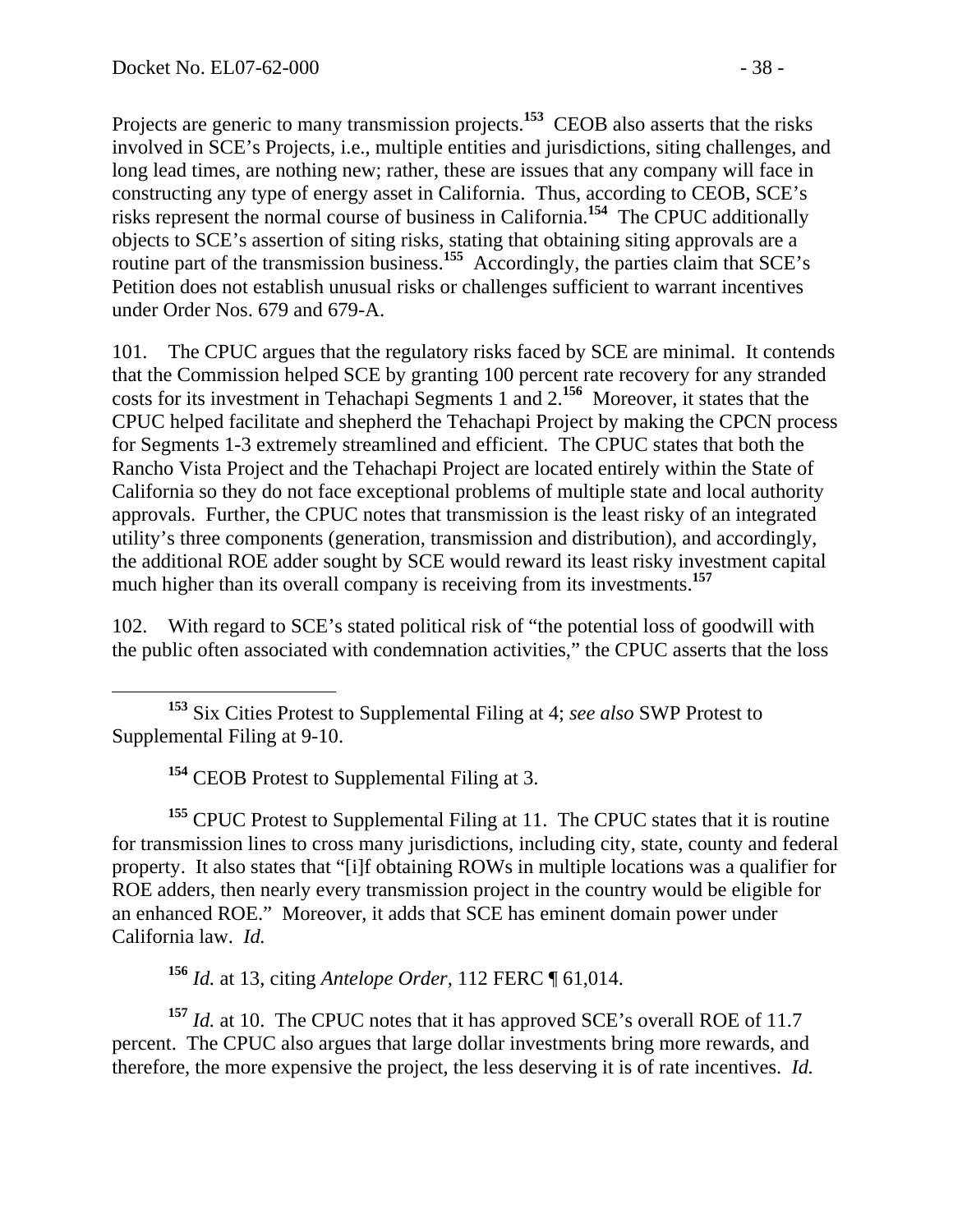of goodwill does not in any way affect the company's financial risk because SCE is a monopoly and has guaranteed rate recovery.<sup>158</sup> Finally, the CPUC disagrees that long lead times are a risk justifying ROE adders, asserting that long lead times are a routine part of transmission construction and moreover, such risk is eliminated by CWIP and abandoned plant incentives.

103. The CPUC argues that the DPV2 and Tehachapi applications have been the result of a coordinated process with both the CPUC and the CAISO, and that SCE should not be additionally "rewarded" for conduct it would have had to pursue under its service obligations.**<sup>159</sup>** Similarly, CEOB argues that all three Projects are routine investments because SCE has the legal obligation to build the transmission upgrades and expansions once it has received approvals from the CPUC and the CAISO.**<sup>160</sup>** CEOB asserts that any projects approved by the CPUC and the CAISO must be designated as routine investments, and therefore, SCE is only complying with its obligation to serve.**<sup>161</sup>** CEOB and the CPUC assert that if necessary, the Commission should compel SCE action pursuant to California Public Utilities Code Section 761, which grants the CPUC broad authority to require SCE to construct facilities necessary to serve its customers.

**<sup>158</sup>** *Id.* at 11-12.

**<sup>159</sup>** CPUC Protest to Supplemental Filing at 4-5.

**<sup>160</sup>** CEOB Protest at 5. According to CEOB, SCE previously acknowledged its obligation to serve the public and to build all approved transmission system upgrades and expansions when it joined with PG&E and SDG&E to create the CAISO.

**<sup>161</sup>** CEOB asserts that portions of the Tehachapi Project may not constitute routine investment because TWRA presents a unique circumstance regarding the implementation of California's policy on renewables. Due to uncertainty of whether California will meet its goals on RPS and greenhouse gas legislation, portions of the Tehachapi Project may face risks unseen with routine transmission investment in California. CEOB notes that such uncertainties may justify a risk premium, and therefore, proposes a temporary and conditional incentive to mitigate the need for a risk premium. In that regard, CEOB contends that segments of the Tehachapi Project that must be built to interconnect wind generation to the CAISO grid should receive incentives for two years. It states that the two-year period will allow California to design into state law a mechanism that better guarantees costs for facilitating its greenhouse and renewable portfolio policies. *Id.* at 8- 9.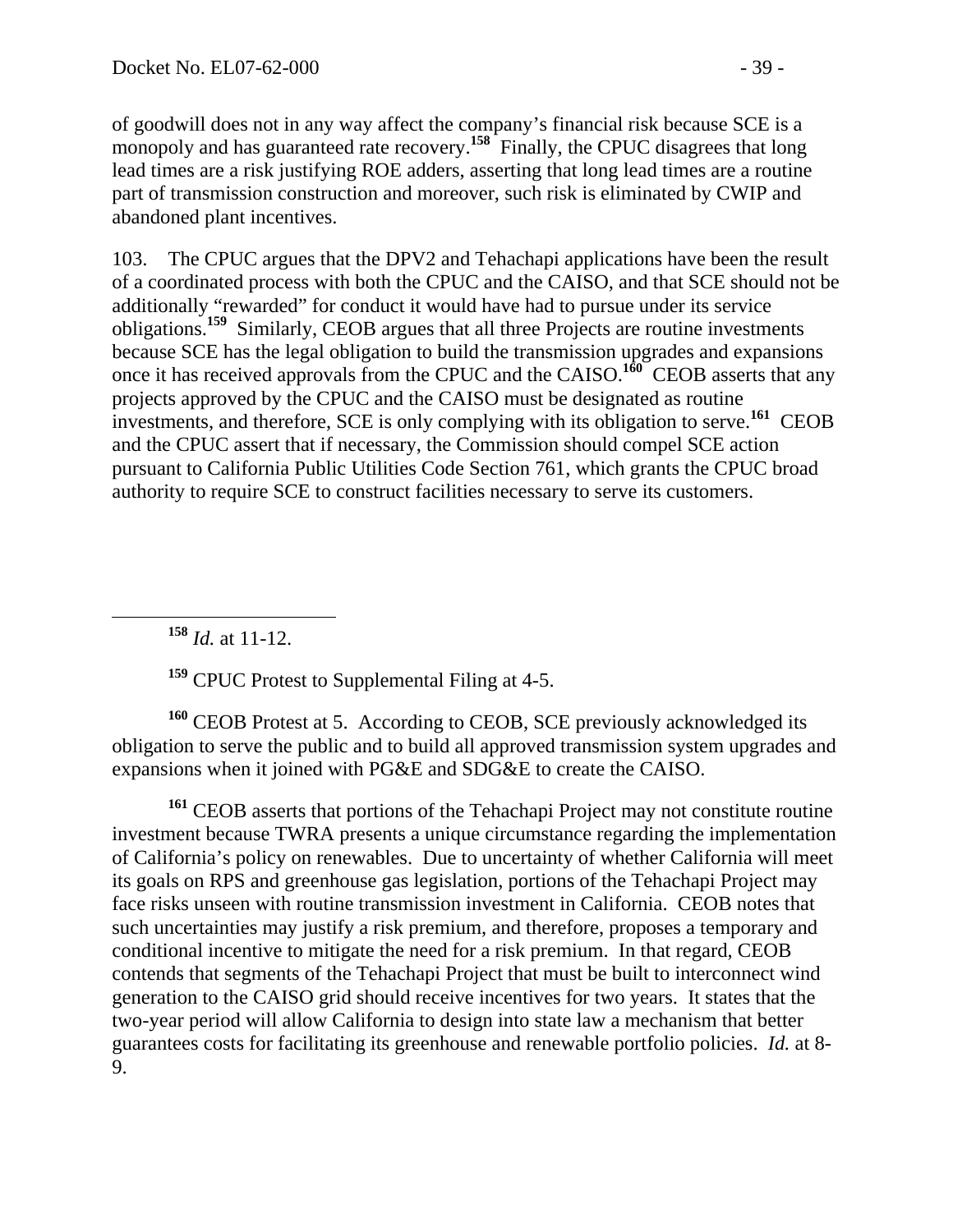104. Parties argue that SCE has not demonstrated a financial risk that would warrant the requested incentives. Specifically, Six Cities, TANC and the CPUC state that the Commission, in granting Duquesne's petition, found that Duquesne had provided sufficient evidence detailing: (1) how the financing of Duquesne's project would impact Duquesne's credit quality; and (2) how the incentive-based rate treatments would help preserve Duquesne's credit ratings and support its ability to economically issue debt and raise equity.**<sup>162</sup>** However, they contend that, unlike in *Duquesne*, SCE has not presented any evidence that the requested incentives are needed to mitigate specific financial challenges such as borrowing costs due to a minimum level investment rating.

105. The CPUC states that in *ComEd*, the Commission found that the applicant did not make a sufficient showing of financial risks given that the company has an investmentgrade rating, and the applicant failed to provide a cash flow analysis to demonstrate that its credit rating will be negatively impacted.**<sup>163</sup>** In that respect, the CPUC contends that the same characteristics that distinguished *ComEd* from *Duquesne* – the lack of financial need or any proper financial analysis on ROE impacts – are also reasons why SCE's ROE proposals should be denied.

106. Additionally, parties argue that SCE has not demonstrated a need for the ROE adders to obtain the financing necessary for the transmission investment. The CPUC and Six Cities assert that SCE has not demonstrated that the cost of the Projects harms the company's finances or that it has difficulty raising capital. They state that SCE enjoys a solid credit rating of BBB+, which is a stable credit rating for a utility company.**<sup>164</sup>**

107. Further, Metropolitan contends that SCE has not established a *prima facie*  showing that its financial conditions will be adversely affected by the Projects it has undertaken or by the absence of incentive rates.<sup>165</sup> TANC asserts that SCE has no risk associated with its investments because it can recover 100 percent of its investment costs

**<sup>163</sup>** CPUC Protest to Supplemental Filing at 6-7, citing *ComEd*, 119 FERC ¶ 61,238 at P 64.

**<sup>164</sup>** CPUC Protest to Supplemental Filing at 10; Six Cities Protest to Supplemental Filing at 6.

**<sup>165</sup>** Metropolitan Protest at 9.

**<sup>162</sup>** E.g., Six Cities Protest to Supplemental Filing at 9, citing *Duquesne*, 118 FERC ¶ 61,087 at P 52-53, 55, 59 & n. 41-42, 45; TANC Protest at 17-18; CPUC Protest to Supplemental Filing at 5-7.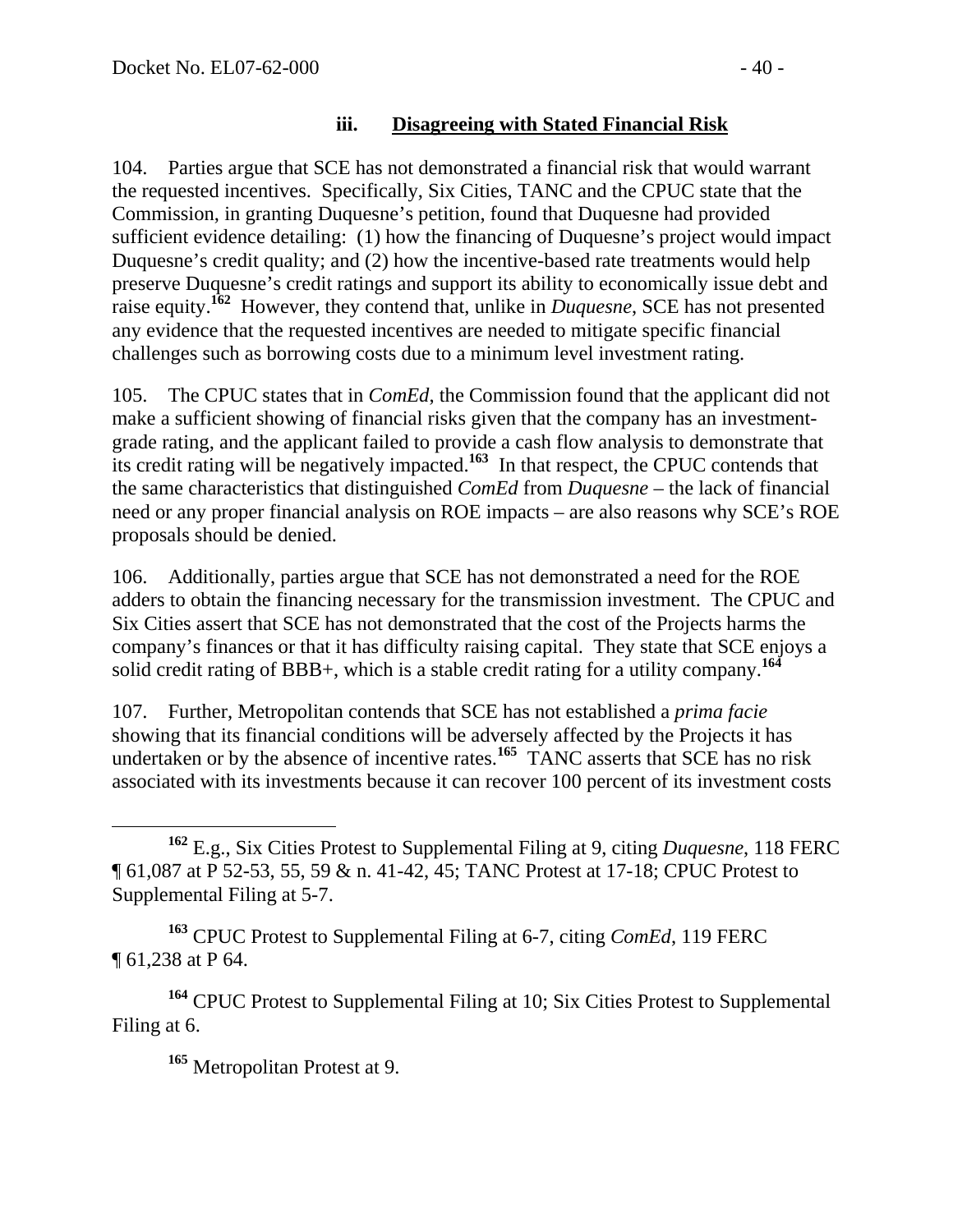from its retail ratepayers. TANC and Metropolitan state that, under Section 399.25 of the California Code,**<sup>166</sup>** the CPUC authorized a 100 percent cost recovery for the DPV2 Project and the Tehachapi Project (Segments 1-3) because they help California achieve its legislated renewable power goals.**<sup>167</sup>** TANC notes that the Rancho Vista Project will presumably also be eligible for cost recovery, and as such, SCE can recover all of the transmission investment from retail ratepayers. The CPUC asserts that this backstop mechanism greatly reduces SCE's risk and should be considered when analyzing whether or not SCE's transmission projects warrant ROE adders.**<sup>168</sup>**

#### **iv. Protests Specific to the DPV2 Project Nexus**

108. The CPUC states that it has helped facilitate the DPV2 Project, thus reducing the complexity and riskiness of the Project on the California side. The CPUC argues that despite the ACC rulings, the DPV2 Project's risk is mitigated by SCE's ability to recover abandoned plant cost and CWIP incentives.**<sup>169</sup>** Moreover, according to the CPUC, despite the ACC's denial of the DPV2 Project, it is confident the project will be built because the ACC's decision violates the Commerce Clause of the United States Constitution,**<sup>170</sup>** and the Supreme Court has already ruled against a similar state action.**<sup>171</sup>**

109. SWP argues that the DPV2 Project will be built regardless of whether the incentives are granted. According to SWP, SCE first presented a report to the CAISO regarding the DPV2 Project in 2004, and the project was a subject of the CAISO Board Report in April 2005, before the Notice of Proposed Rulemaking on Order No. 679 was issued. Therefore, SWP states that this refutes any contention that there is a nexus between the investment being made and the incentives requested.

**<sup>168</sup>** CPUC Protest at 10.

**<sup>170</sup>** U.S. CONST. art. 1, § 8, cl.3.

**<sup>171</sup>** CPUC Protest to Supplemental Filing at 14, citing *New England Power Co. v. New Hampshire*, 455 U.S. 331, 338 (1982).

**<sup>166</sup>** Cal. Pub. Util. Code § 399.25 (2007). Under this section, the CPUC has the authority to implement a backstop cost mechanism, which allows utilities to recover through retail rates any costs of facilities that are not approved by the Commission for recovery through transmission rates.

**<sup>167</sup>** TANC Protest at 19; Metropolitan Protest at 9.

**<sup>169</sup>** CPUC Protest to Supplemental Filing at 13-14.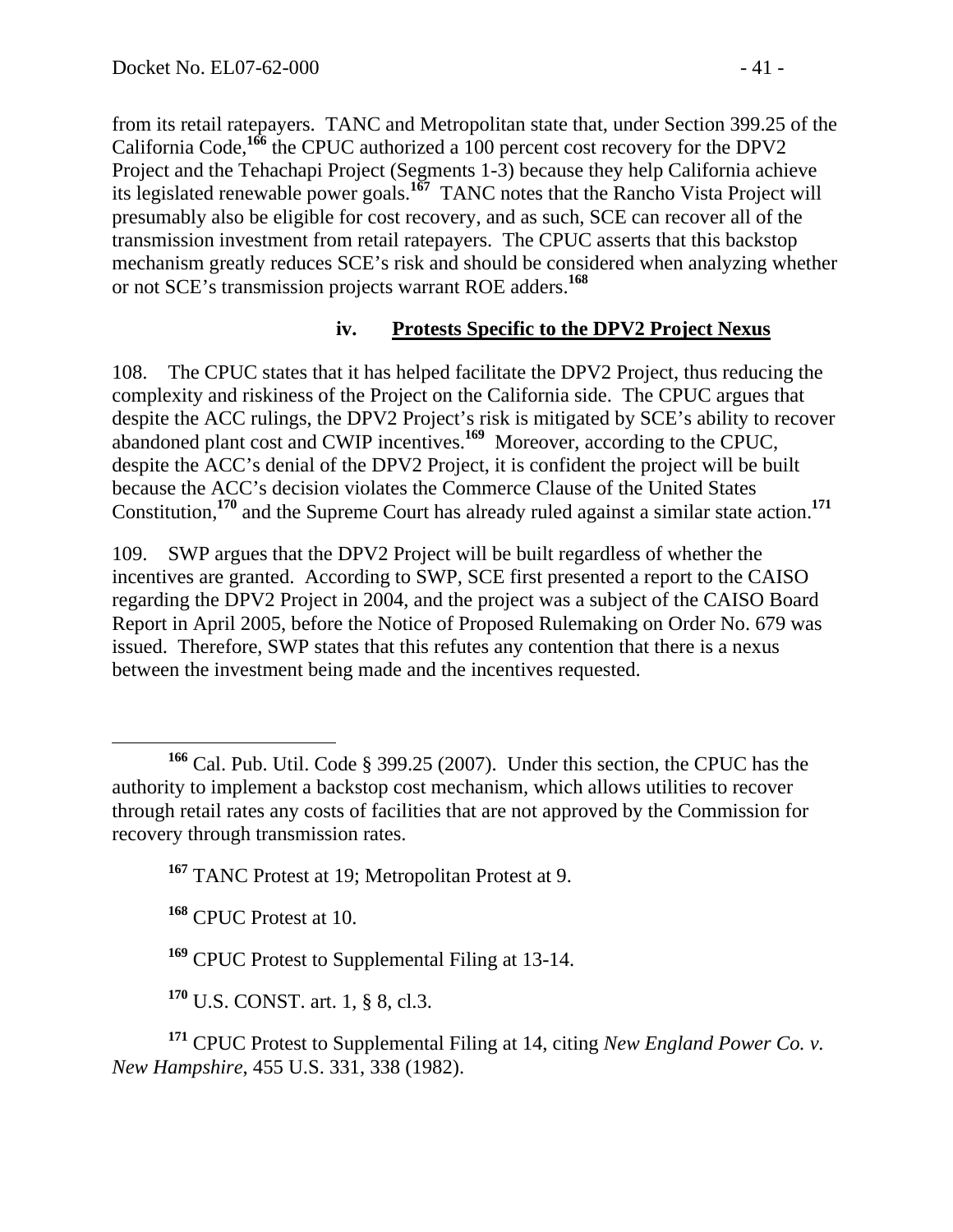110. Additionally, SWP argues that SCE's request for incentive rate treatment for the DPV2 Project is premature. SWP notes that SCE has entered into negotiations with the ACC to explore options for building the line. According to SWP, "[t]hese actions strongly suggest that the iteration of the DPV2 line envisioned in SCE's Petition is no longer certain, and that SCE's request is therefore premature at best."<sup>172</sup>

## **v. Protests Specific to the Tehachapi Project Nexus**

111. Parties claim that the Tehachapi Project facilities are interconnection facilities as defined in Order No. 2003.**<sup>173</sup>** They argue that, under an April 19, 2007 Commission Order,**<sup>174</sup>** SCE's facilities (including portions of the Tehachapi Project) should not be eligible for any type of incentive rate treatment. They assert that there is no risk to these facilities because SCE is assured that all costs associated with the construction of the trunkline facilities will be recovered through the CAISO's Transmission Access Charge.**<sup>175</sup>** Under the April 19 Order, all users of the California-controlled grid would pay the initial costs of certain non-network facilities and portions of the Tehachapi Project that meet the criteria for this special rate treatment. SWP argues that in approving the special financing mechanism for Participating Transmission Owners within the CAISO, the Commission did not contemplate an additional large financial benefit.**<sup>176</sup>** Therefore, Golden State and SWP argue that providing additional incentives in this proceeding would constitute a bonus or a handout to SCE at ratepayers' expense.**<sup>177</sup>**

**<sup>174</sup>** April 19 Order, 119 FERC ¶ 61,061.

**<sup>176</sup>** SWP Protest to Supplemental Filing at 8.

**<sup>177</sup>** *Id.*; Golden State Protest at 7.

**<sup>172</sup>** SWP Protest to Supplemental Filing at 13-14.

**<sup>173</sup>** SWP Protest to Supplemental Filing at 6. TANC states that "SCE itself concedes that certain [S]egments [of the Tehachapi Project] should not qualify for transmission rate incentives." TANC Protest at 14. *Standardization of Generator Interconnection Agreements and Procedures*, Order No. 2003, FERC Stats. & Regs. ¶ 31,146 (2003), *order on reh'g*, Order No. *2003*-A, FERC Stats. & Regs. ¶ 31,160, *order on reh'g*, Order No. 2003-B, FERC Stats. & Regs. ¶ 31,171 (2004), *order on reh'g*, Order No. 2003-C, FERC Stats. & Regs. ¶ 31,190 (2005), *aff'd sub nom. Nat'l Ass'n of Regulatory Util. Comm'rs v. FERC*, 475 F.3d 1277 (D.C. Cir. 2007).

<sup>&</sup>lt;sup>175</sup> E.g., Golden State Protest at 7; SWP Protest to Supplemental Filing at 6-9.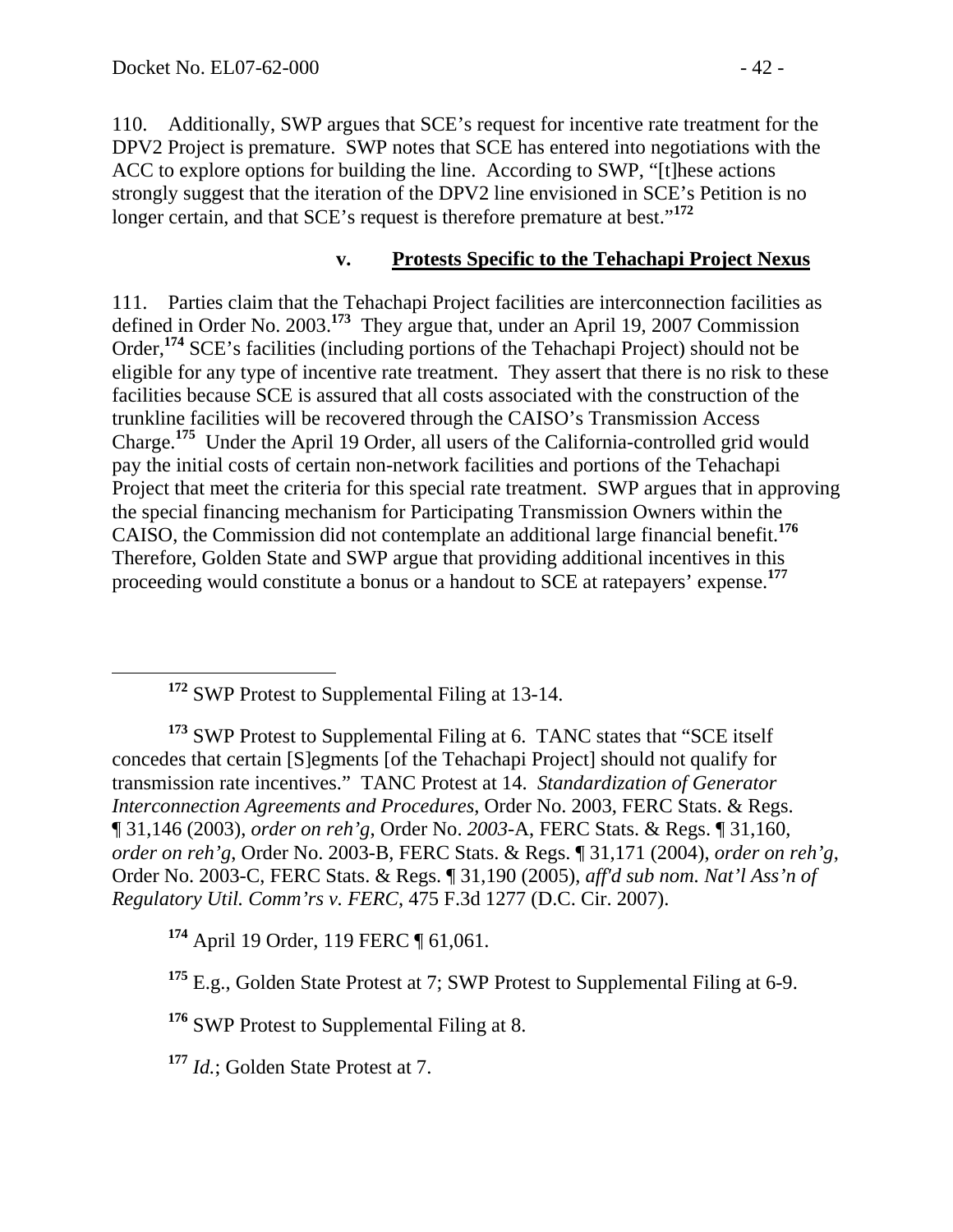#### **vi. Protests Specific to the Rancho Vista Project Nexus**

112. Parties claim that the requested incentives for the Rancho Vista Project are not justified because the Project is a routine investment.**<sup>178</sup>** They state that the proposed Project is a basic upgrade to SCE's system that is necessary to ensure that SCE continues to fulfill its fundamental obligation to serve its growing load reliably and efficiently.**<sup>179</sup>** They assert that the fact the SCE has not built a 500 kV substation in twenty years does not mean that the Rancho Vista Project presents any unique challenges warranting incentives.**<sup>180</sup>** Six Cities state that SCE must provide ". . . . specific evidence of a risk or challenge or a supported explanation of why it faces a particular risk or challenge."**<sup>181</sup>** It argues that the Rancho Vista Project is a routine upgrade from the existing Mira Loma substation which, in the near future, will be inadequate to serve SCE's growing load.**<sup>182</sup>** Moreover, the CPUC notes that in the proceeding before the CPUC, SCE portrayed the Rancho Vista Project as being so routine that it asked the CPUC to waive the environmental review.<sup>183</sup> Therefore, the parties argue that the Rancho Vista Project is an investment that SCE should make in the ordinary course of its business.**<sup>184</sup>**

113. Six Cities further argue that the cost of the Rancho Vista Project does not represent a particularly large investment for SCE. It states that the estimated \$200 million cost for the Rancho Vista project is barely more than the \$184 million project for which the Commission granted transmission incentives in *Duquesne*, "yet SCE is a substantially larger company and does not face the financial challenges that Duquesne experienced as a result of its investment project."**<sup>185</sup>** Therefore, they claim that the fact

 **<sup>178</sup>** E.g., Six Cities Protest at 5-9; Six Cities Protest to Supplemental Filing at 9-10; CPUC Protest to Supplemental Filing at 7-9; SWP Protest to Supplemental Filing at 9; TANC Protest to Supplemental Filing at 6-7.

**<sup>179</sup>** E.g., TANC Protest to Supplemental Filing at 6; Six Cities Protest at 5; Six Cities Protest to Supplemental Filing at 9-10.

**<sup>180</sup>** Six Cities Protest at 5.

**<sup>181</sup>** Six Cities Protest to Supplemental Filing at 9.

**<sup>182</sup>** Six Cities Protest at 7-8.

**<sup>183</sup>** CPUC Protest to Supplemental Filing at 8.

**<sup>184</sup>** Six Cities Protest at 9, citing Order No. 679-A, FERC Stats. & Regs. ¶ 31,236 at P 60.

**<sup>185</sup>** Six Cities Protest to Supplemental Filing at 9.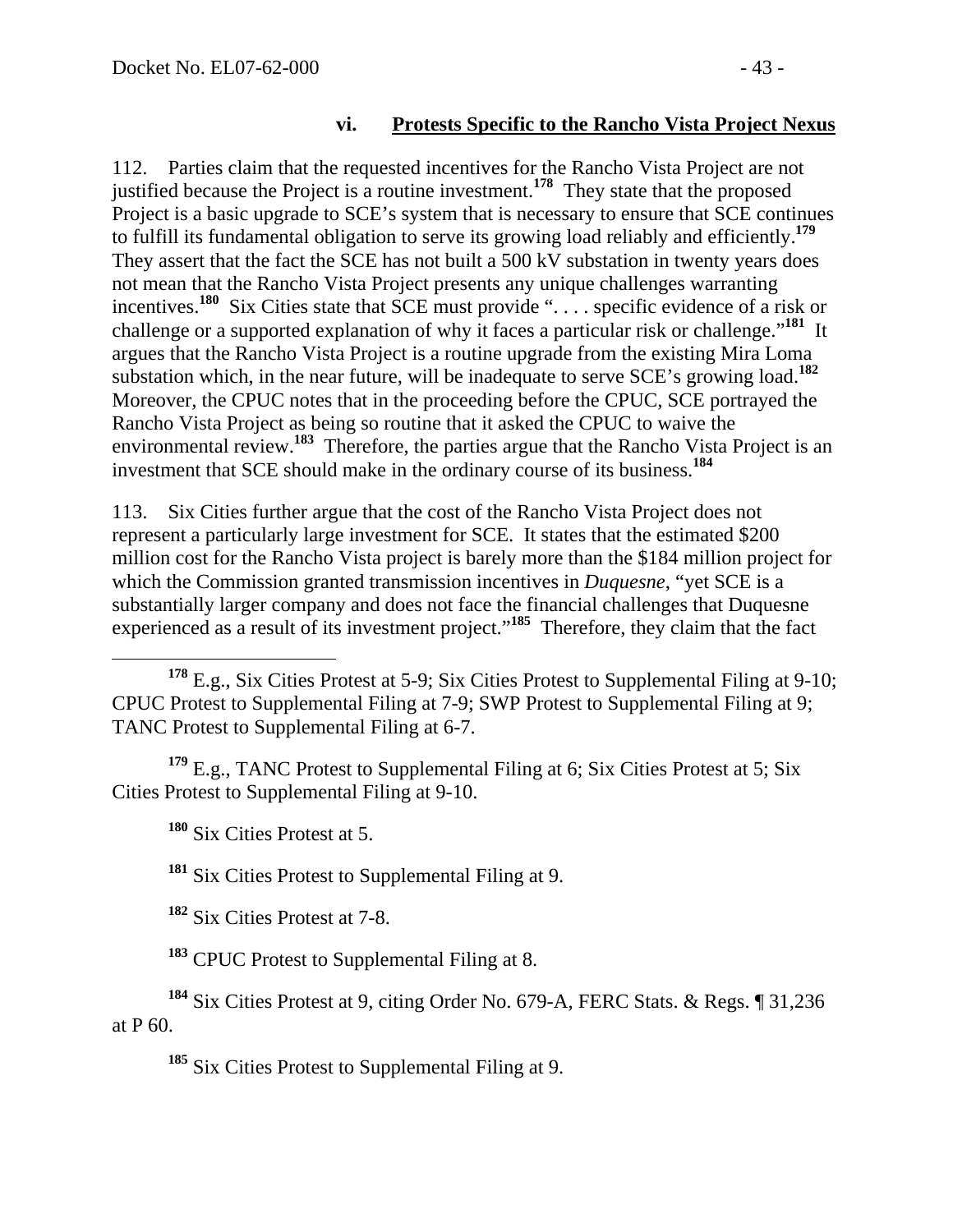that the Rancho Vista Project is more costly than the Duquesne projects is irrelevant due to the difference in company size. Six Cities request the Commission to reject SCE's request for any transmission incentives for the Rancho Vista Project.

114. TANC objects to SCE's argument that the Rancho Vista Project is not routine because, as a new bulk power network substation, it does more than replace component parts. According to TANC, SCE would have the Commission determine that, because a project consists of installing new facilities that may be larger than the replaced facilities, the project is not routine. TANC contends that SCE has a legal obligation to build transmission upgrades and expansions. TANC argues that "merely labeling" new facilities as not routine fails to demonstrate such, and asserts that SCE is wrong to argue that any "new" project is not routine. Additionally, TANC objects to SCE's argument that because a project requires a large monetary investment the project is not routine. TANC contends that Order Nos. 679 and 679-A do not address the amount of the investment in defining the criteria for determining whether an incentive is appropriate.**<sup>186</sup>**

#### **vii. Protests Regarding Total Package of Incentives**

115. Parties assert that SCE did not sufficiently demonstrate a nexus between the incentive being requested and the transmission investment. Therefore, they argue that the package sought is excessive when considered as a whole.**<sup>187</sup>** Specifically, Parties contend that SCE has not satisfied Order No. 679-A's requirement that an applicant for incentive rate treatment must "demonstrate that the *total* package of incentives is tailored to address the demonstrable risks or challenges facing the applicant."**<sup>188</sup>** Parties add that SCE discusses why the individual incentives are necessary, but has not attempted to explain the interrelationship among the requested incentives, e.g., how granting CWIP or abandoned plant cost recovery should affect ROE.**<sup>189</sup>** The CPUC contends that both recovery of CWIP in rate base and abandoned plant costs largely reduce regulatory and economic risks.**<sup>190</sup>** Six Cities state that, under Order No. 679-A, if some of the incentives in the package reduce the risks of the transmission project, the Commission will take that

**<sup>186</sup>** TANC Protest to Supplemental Filing at 6-7.

**<sup>187</sup>** E.g., CPUC Protest at 3-4; Golden State Protest at 4-6; SMUD Protest at 5-6; Six Cities Protest at 9-11; SWP Protest at 14-15.

**<sup>188</sup>** Order No. 679-A, FERC Stats. & Regs. ¶ 31,236 at P 21.

**<sup>189</sup>** E.g., Golden State Protest at 5; CPUC Protest at 3-4; CEOB Protest at 7.

<sup>190</sup> CPUC Protest at 4. The CPUC claims that "SCE is seeking double recovery for the same risks by seeking an enhanced ROE for risks which are greatly mitigated if not eliminated by the CWIP and abandoned plant incentives." *Id* at 6.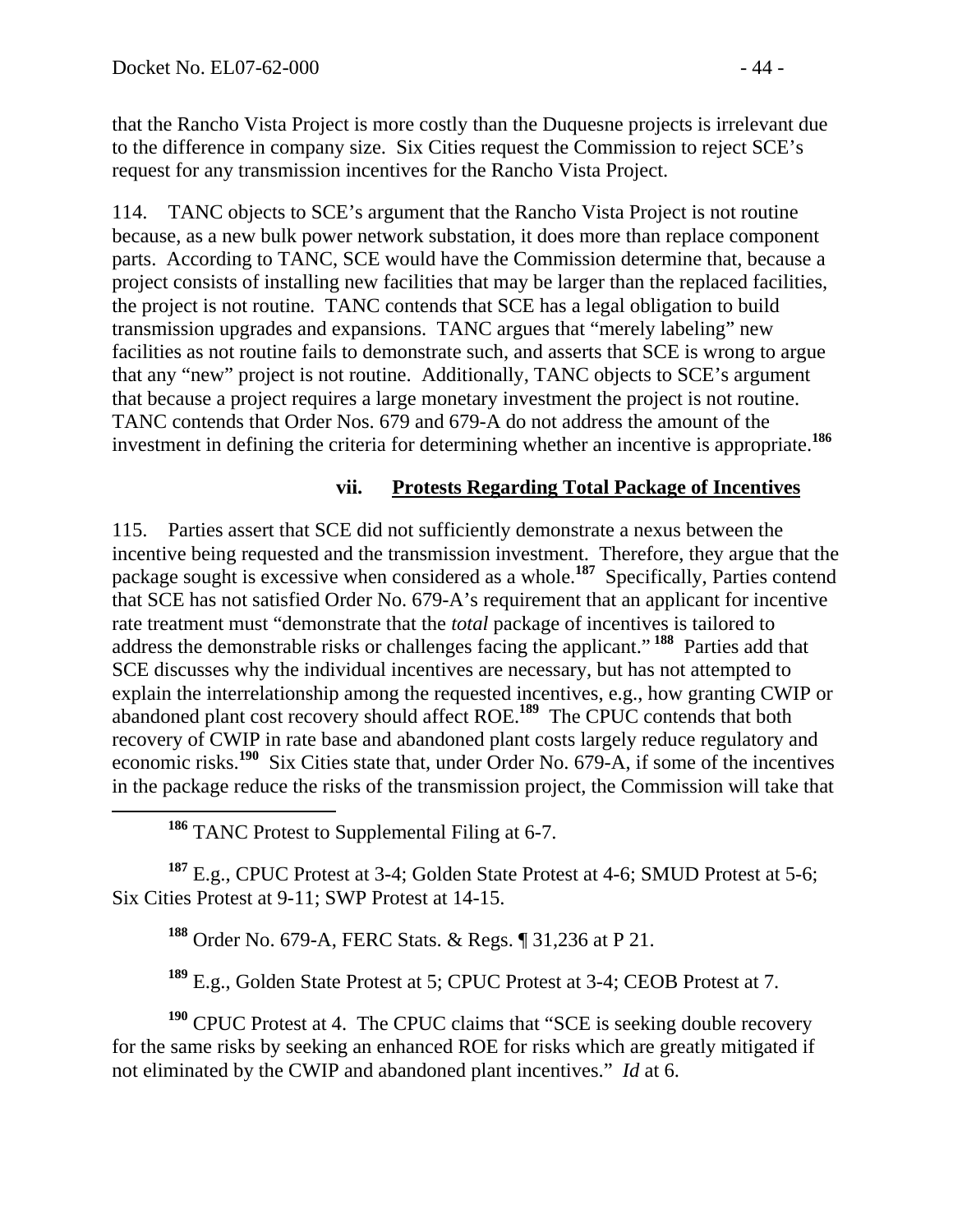fact into consideration in evaluating the overall package of incentives.**<sup>191</sup>** Hence, parties argue that SCE is not entitled to receive ROE incentive adders in addition to the 100 percent CWIP and abandoned plant recovery.**<sup>192</sup>**

116. Six Cities also argue that SCE's contention that CWIP treatment is not an incentive, and therefore, cannot be considered as an appropriate alternative incentive to ROE adders is erroneous and inconsistent with the Commission's current policy. It states that Order Nos. 679 and 679-A identified 100 percent CWIP as one of several transmission incentives available for transmission projects. According to Six Cities, SCE's reliance on the Commission's holding in *Boston Edison* that CWIP is not an incentive rate predate the Commission's orders establishing transmission incentives and should not be relied upon to characterize recovery of 100 percent of CWIP in this instance.**<sup>193</sup>**

117. Parties argue that SCE's Supplemental Filing provides no new support to justify its request for multiple incentives. They contend that the Commission should summarily reject, in its entirety, SCE's proposal for incentive rates.**<sup>194</sup>** Specifically, Golden State argues that SCE's Supplemental Filing uses overlapping justifications to support multiple incentives.**<sup>195</sup>** SWP also asserts that the Supplemental Filing raises new questions about the credibility of information upon which SCE would have the Commission rely, arguing that the cost information provided by SCE is not supported by credible references. As an example, SWP submits copies of recent business presentations made by SCE's parent company that, according to SWP, make no mention of risks. According to SWP, this

**<sup>192</sup>** E.g., Six Cities Protest at 9; SWP Protest at 15; CPUC at 4-5.

**<sup>193</sup>** Six Cities Protest to Supplemental Filing at 8.

**<sup>194</sup>** E.g., TANC Protest to Supplemental Filing at 9, NCPA Protest to Supplemental Filing at 4, SWP Protest to Supplemental Filing at 2, CEOB Protest to Supplemental Filing at 5.

**<sup>195</sup>** Golden State Protest to Supplemental Filing at 2-3. Golden State adds that SCE cites lead times as a risk factor for both CWIP and the ROE adders, yet makes no attempt to reconcile the fact that presumably, CWIP would decrease the risks associated with lead times. *Id.* 

**<sup>191</sup>** Six Cites Protest at 9, citing Order No. 679-A, FERC Stats. & Regs. ¶ 31,236 at P 107.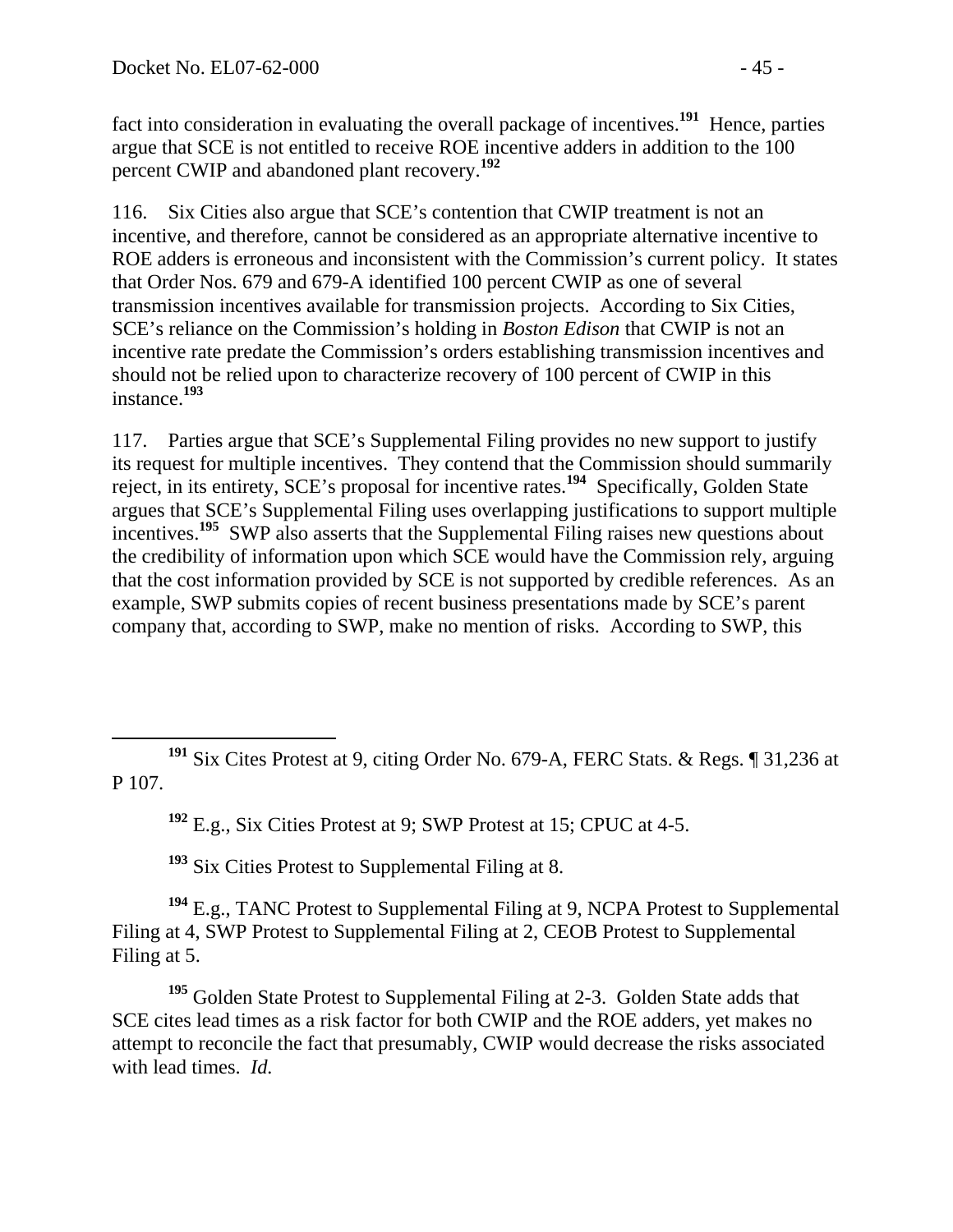suggests that the risks associated with these Projects are not of a nature to warrant incentive rate treatment.**<sup>196</sup>**

# **c. SCE Answer**

118. SCE contends that the Projects merit the package of incentives under the Commission's nexus test. It asserts that it has made a strong nexus showing that particular incentives are warranted for the Projects. It states that it has considered the appropriate risks associated with each Project and narrowly tailored its requests to assemble a reasonable package that reflects the types of proposals that had been approved in prior cases.**<sup>197</sup>** SCE asserts that in comparison to the projects that were previously approved for incentive rate treatment by the Commission, its proposed Projects would create broader regional benefits, use more advanced technologies, and entail at least as much risk as the previously approved projects.<sup>198</sup> Therefore, SCE argues that the package of incentives sought is not excessive.

119. SCE also disputes the arguments that ROE adders are not justified given its request for CWIP and abandoned plant cost recovery. It assert that under the protesters' reasoning, no utility could justify an ROE adder if CWIP or abandoned plant recovery are provided as incentives.**<sup>199</sup>** SCE argues that it has provided detailed and voluminous information that fully supports its requests for incentives.

120. SCE argues that TANC's assertions about the size of SCE's investments in comparison to *Duquesne* and *ComEd* are misplaced. It states that in *Duquesne* and

**<sup>197</sup>** SCE June 25 Answer at 15-16 & n. 52-53. SCE notes that in *Duquesne*, the company sought: (1) a 150-basis point ROE adder; (2) CWIP; (3) recovery of prudentlyincurred pre-commercial costs; and (4) recovery of abandoned plant costs. *Duquesne*, 118 FERC ¶ 61,087 at P 2. It also notes that in *TrAILCo*, the Commission approved a package of incentives that included: (1) ROE to be set at the high end of reasonableness; (2) CWIP; (3) pre-construction/pre-commercial costs; and (4) abandoned plant costs. *TrAILCo*, 119 FERC ¶ 61,219 at P 1 & n. 2.

**<sup>198</sup>** SCE June 25 Answer at 4. SCE also notes that its Petition can be readily distinguished from *ComEd*, where "the Commission denied incentive rate treatment to a relatively-small, on-system investment in transmission that was already nearly completed and had none of the special attributes of the SCE Projects at issue in this proceeding." *Id.* at 3, citing *ComEd*, 119 FERC ¶ 61,238, at P 53-71.

**<sup>199</sup>** SCE September 20 Answer at 3.

**<sup>196</sup>** SWP Protest to Supplemental Filing at 10-11.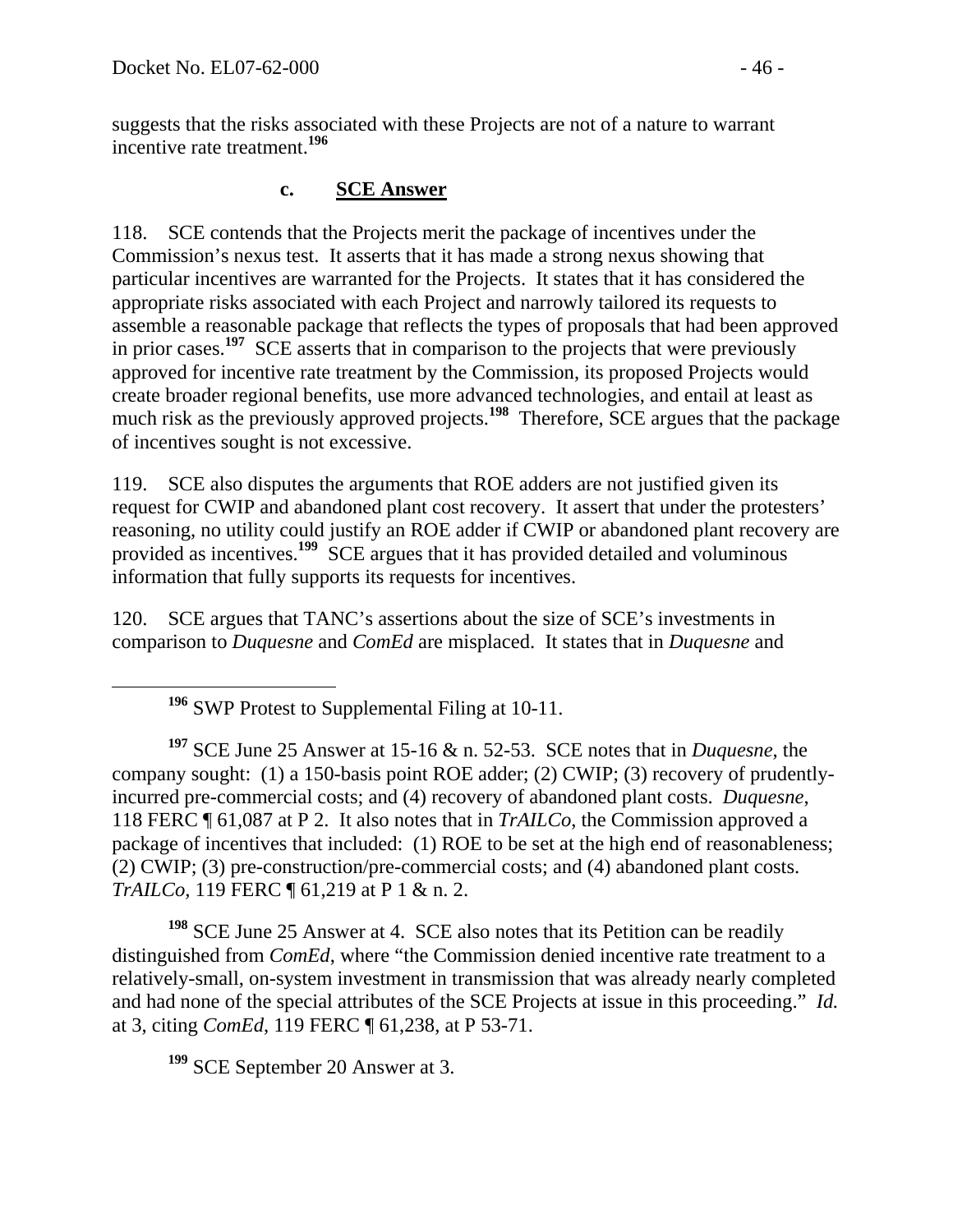*ComEd,* the Commission's relevant comparison was the size of the transmission investment for which incentives were requested to the existing transmission plant in service. For SCE, its investments for the Projects are more than twice the size of SCE's current transmission rate base. In addition, SCE states that TANC calculated Duquesne's and ComEd's investments using the ratio of new investment/transmission plant in service while it used the ratio of new investment/total electric plant balance for  $\angle$ SCE.<sup>200</sup> Based on such calculations, SCE notes that the latter will produce a lower percentage because the divisor includes all electric plant and not just transmission. SCE contends that while TANC stated that total electric plant balance is a more suitable measure of the capability of a utility, it did not explain why it used transmission in the divisor for Duquesne and ComEd. SCE notes that if TANC's calculation were applied to Duquesne and ComEd, SCE's Projects would constitute a higher percentage of total electric plant in service than either of ComEd's or Duquesne's projects. Therefore, SCE argues that TANC's misplaced calculations would actually support SCE's position.**<sup>201</sup>**

121. Contrary to protesting parties' arguments that SCE's risks are reduced, it argues that it faces specific risks and challenges for each Project that merit the ROE adders. SCE asserts that the ACC's denial of the DPV2 Project is precisely the type of evidence that demonstrates that SCE is facing serious and complex challenges with regard to constructing the DPV2 Project.**<sup>202</sup>** Moreover, SCE argues that SWP's assertion that the future of the line is uncertain based on SCE's out-of-court negotiations with the ACC in fact helps to prove that the proposed project is risky, uncertain and extremely challenging.**<sup>203</sup>**

122. SCE also disputes the CPUC's argument that the involvement of multiple entities/jurisdictions in the project approval and siting process lessens risk. SCE argues that while the CPUC is correct that the CAISO's approval of a project may simplify the CPUC's review of the need for a project, the CAISO has no environmental authority, and the CPCN process at the CPUC focuses heavily on the environmental aspects of siting, which SCE argues can be more procedurally onerous and time-consuming than just proving need. SCE argues that when a project has to obtain separate approvals from the CAISO and the CPUC, the approval process is more difficult and expensive, not less.

**<sup>200</sup>** SCE June 25 Answer at 22.

**<sup>201</sup>** Using TANC's calculations, SCE notes that the approximate ratios to compare to SCE's 10 percent figure are 8 percent for Duquesne and 3 percent for ComEd. *Id.* at 22.

**<sup>202</sup>** DOE's designation is no longer preliminary, DOE announced its designation of NIETC for the Mid-Atlantic and the Southwest areas. *See supra* note 67.

**<sup>203</sup>** SCE September 20 Answer at 5-6.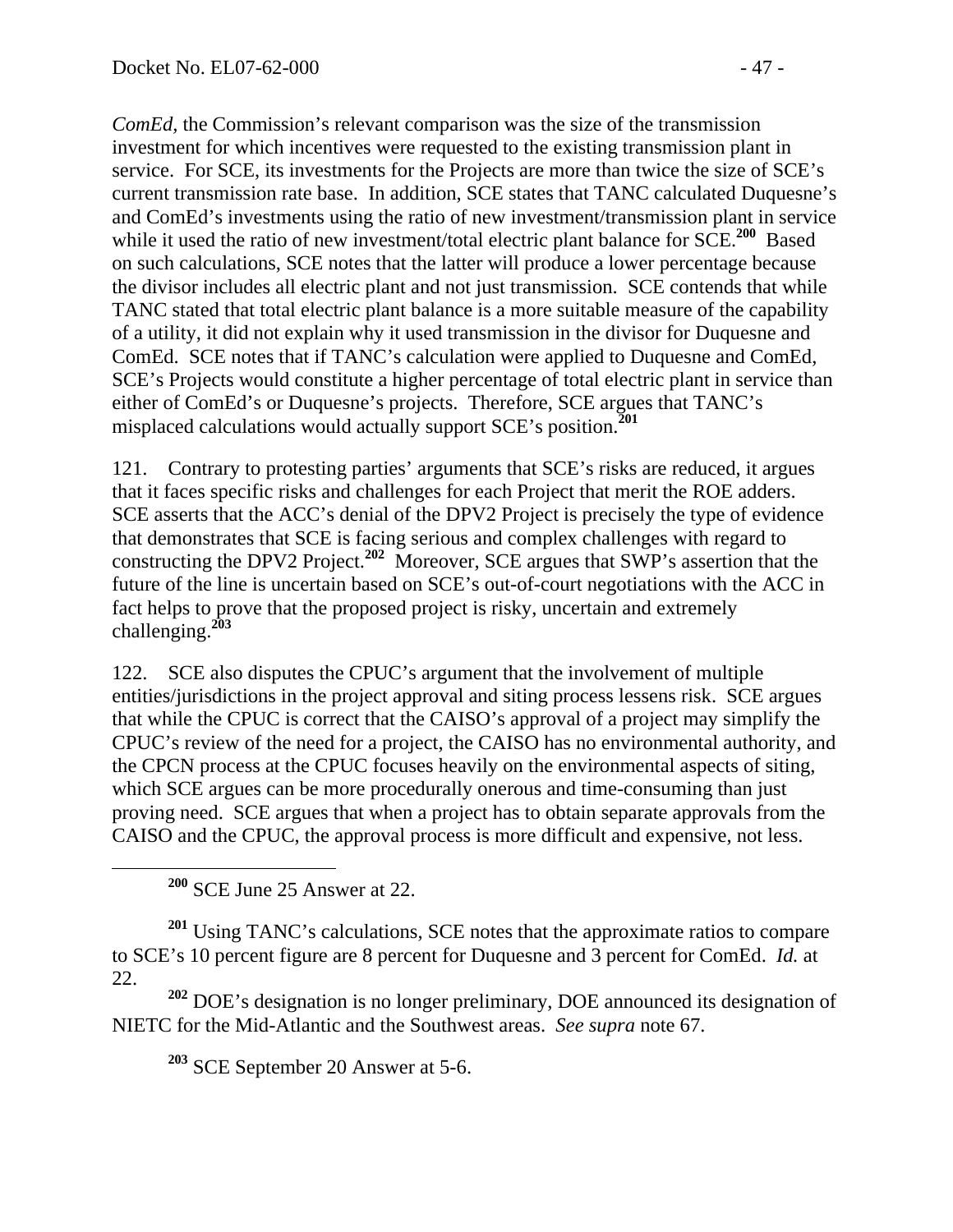Moreover, SCE asserts that these approvals are in addition to the numerous other separate and distinct federal, state and local agency approvals that are required to construct the DPV2 Project, all of which have made the DPV2 Project quite difficult and nonroutine.**<sup>204</sup>**

123. SCE disputes the argument that its risks have been reduced by the CPUC's backstop provision. It notes that the legality of that provision has not been tested and that only Tehachapi Segments 1-3 have received approval for such treatment.**<sup>205</sup>** It also disputes the claim that the April 19 Order results in a reduction of regulatory and financial risk.**<sup>206</sup>** SCE contends that, but for the April 19 Order, generators would bear the risk associated with portions of the Tehachapi Project that do not qualify as integrated network transmission because they would be directly assigned the cost of the generation tie segment and would also pay the up-front costs of the segments that are network transmission under Order No. 2003. However, in contrast to the April 19 Order, SCE states that it will finance and build the entire project, including the generation tie components.

124. Additionally, SCE disputes arguments that SCE's stated risks are common issues faced by other utilities in constructing transmission facilities. SCE asserts that under such reasoning, none of the factors would be relevant for demonstrating the right to an ROE incentive.**<sup>207</sup>** According to SCE, these arguments ignore the roadmap to satisfying Order No. 679's nexus test provided in *BG&E*. **<sup>208</sup>** Moreover, SCE notes that the protesting parties do not offer examples of what would be a non-routine project if the Projects are routine.

125. SCE argues that the factors it used to show the risks and challenges facing these Projects are all relevant factors recognized by the Commission.**<sup>209</sup>** For example, contrary

 **<sup>204</sup>** *Id.* at 11-12. **<sup>205</sup>** SCE June 25 Answer at 19. **<sup>206</sup>** *Id.* **<sup>207</sup>** SCE September 20 Answer at 7.

**<sup>208</sup>** *Id.* at 6, citing *Baltimore Gas and Electric Co.*, 120 FERC ¶ 61,084 (2007) (*BG&E*).

**<sup>209</sup>** SCE notes that factors such as siting, internal competition for financing with other projects, long lead times, regulatory and political risks, specific financing challenges, and other impediments are relevant to evaluating the risks and challenges faced by a particular project. *Id.* at n. 21, citing *BG&E*, 120 FERC ¶ 61,084 at 52.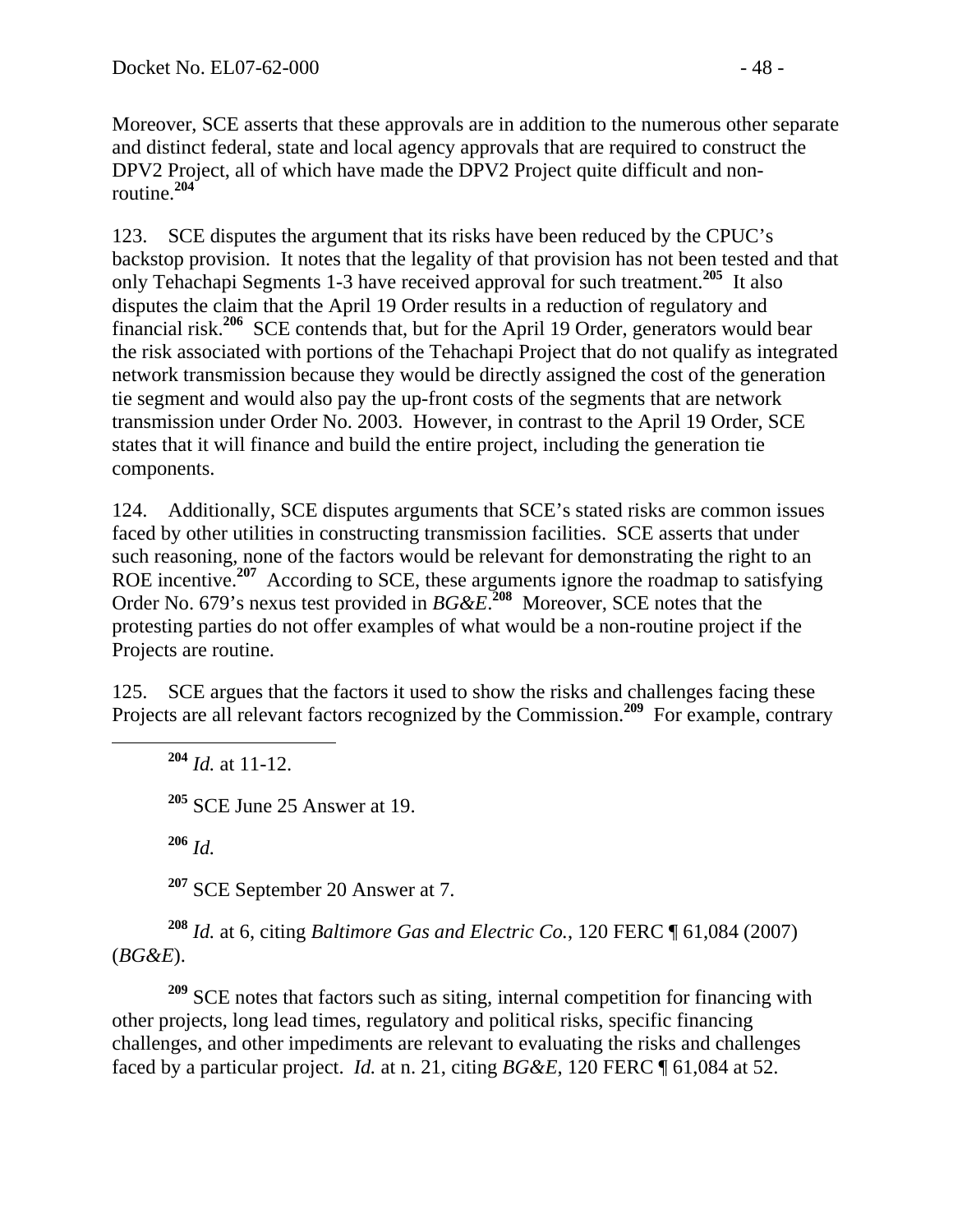to the CPUC's claim that long lead times should not be considered as a risk to the Projects, SCE argues that long lead times increase the risk of not obtaining cost recovery and require the expenditure of significant amounts of capital before a utility knows whether a project will be approved. Moreover, SCE argues that long lead times for obtaining these approvals is directly correlated to the size and complexity of a project or, asserts SCE, its non-routine nature. Further, while some protesters argue that regulatory and political risks are issues found in the normal course of business in California, SCE argues that such factors are relevant for measuring whether an investment is routine or non-routine. For example, it asserts that the need to obtain a CPCN should be considered strong evidence that a project is non-routine. SCE disagrees with the CPUC's claim that it is routine for transmission lines to cross many jurisdictions; rather, it states that projects in California that cross state jurisdictional lines are rare, not routine.**<sup>210</sup>**

126. SCE additionally argues that SWP's questioning of the accuracy of the cost estimates provided with the Petition and Supplemental Filing is not relevant to the instant proceeding.**<sup>211</sup>** It asserts that Order No. 679 does not provide for Commission inquiries into the reasonableness of transmission cost estimates in a forum established to evaluate a Petition for Declaratory Order for incentives; those issues are more appropriately considered in connection with a subsequent FPA section 205 filing to implement the incentive rates.**<sup>212</sup>** Therefore, it asserts that SWP's attack on the costs and rate impact is a collateral attack on Order No. 679.

127. SCE argues that its financial condition is not grounds to deny incentives. Contrary to the contention that SCE does not merit incentives because of its financial strength, SCE states that Order No. 679 did not require a showing of financial weakness or that a utility must be near bankruptcy to be entitled to incentive rate treatments.**<sup>213</sup>** SCE asserts that such an approach to granting incentives would not reflect the intent of Congress in enacting Section 219. According to SCE, a utility should not be penalized because it is engaging in an aggressive transmission expansion plan while it is in relatively good financial health, and the requested incentives will assist SCE to continue to maintain its

**<sup>210</sup>** SCE September 20 Answer at 12.

**<sup>211</sup>** *Id.* at 17.

**<sup>212</sup>** Order No. 679, FERC Stats. & Regs. ¶ 31,222 at P 79, 80.

**<sup>213</sup>** SCE June 25 Answer at 28-29. SCE notes that the level of credit rating implies little or nothing about the stability of that credit rating. For example, SCE notes that its Standard  $& Poor's corporate credit rating dropped from A+ to D in less than two weeks$ during the California energy crisis. *Id.* n. 95. *See also* SCE September 20 Answer at 4.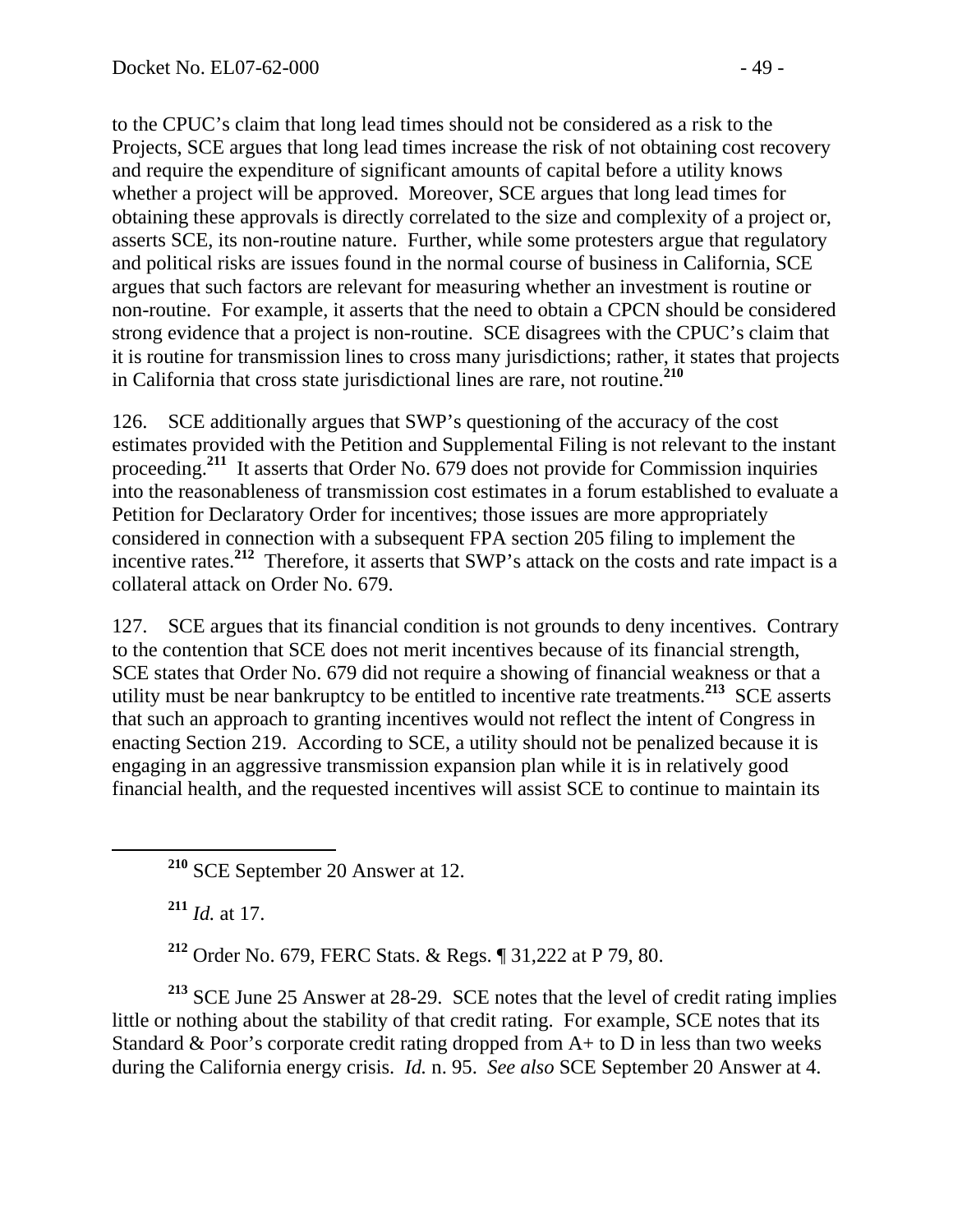credit rating.**<sup>214</sup>** It states that the need for incentives is supported by the fact that SCE will be investing billions of dollars for needed transmission investments and needed generation and distribution in Southern California. Further, even if SCE enjoys a sound credit rating, preventing deterioration of SCE's credit rating through incentives will benefit ratepayers.**<sup>215</sup>**

128. Finally, SCE disagrees with the argument that the Rancho Vista Project is routine. SCE notes that aside from the other two projects at issue in this filing, the Rancho Vista Project constitutes one of the most costly transmission projects in SCE's history. Moreover, SCE disputes Six Cities' claim that the fact that the Rancho Vista Project is more costly than those projects at issue in *Duquesne* is irrelevant due to the difference in company size.**<sup>216</sup>** According to SCE, this argument ignores the fact that the Rancho Vista Project is being pursued simultaneously with other even larger projects, unlike in *Duquesne*, and that together, the projects for which SCE is proposing incentives are more costly than the projects in *Duquesne* even as a percentage of the increase in each utility's transmission rate base. While the CPUC is correct that the Rancho Vista Project may not face the same siting risks and challenges of the other two projects for which incentives have been requested, SCE asserts that this difference is reflected in its request for lesser incentives for the Rancho Vista Project.**<sup>217</sup>**

## **d. Commission Determination**

129. As discussed below, we find that SCE has adequately demonstrated a nexus between the total package of proposed rate incentives and its investment in the three Projects. Specifically, we find that SCE has made a sufficient showing that, in constructing these three Projects, it faces significant risks and challenges that warrant the requested incentives. However, we also find that, based on the facts of this case, the CWIP and abandoned plant cost recovery reduces SCE's overall risk. We therefore conclude that a reduction in SCE's proposed ROE adders is appropriate.**<sup>218</sup>** Accordingly, we grant 125-basis point ROE incentive adder for the DPV2 and Tehachapi Projects, and

**<sup>215</sup>** SCE June 25 Answer at 29.

**<sup>216</sup>** SCE September 20 Answer at 19.

**<sup>217</sup>** *Id.* 

**<sup>218</sup>** Order No. 679-A, FERC Stats. & Regs. ¶ 31,236 at P 6 ("[i]f some of the incentives in the package reduce the risks of the project, that fact will be taken into account in any request for an enhanced ROE").

**<sup>214</sup>** SCE September 20 Answer at 4.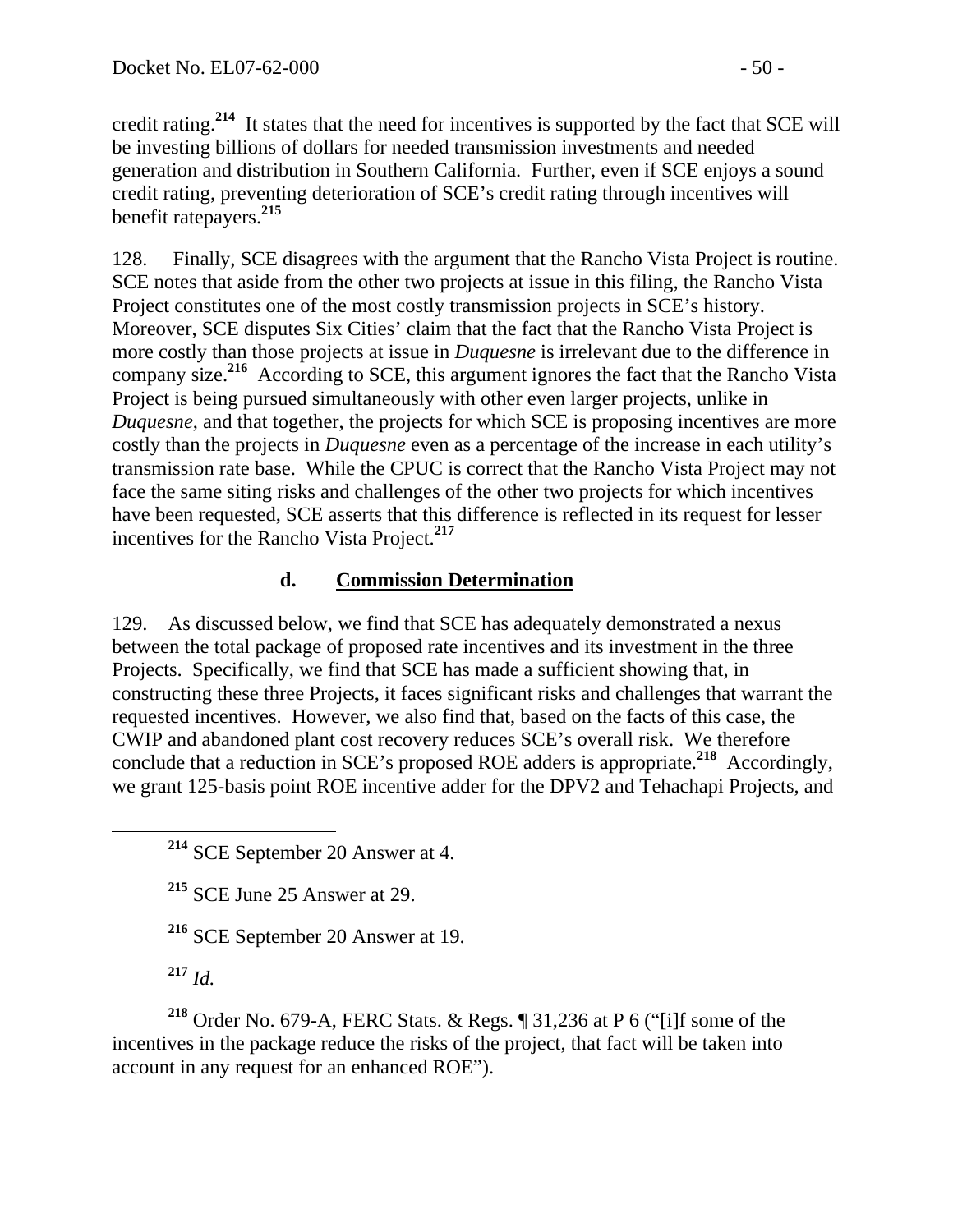75-basis point ROE incentive adder for the Rancho Vista Project, to be bound by the upper end of the zone of reasonableness, to be determined when SCE makes its future section 205 filing.

## **i. Nexus Requirement and SCE's Projects**

130. As noted earlier, in Order No. 679-A, the Commission clarified that its nexus test is met when an applicant demonstrates that the total package of incentives requested is "tailored to address the demonstrable risks or challenges faced by the applicant."**<sup>219</sup>** The Commission noted that this nexus test is fact-specific and requires the Commission to review each application on a case-by-case basis.

131. The Commission recently provided clarification on the nexus test. Specifically, it noted that in evaluating whether the total package of incentives requested is "tailored to address the demonstrable risks or challenges faced by the applicant," the question of whether a project is routine is probative.<sup>220</sup> The Commission elaborated on how it will evaluate projects to determine whether they are routine and the effect this evaluation has on an applicant's request for incentives.**<sup>221</sup>** The Commission stated that: (1) it will

**<sup>219</sup>** *Id.* P 40.

**<sup>220</sup>** *BG&*E, 120 FERC ¶ 61,084 at P 48.

**<sup>221</sup>** In that respect, the Commission explained its determinations regarding routine investments in Order Nos. 679 and 679-A:

[W]e held in Order No. 679 that routine investments "may not always qualify" for incentives. However, we did not find that they would never qualify. Similarly, in Order No. 679-A, we held that projects with "special risks and challenges" present "the most compelling case" for incentives, but did not hold they are the only projects that can qualify for incentives. Second, we held that routine investments "to meet existing reliability standards" may not always qualify for incentives. However, we did not hold that, if a project's primary or sole purpose is to maintain reliability, it should not be eligible for incentives. Indeed, to do so would have been to disregard the plain language of section 219, which required the Commission to adopt a rule that "promote[s] reliable and economically efficient transmission and generation of electricity by promoting capital investment in the enlargement, improvement, maintenance, and operation of all facilities for the transmission of electric energy in interstate commerce."

*Id.* P 51 (footnotes omitted).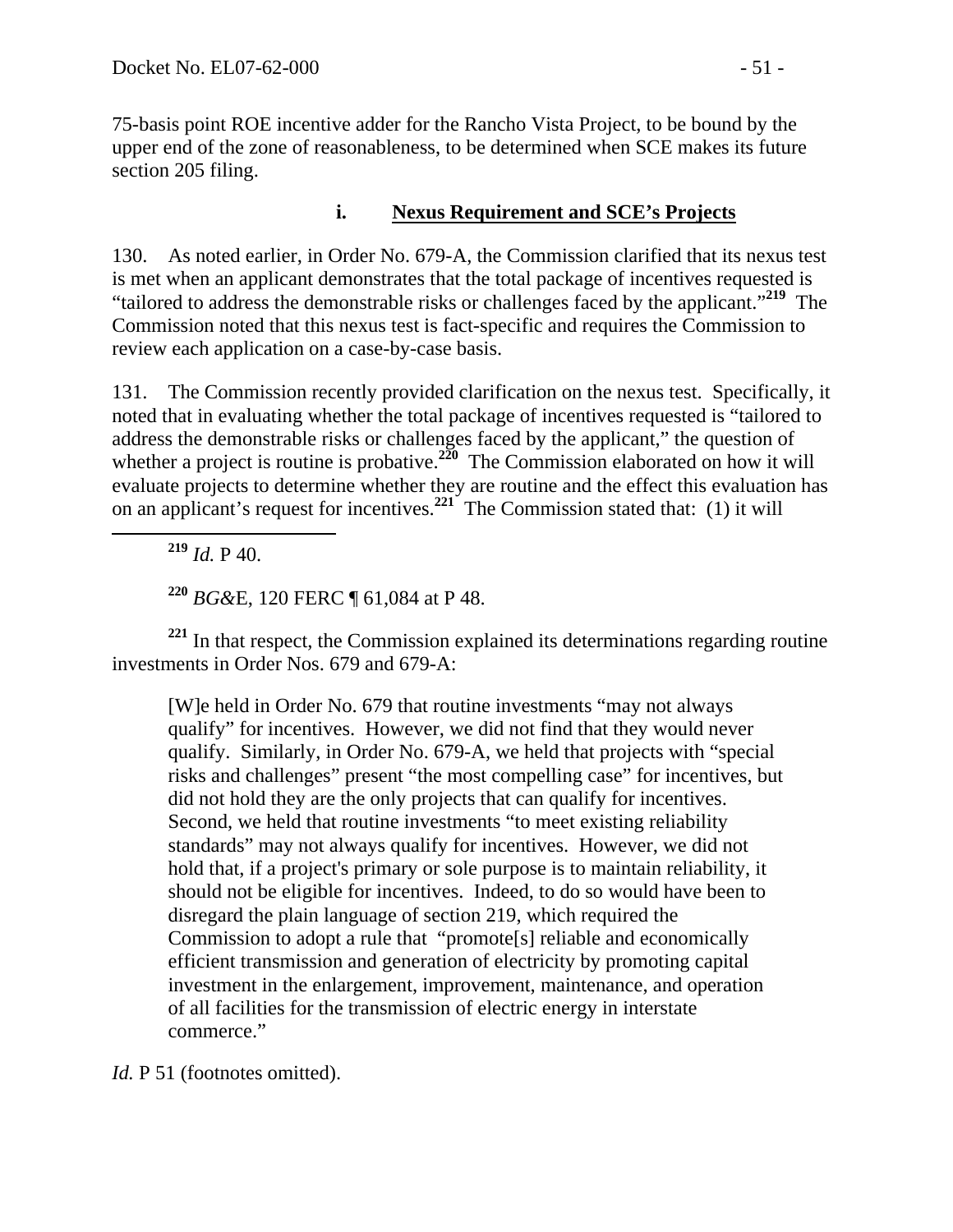consider all relevant factors presented by the applicant to determine whether or not a project is routine;**<sup>222</sup>** and (2) applicants must provide detailed factual information in support of the factors they rely upon.<sup>223</sup> Additionally, the Commission clarified that "when an applicant has adequately demonstrated that the project for which it requests an incentive is not routine, that applicant has, for purposes of the nexus test, shown that the project faces risks and challenges that merit an incentive."**<sup>224</sup>** Finally, the Commission stated that if it determines that a project is routine, an applicant is not foreclosed from the requested incentive; it may show that its project faces risks and challenges or provides sufficient benefits to warrant incentive rate treatment.**<sup>225</sup>**

## **ii. The DPV2 Project**

132. We find that the DPV2 Project is not routine in nature, but rather, has far-reaching scope and regional benefits. The DPV2 Project emerged from the STEP group,**<sup>226</sup>** including participants from several states as well as Mexico. It is a \$560 million project that involves the construction of two major transmission lines that provide additional interconnection between southern California and Arizona and the desert Southwest. One of the transmission lines, the Devers-Harquahala 500 kV line, will be approximately 230 miles long. The Project will provide an additional 1,200 MW of import capability to the

**<sup>223</sup>** *See id.* P 53. **<sup>224</sup>** *Id.* P 54.

**<sup>226</sup>** STEP is a collaborative ad-hoc study group that was created to "provide a forum where all interested parties are encouraged to participate in the planning, coordination, and implementation of a robust transmission system between the Arizona, Nevada, Mexico and southern California areas that is capable of supporting a competitive, efficient, and seamless west-wide wholesale electricity market while meeting established reliability standards." *See Southwest Transmission Expansion Plan* (January 17, 2003), *available at*

http://www.2.caiso.com/docs/2003/01/22/2003012211380012544.pdf.

**<sup>222</sup>** These factors include, but are not limited to: (1) the scope of the project (e.g., dollar investment, increase in transfer capability, involvement of multiple entities or jurisdictions, size, effect on region); (2) the effect of the project (e.g., improving reliability or reducing congestion costs); and (3) the challenges or risks faced by the project (e.g., siting, internal competition for financing with other projects, long lead times, regulatory and political risks, specific financing challenges, other impediments). *Id.* P 52.

**<sup>225</sup>** *Id.* P 55.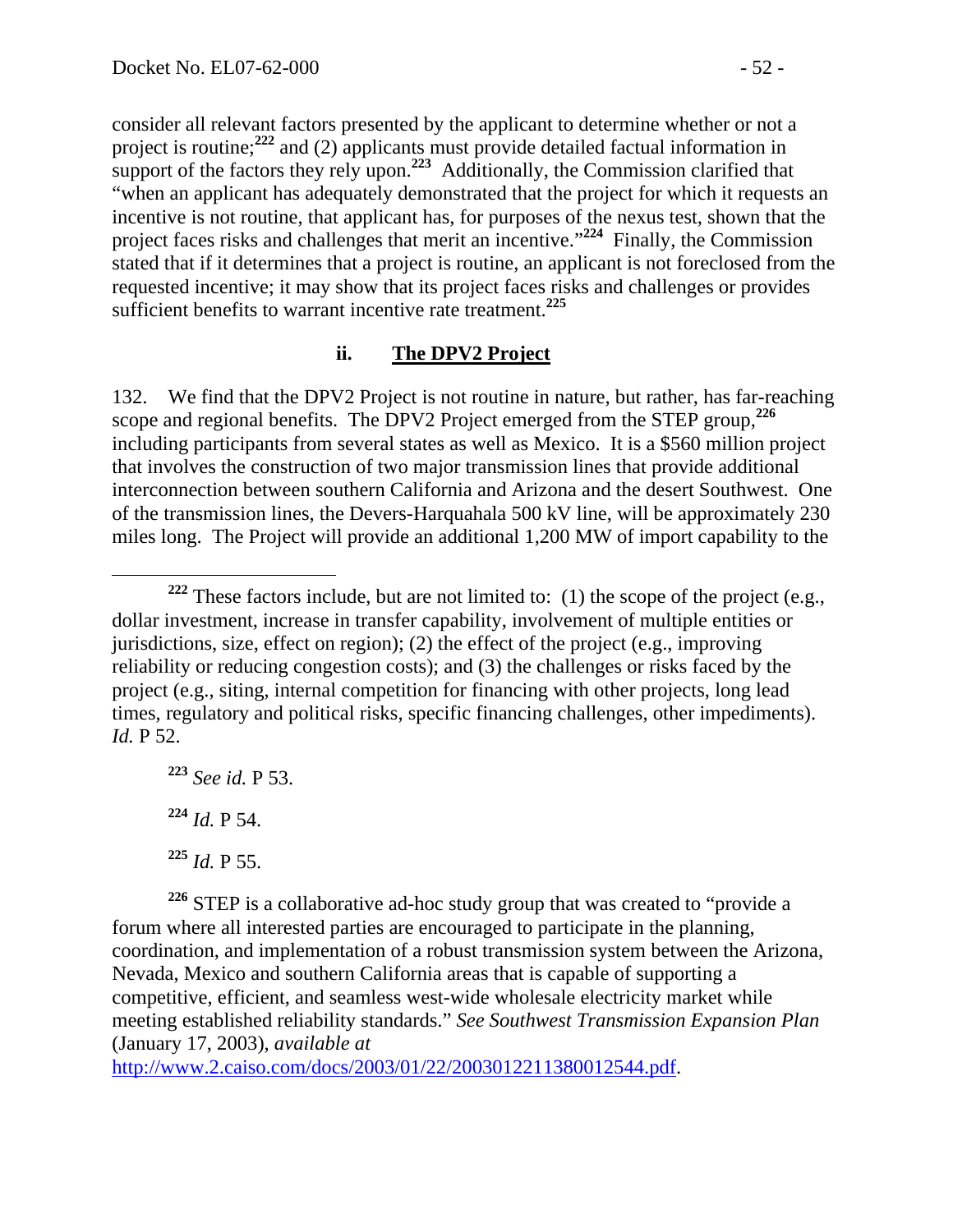CAISO-controlled grid from the Southwest and a 1,200 MW increase in the Southern California Import Transmission (SCIT) Nomogram Limit.**<sup>227</sup>**

133. Consistent with our finding that the Project meets the rebuttable presumption that it enhances reliability or reduces congestion, we note that the DPV2 Project provides reliability benefits which also bear on our finding regarding the nexus requirement and whether a project is routine. The DPV2 Project will improve the reliability of the CAISO grid by increasing voltage support in Southern California and enhancing system operational flexibility for the CAISO operators by providing them with more options in responding to transmission and generation outages.**<sup>228</sup>** The additional transfer capability is expected to help the CAISO reliably serve growing demands in Southern California. Record evidence also indicates that the DPV2 Project also is expected to provide important benefits to Arizona and the Southwest by avoiding loss of load during extreme contingencies if a major generating facility or high-voltage transmission line or substation were lost.<sup>229</sup> As described by SCE, this new path will increase exports of Arizona utilities' generation resources during off-peak and shoulder periods, which will spread recovery of a portion of the fixed costs of Arizona resources to California ratepayers.

**<sup>228</sup>** SCE Petition, Exhibit E at 1.

**<sup>227</sup>** *See* Petition, Exhibit N, which discusses in detail the existing system conditions and system conditions after the DPV2 Project goes into service. The DPV2 Accepted Path 46 Rating Study Report, performed by WECC and the Western Arizona Transmission System (WATS), found that the Path 46 rating can be increased by 1,200 MW from 10,623 MW to 11,823 MW on a non-simultaneous and simultaneous basis, while meeting the NERC/WECC Planning Standards and the regional WATS planning requirements. Similarly, the Path 49 Rating Study Report found that it is adequate to increase the Path 49 non-simultaneous rating by 1,200 MW from 8,055 MW to 9,255 MW, while meeting the NERC/WECC Planning Standards and the regional WATS planning requirements. This study also finds that with the inclusion of reactive support equipment in the DPV2 Plan of Service, the Southern California Import Transmission path simultaneous capability as defined in the SCIT Nomogram will also be increased by 1,200 MW.

**<sup>229</sup>** According to SCE, during such extreme contingencies, the DPV2 Project could provide a path so power may flow to Arizona load centers from California or the Pacific Northwest.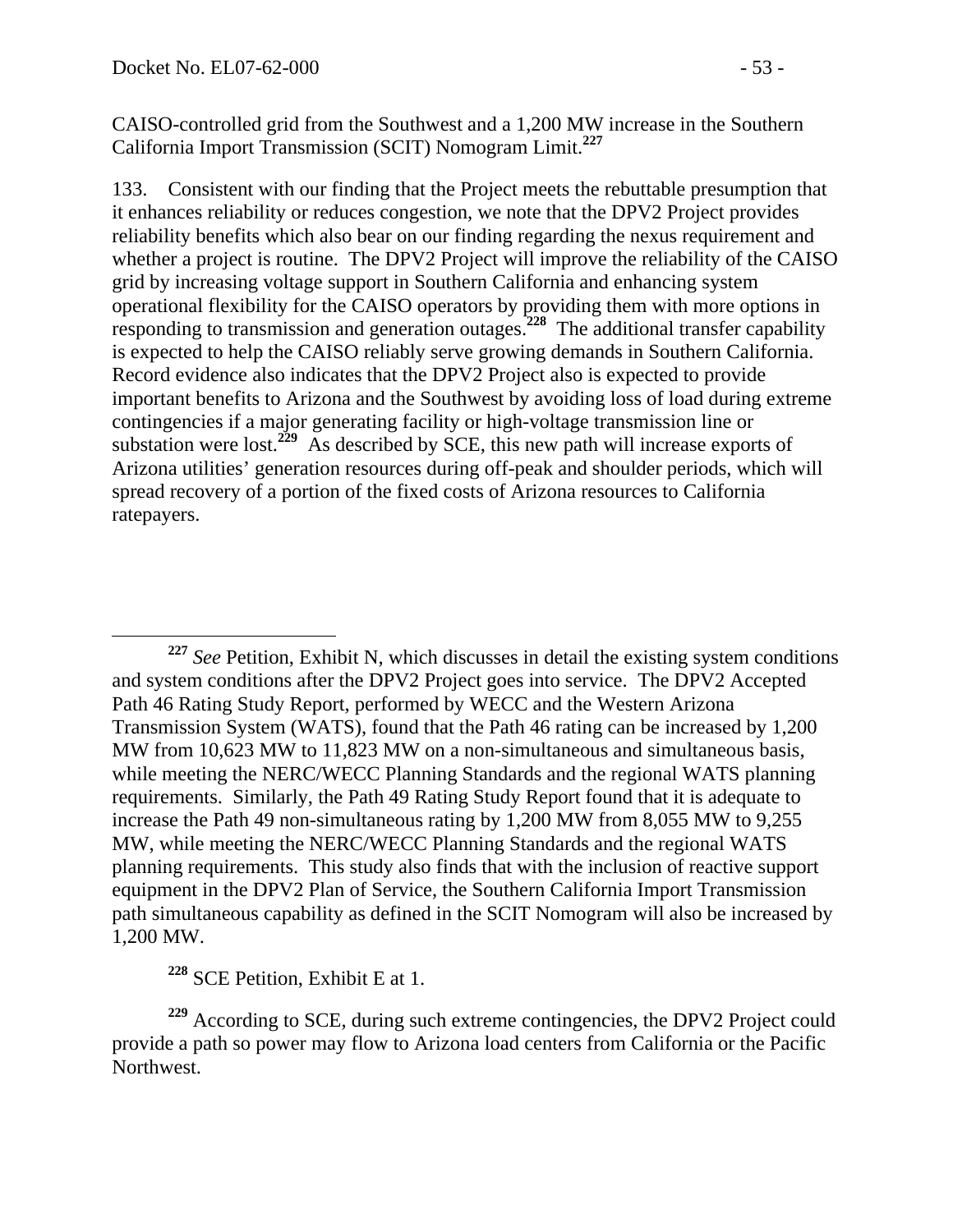134. Additionally, we find that the DPV2 Project faces significant risks related to the magnitude of the financial investment required,**<sup>230</sup>** the involvement of multiple entities/jurisdictions, and regulatory risks.**<sup>231</sup>** As described by SCE, the DPV2 Project also faces significant siting issues such as the difficulty in obtaining ROW approvals in various locations, which can be both protracted and challenging.**<sup>232</sup>** The DPV2 Project requires a long lead time, which presents financial risks because a significant time period may pass before any costs are recovered and the extended time period exposes the project potentially to additional regulatory, siting, cost increase, and other risks.**<sup>233</sup>** Additionally, in undertaking multiple significant capital-intensive projects, SCE's ability to secure financing for transmission projects may be impacted as its borrowing needs increase overall.**<sup>234</sup>** We find here that granting the ROE incentive as modified, together with CWIP, will encourage investors to invest in a transmission project with substantial financial risks, like the DPV2 Project. Due to the number of projects involved and the increase of such large amounts of debt, SCE is exposed to greater risk to project failure and, thereby, increased risks of equity holders.

**<sup>232</sup>** For example, the DPV2 Project requires the expansion of current ROWs through lands managed by the BLM. As noted by SCE, obtaining ROWs, which often must be obtained through condemnation, also involves financial and legal risks and challenges.

**<sup>233</sup>** As noted by SCE, discussions about the DPV2 Project began in the STEP process during 2003, and the projected in-service date of the DPV2 Project was 2009, four years after the approval by the CAISO and CPUC. According to SCE, the rejection by the ACC will result in another delay in the in-service date.

<sup>234</sup> As discussed above, SCE states that it plans to spend approximately \$1.8 billion in transmission investment over the next five years, while at the same time, undertaking significant investment in generation and distribution infrastructure, including a "Smart Connect" program for advanced metering that costs \$1.7 billion.

**<sup>230</sup>** The DPV2 Project will require SCE to finance and manage a \$560 million investment, for which SCE needs to raise capital through the capital markets.

**<sup>231</sup>** For example, due to the DPV2 Project's geographic footprint, SCE must seek approval from entities including the CAISO, STEP, the CPUC, the federal government, the ACC, the BLM and the USFWS. Furthermore, given the ACC's denial of approval for the DPV2 Project, SCE must seek alternative courses of action if it wishes to continue to pursue the DPV2 Project.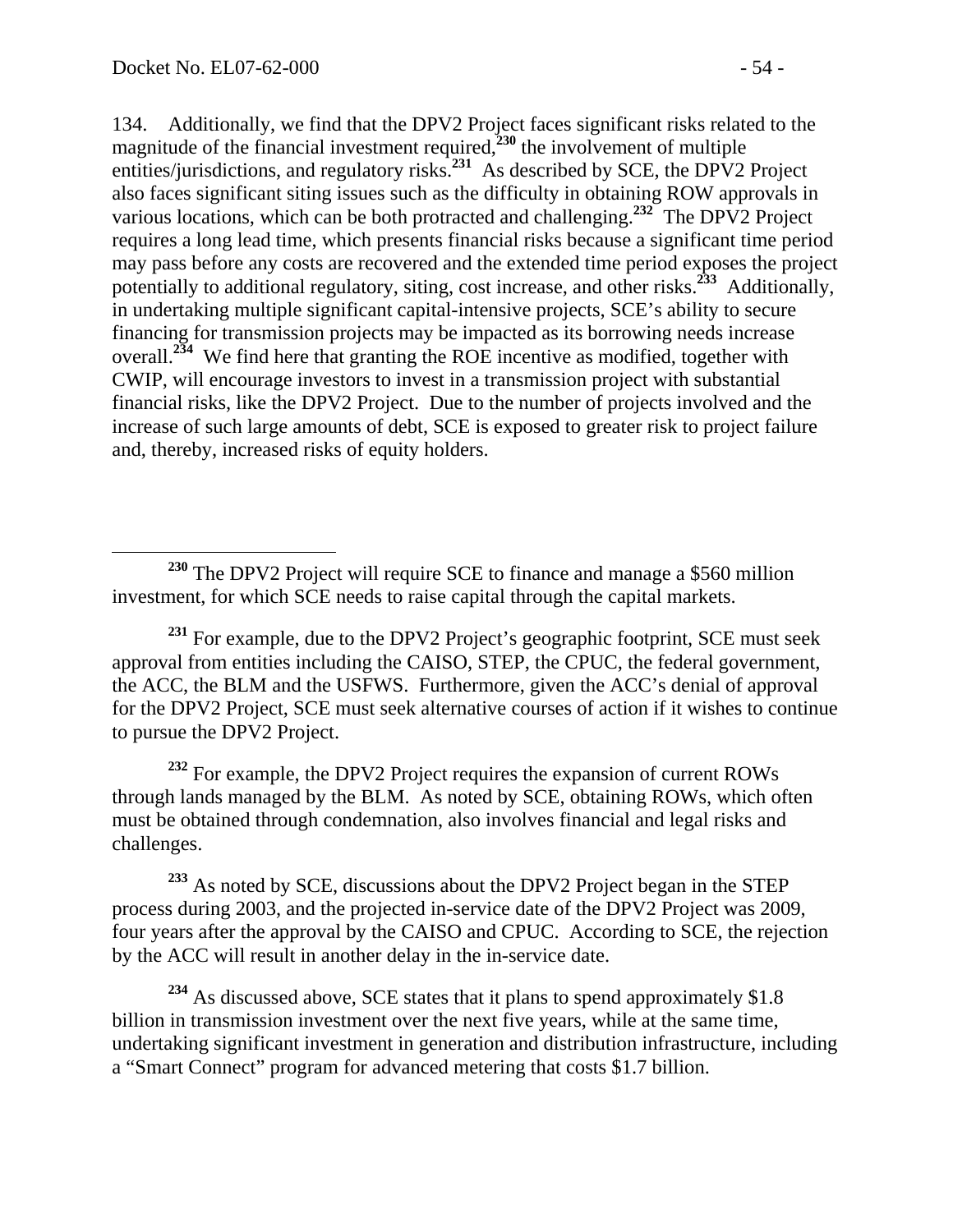#### **iii. The Tehachapi Project**

135. We find that the Tehachapi Project is not routine in nature, but rather, has farreaching scope and regional benefits. The Tehachapi Project is a \$1.7 billion project distributed into eleven segments, which consists of more than 200 miles of 500 kV transmission line, approximately 10 miles of 220 kV transmission line, and three new substation facilities. This Project will provide the least-cost solution to connect up to 4,500 MW of generating resources, consisting primarily of wind generation, that are expected to locate in the Tehachapi and Big Creek Corridor areas.**<sup>235</sup>**

136. Consistent with our finding that the Project meets the rebuttable presumption that it enhances reliability or reduces congestion, we note that the Tehachapi Project provides reliability benefits which also bear on our finding regarding the nexus requirement and whether the project is routine. The Tehachapi Project will address reliability needs of the CAISO-controlled grid due to projected load growth (about 5 percent per year) in the Antelope Valley area and transmission constraints South of Lugo, which are an ongoing reliability concern for the Los Angeles basin.**<sup>236</sup>** Additionally, the Tehachapi Project makes possible a low-cost expansion of transfer capability for Path 26**<sup>237</sup>** by removing one of the limiting components on the existing Midway-Vincent No. 3 500 kV transmission line and increasing SCE's ability to move power from Vincent to the Los Angeles basin by eliminating the South of Lugo transmission constraint.**<sup>238</sup>** The Tehachapi Project also will improve the robustness of the California's aging electric transmission system.**<sup>239</sup>**

**<sup>235</sup>** Petition at 13.

**<sup>236</sup>** Concerns with the South of Lugo transmission constraints are expected to increase as additional generation resources are sited outside the Los Angeles basin. Delivery of this new generation to Los Angles basin load will require significant transmission additions. *Id.* at 14, 29.

**<sup>237</sup>** Path 26 is comprised of three 500 kV lines between PG&E's Midway Substation and SCE's Vincent Substation.

**<sup>238</sup>** Petition at 14.

**<sup>239</sup>** The Tehachapi Project provides the potential to expand Path 26 capability, provides more options for future transmission expansions, and integrates a large amount of planned renewable resources. *Id.*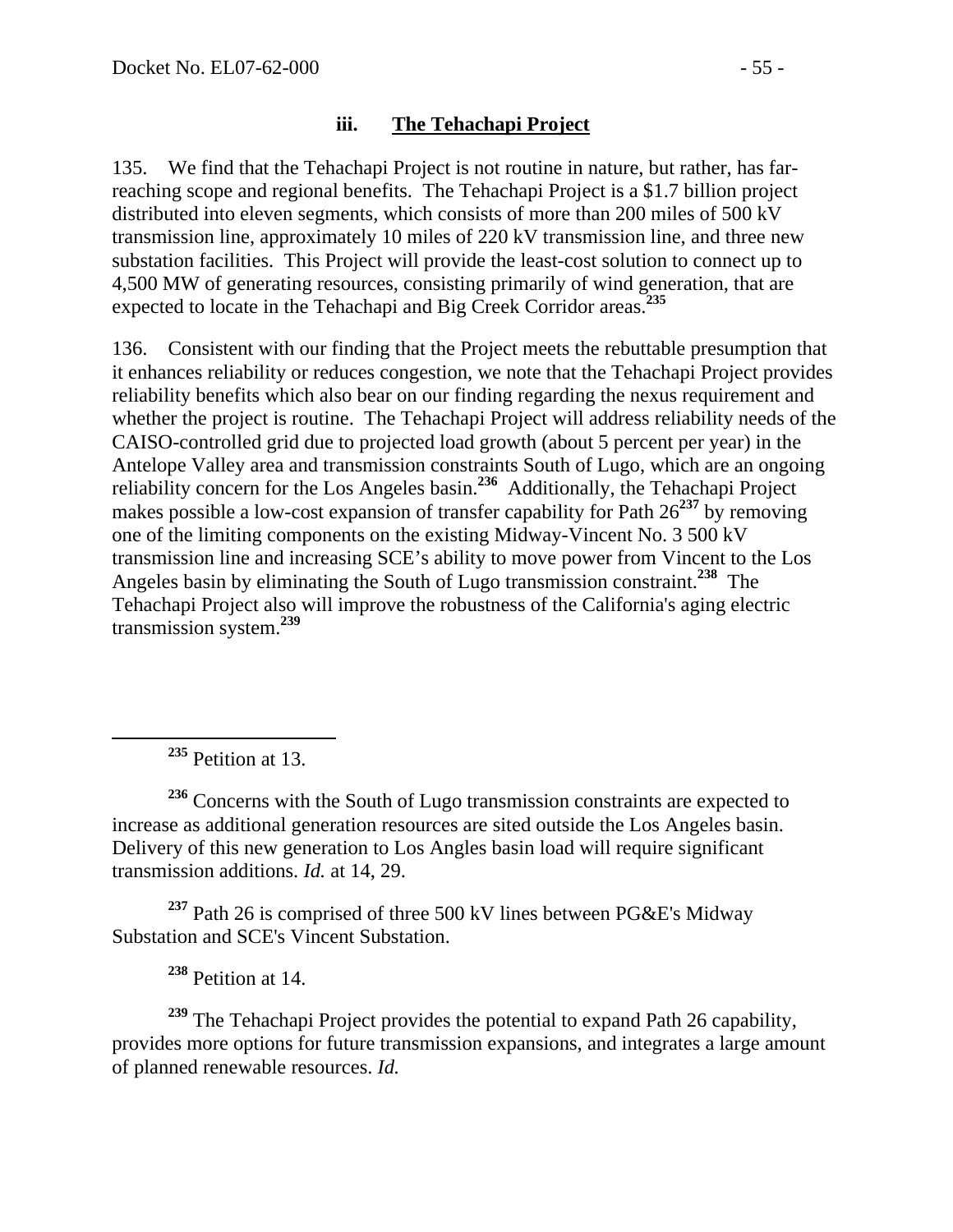137. Additionally, we find that the Tehachapi Projects faces significant risks related to the magnitude of the financial investment required,  $\frac{240}{40}$  and regulatory risks.<sup>241</sup> SCE has submitted evidence that the Tehachapi Project also faces significant siting issues such as the difficulty in obtaining ROW approvals in various locations, which can be both protracted and challenging.**<sup>242</sup>** Similar to the DPV2 Project, the Tehachapi Project requires a long lead time, which presents financial risks because a significant time period may pass before any costs are recovered.**<sup>243</sup>** Additionally, in undertaking multiple significant capital-intensive projects, SCE's ability to secure financing for transmission projects may be impacted as its borrowing needs increase. Investing in a project of this magnitude requires SCE to commit its financial efforts to a few critical projects, rather than dispersing its efforts among various potentially shorter-term projects that may not be as critical but that provide a more immediate, lower-risk return. As evidenced by the experience of recent years, companies were not sufficiently motivated to make sufficient investments in critical infrastructure, which led to Congress' enactment of section 219 to provide for rate incentives.<sup>244</sup> We find here that granting the ROE incentive as modified, together with CWIP, will encourage investors to invest in a transmission project with substantial financial risks, like the Tehachapi Project.

138. Furthermore, the Tehachapi Project will facilitate the ability of California utilities to comply with the State of California's RPS by providing access to planned renewable resources in the TWRA. Any load-serving entity that enters into a contract for generation

**<sup>241</sup>** E.g., environmental reviews under the California Environmental Quality Act (CEQA) and the National Environmental Policy Act as part of the CPCN process at the CPUC.

**<sup>242</sup>** For example, portions of the Tehachapi Project run through dense urban areas, which can elicit significant public opposition. As noted by SCE, obtaining ROWs, which often must be obtained through condemnation, also involves financial and legal risks and challenges.

**<sup>243</sup>** As noted by SCE, the Tehachapi Project was conceived in 2002. The first elements of the multi-phase project were approved by the CAISO and CPUC for construction in 2006. While the first elements of the Project are planned to be in service in December 2008, the final elements of the Project are not expected to be in-service until late in 2013.

**<sup>244</sup>** Order No. 679, FERC Stats & Regs. ¶ 31,222 at P 10 (footnotes omitted).

**<sup>240</sup>** According to SCE, the Tehachapi Project is the most costly single transmission project that SCE has ever undertaken. Supplemental Filing at 15.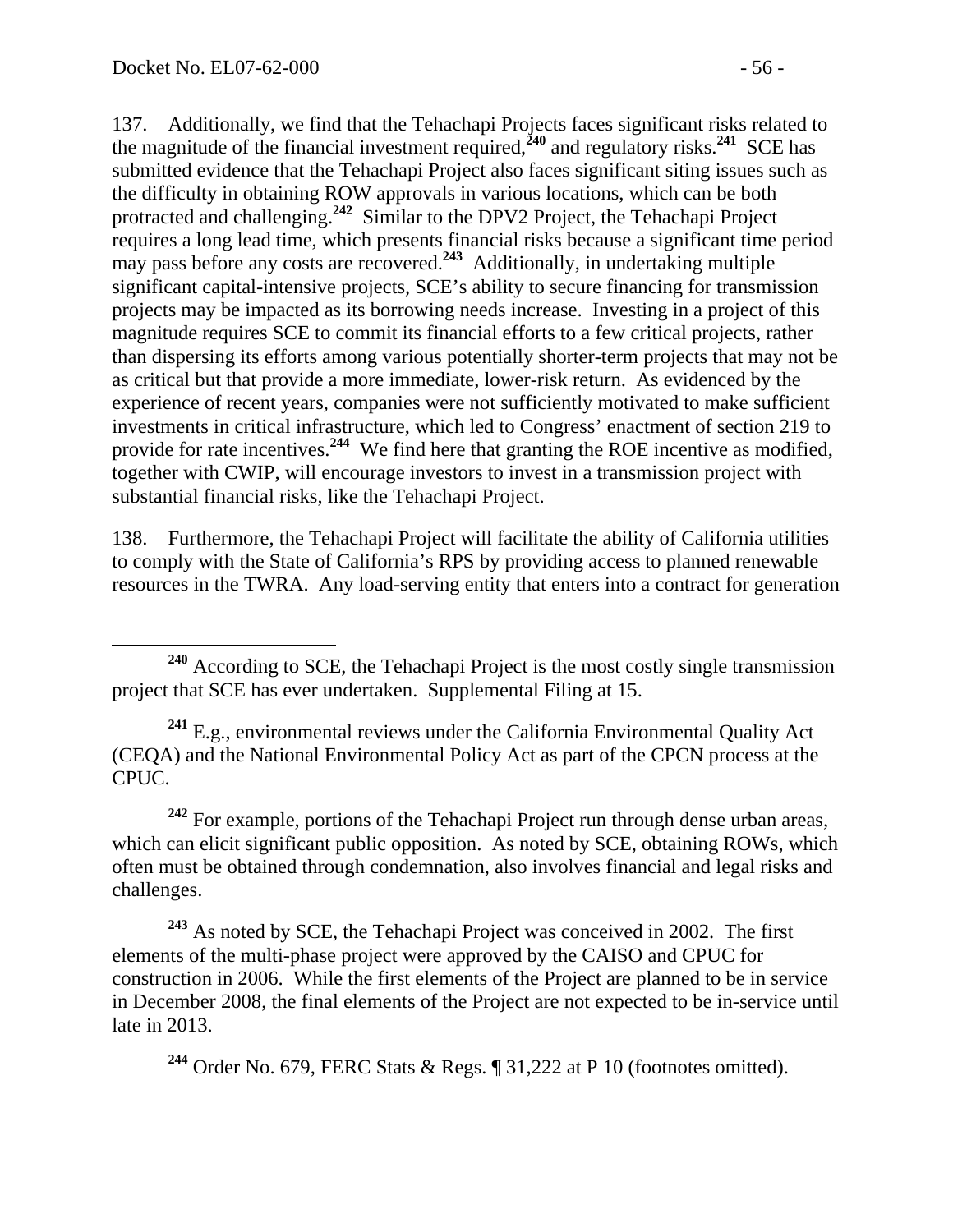located in the TWRA would be able to use the Tehachapi facilities to deliver that energy on an open access basis under the CAISO tariff.

#### **iv. The Rancho Vista Project**

139. We find that the Rancho Vista Project is not routine in nature, but rather, has farreaching scope and regional benefits. The Rancho Vista Project is a new 500 kV substation which will increase transfer capability on the congested South of Lugo path from 5,600 MW to 5,900 MW. The Project, the first 500 kV substation built by SCE in about 21 years, is projected to cost approximately \$200 million. The Project is needed to relieve loading on the existing Mira Loma 500/230 kV substation. The Mira Loma substation is nearing its design capacity of 4,000 MW while the load in the area served by this substation continues to grow at approximately 100 MW per year. We find that SCE has demonstrated that the Rancho Vista Project is not a routine investment for SCE, but rather is a significant investment not present in the ordinary course of business.

140. Consistent with our earlier finding that the Project meets the rebuttable presumption that it enhances reliability or reduces congestion, we note that the Rancho Vista Project provides reliability benefits which also bear on our finding regarding the nexus requirement and whether the project is routine. We note that the CAISO identified the mitigation of reliability criteria violations in approving the Rancho Vista Project.**<sup>245</sup>** The CAISO Board of Governors, in its January 21, 2007 Memorandum approving the Rancho Vista Project, stated that the Project was needed to reliably serve load on the SCE transmission system. Further, the CAISO Board of Governors confirmed in its August 31, 2006 Memorandum on the Rancho Vista Project that the Project was the least-cost transmission alternative to meet load growth in the Eastern area of the Los Angeles Basin.

141. Finally, we find that the Rancho Vista Project, both in terms of the amount of SCE's investment required (\$200 million) and in terms of the size of the Project (new 500 kV substation), faces challenges not present in the ordinary course of business. Further, while the Rancho Vista Project may not face all of the same siting risks and challenges of the other two Projects for which incentives have been requested, the Rancho Vista Project faces specific risks and challenges, including the large cost,**<sup>246</sup>** a

<sup>246</sup> SCE provided evidence that the CAISO board approved only 17 projects over \$20 million from 2000-2004.

**<sup>245</sup>** When San Onofre Nuclear Generating (SONG) Unit No. 2 is out of service, the Mira Loma 500/230 kV transformer #4 would exceed its emergency limit under the contingency of Mira Loma 500/230 kV transformer #3. Starting in 2009, up to 450 MW of load would have to be dropped in order to bring the transformer loading to within its acceptable emergency rating.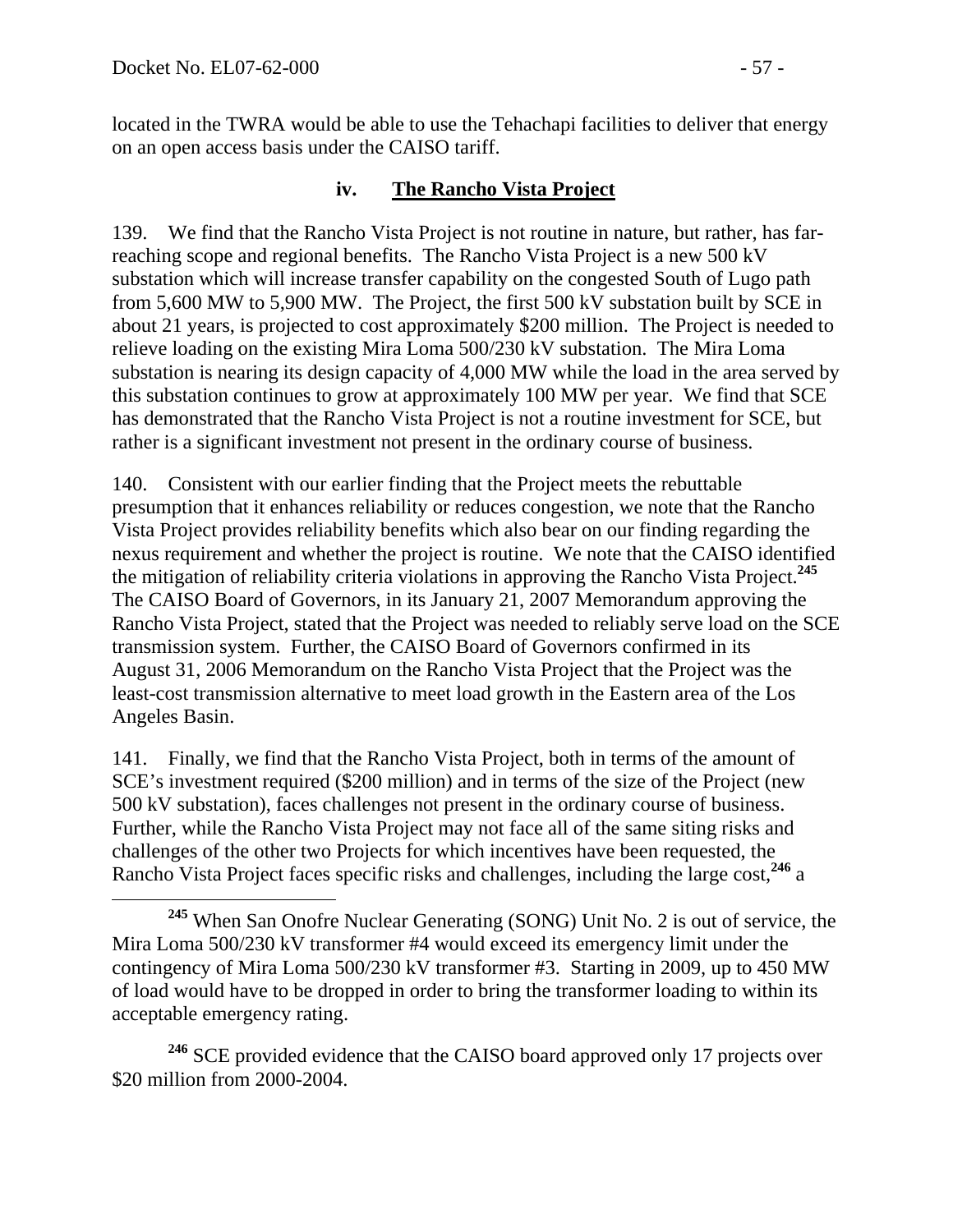significant increase in corporate debt, as well as internal competition for financing with other projects and the long lead time associated with the project. Accordingly, we here grant the lesser ROE incentive adder than that granted for the DPV2 and Tehachapi Projects, which face greater risks.

#### **v. Total Package**

142. As discussed above, we find that SCE has shown that, consistent with Order No. 679-A, the total package of incentives is tailored to address the demonstrable risks or challenges faced by SCE.**<sup>247</sup>** The incentive rate treatments proposed by SCE are not mutually exclusive. Consistent with Order No. 679,**<sup>248</sup>** the Commission has, in prior cases, approved multiple rate incentives for particular projects.**<sup>249</sup>** This is consistent with our interpretation of FPA section 219 as authorizing the Commission to approve more than one incentive rate treatment for an applicant proposing a new transmission project, as long as each incentive is justified by a showing that it satisfies the requirements of the FPA section 219 and that there is a nexus between the incentives being proposed and the investment being made. Here, as discussed above, SCE has explained why it is seeking each incentive and how each is relevant to the proposed Projects. As discussed above, we find that SCE faces significant risks and challenges in constructing the DPV2, Tehachapi, and Rancho Vista Projects. Thus, we find that SCE has shown a nexus for the total package of incentives, as modified below.

143. Under the facts presented here, however, we will reduce Applicants' requested ROE. Order No. 679-A provides that if some of the incentives in the total package reduce the risk of the project, that fact will be taken into account in any request for an enhanced ROE.**<sup>250</sup>** While SCE's requested incentives fall within the scope of incentives

**<sup>247</sup>** Order No. 679-A, FERC Stats. & Regs. ¶ 31,236 at P 21, 27.

**<sup>248</sup>** Order No. 679, FERC Stats. & Regs. ¶ 31,222 at P 55.

**<sup>249</sup>** *See, e.g.*, *Allegheny*, 116 FERC ¶ 61,058 at P 60, 122 (approving ROE at the upper end of the zone of reasonableness and 100 percent abandoned plant recovery); *Duquesne*, 118 FERC ¶ 61,087 at P 55 (granting an enhanced ROE, 100 percent CWIP, and 100 percent abandoned plant recovery).

**<sup>250</sup>** Order No. 679-A, FERC Stats. & Regs. ¶ 31,236 at P 8. Applicants' reliance on *Boston Edison* is inapposite. In *Boston Edison,* the Commission found that the CWIP incentive and the ROE incentive were not mutually exclusive. *Boston Edison*, 111 FERC ¶ 61,266 at P 11. However, we also premised our finding on Order No. 298, which states that "whatever the size of any effect that the inclusion of CWIP in rate base will have on the cost of capital, [it] will generally provide a downward pressure on those costs." Order No. 298, FERC Stats. & Regs. ¶ 30,455 at 30,515.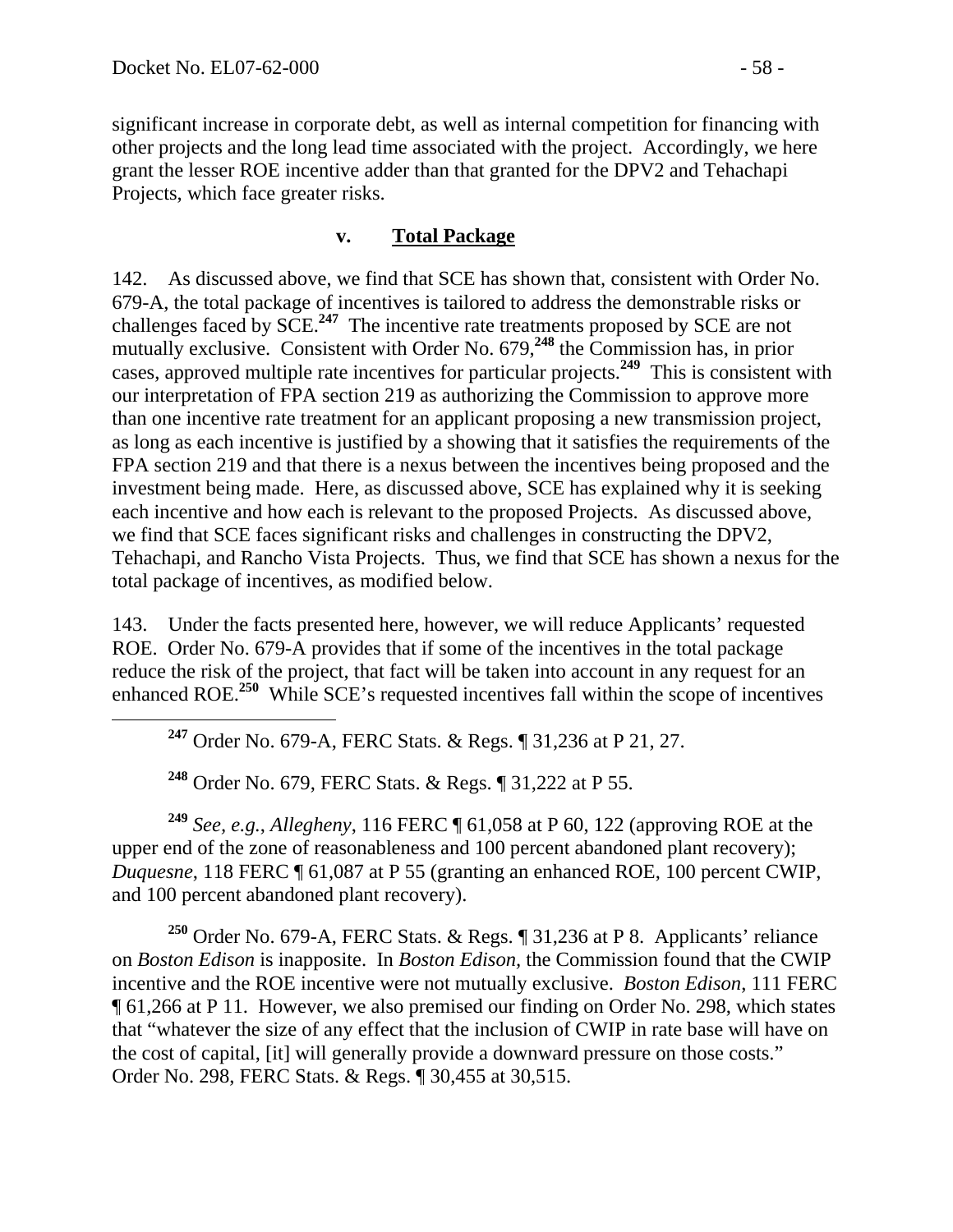outlined in Order No. 679, consistent with Order No. 679-A, we conclude that CWIP and abandonment of plant cost incentives serve to reduce SCE's overall risk. First, because of increased cash infusion resulting from the CWIP incentive, SCE will have less financial risk during the construction period. Moreover, an entity allowed to include CWIP in rate base is not required to refund the prudently-incurrent costs collected.**<sup>251</sup>** Second, the abandoned plant recovery ensures that investors will recover a return *on* and *of* investment, thereby further reducing financial risk associated with these investments. For this reason, we stated in Order No. 679 that "a utility that receives approval to recover abandoned plant in rate base would likely face lower risk and thus may warrant a lower ROE than would otherwise be the case without this assurance."<sup>252</sup> Therefore, under the facts of this proceeding, we find that a 125-basis point adder (rather than 150 basis points) for the DPV2 and Tehachapi Projects and 75-basis point adder (rather than 100 basis points) for the Rancho Vista Project are warranted.

144. With regard to TANC's contention that SCE's proposal does not constitute as much of a risk as that of Duquesne, and that SCE's costs are a much smaller percentage of its total plant in comparison to both Duquesne and ComEd, we note that TANC is attempting to compare apples to oranges. TANC argues that the projects represent only approximately 10 percent of SCE's total electric plant balance, compared to Duquesne's 76 percent of current net transmission plant in service. TANC similarly contends that if ComEd's 14 percent of transmission investment, related to its current net transmission plant in service, was found to be insufficient to warrant an ROE adder, then SCE's transmission investment at 10 percent of total electric plant balance should also be found insufficient. The distinction, however, between *net transmission plant in service* and *total electric plant balance*, is significant. We concur with SCE that, if TANC's calculation were to be applied with consistent divisors, SCE's Projects constitute a higher percentage of total electric plant in service than either of ComEd's or Duquesne's projects. Further, TANC ignores that we evaluate each request for incentives on its own unique facts and on a case-by-base basis.

**<sup>252</sup>** Order No. 679, FERC Stats. & Regs. ¶ 31,222 at P 167.

**<sup>251</sup>** Order No. 679-A, FERC Stats. & Regs. ¶ 31,236 at P 116 "…where an applicant has satisfied our nexus requirement and has been granted authority to recover CWIP or abandoned plant, and subsequently the applicant's project is unable to obtain state or federal siting authority (and thus no showing is made with respect to ensuring reliability or reducing the cost of delivered power by reducing congestion because the applicant was relying upon those processes) we would not require refunds for the costs already prudently-incurred by the applicant. To require refunds in such circumstances would be contrary to our long-standing policy, which permits recovery of all prudentlyincurred costs." (footnote omitted).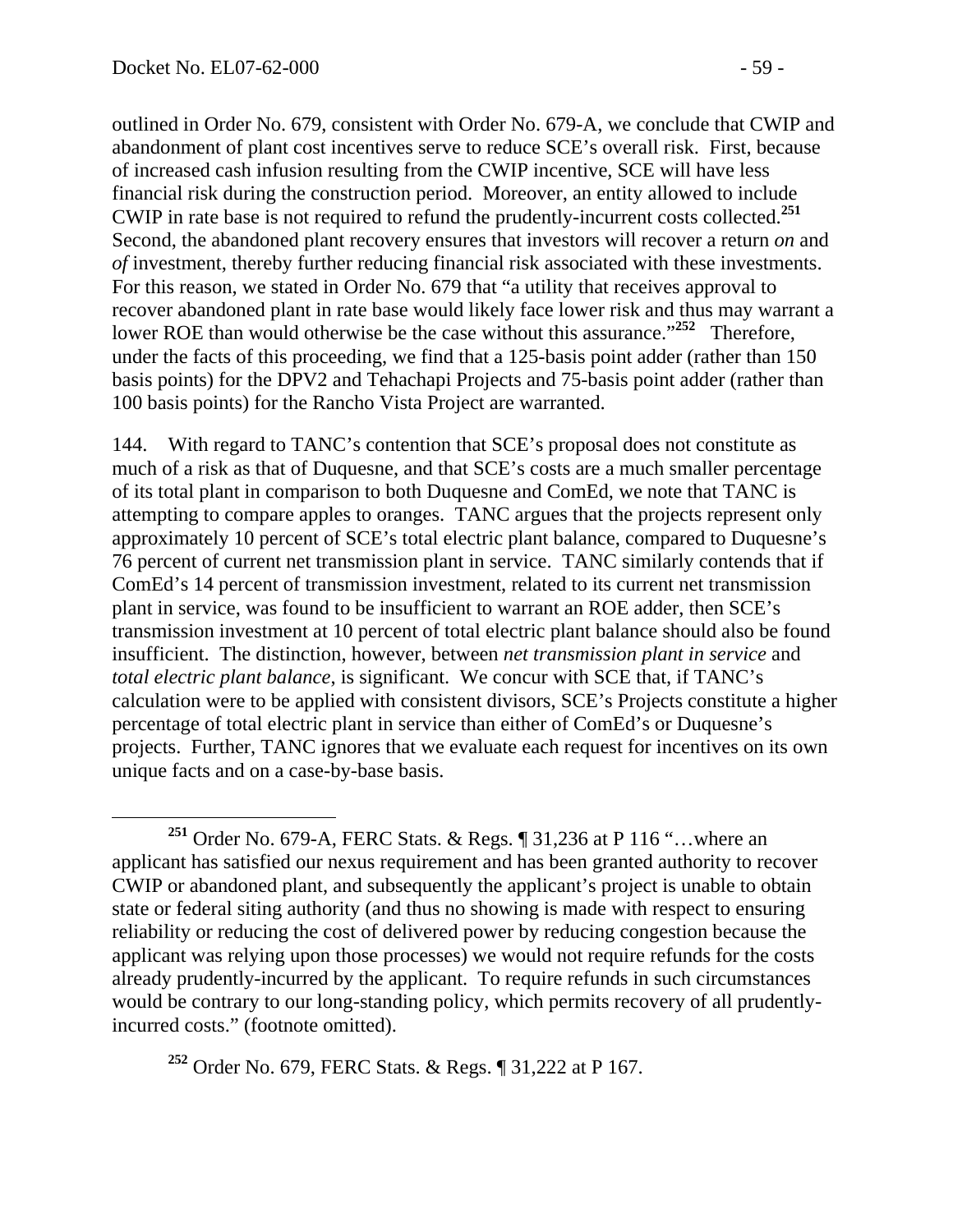145. Additionally, we disagree with the protestors' argument that because SCE's financial condition is strong, it fails to demonstrate the need for the ROE incentive due to poor cash flow or the need to attract investment. As discussed above, the Commission clarified in *BG&E* that when an applicant has adequately demonstrated that the project for which it requests an incentive is not routine, that applicant has, for purposes of the nexus test, shown that the project faces risks and challenges that merit an incentive. Specifically, we stated in *BG&E*, "[b]y definition, projects that are not routine under our analysis. . . . face inherent risks and challenges and/or provide benefits that are worthy of incentives."**<sup>253</sup>** While in certain circumstances the Commission may find that an applicant's financial position is relevant, Order Nos. 679 and 679-A do not require a showing of financial weakness to be entitled to incentive rate treatment. In addition, while SCE's BBB+ credit rating demonstrates an investment grade rating, this rating is not significantly above a non-investment grade rating. SCE's financial position could be stressed as it takes on a large amount of additional debt to support the Projects especially in light of the numerous financial, regulatory and other risks related to the Projects.

146. Also, with regard to the argument that incentives would somehow represent a double recovery of costs, we disagree. Order No. 679 incentives are allowances that are added to otherwise recoverable investment costs. Pursuant to section 219, these allowances are designed to spur investment in needed infrastructure. Such allowances do not constitute a double recovery, they are simply additional costs of a project.**<sup>254</sup>**

147. We also reject protesters' arguments that projects with guaranteed cost recovery should not receive incentives. Congress enacted section 219, and we subsequently issued Order No. 679, because the existing cost-based recovery mechanisms have been insufficient to stimulate investment in infrastructure to ensure reliability and/or reduce congestion costs. Section 219 does not exclude transmission projects with guaranteed cost recovery from eligibility for incentives. The protesters arguments on this point are a collateral attack to the final rule, and are rejected on this basis.

148. Accordingly, we find that SCE's Projects merit the requested incentives as modified herein and that SCE has shown that its total package of incentives is tailored to address the demonstrable risks or challenges that it faces in constructing the three

**<sup>253</sup>** *BG&E*, 120 FERC ¶ 61,084 at P 54 (footnotes omitted).

**<sup>254</sup>** Section 219(c) of the FPA provides that "[t]he Commission shall ensure that any costs recoverable pursuant to this subsection may be recovered by such [transmitting utility or electric utility] through the transmission rates charged by such [transmitting utility or electric utility] or through the transmission rates charged by the Transmission Organization that provides transmission service to such [transmitting utility or electric utility]."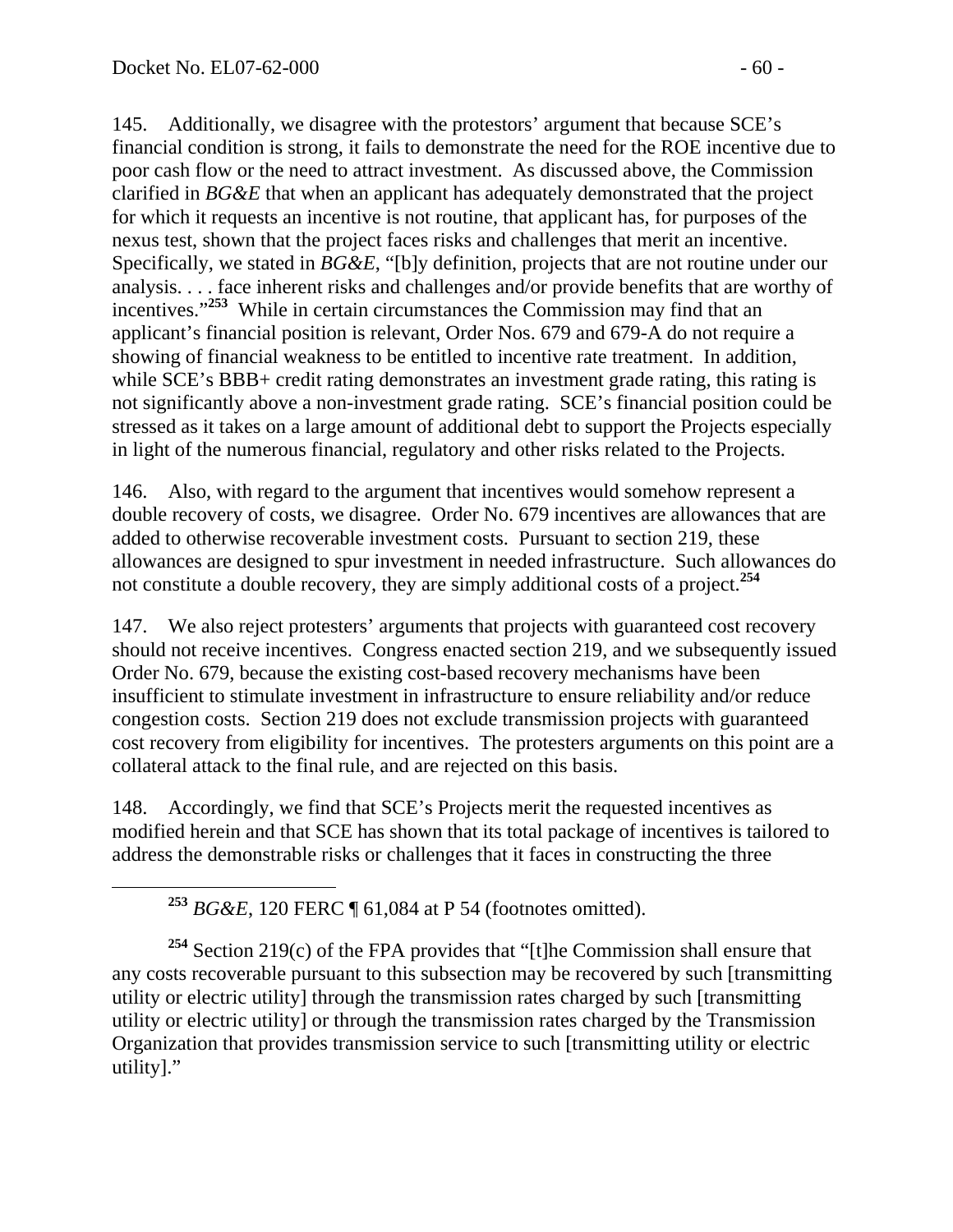proposed Projects. We find that SCE has made a compelling case for the incentives because its proposed projects present special risks or challenges and, thus, are not routine investments made in the ordinary course of business.**<sup>255</sup>**

149. We also emphasize that we are not determining the justness and reasonableness of SCE's overall rates at this stage. Our approval is declaratory in nature; we are approving SCE's proposed incentives as satisfying requirements of section 219 and Order No. 679 to provide the regulatory certainty necessary for SCE to proceed with the proposed Project's financing and construction. Our decision therefore is confined to the particular incentives being approved in the instant proceeding and does not constitute approval of any particular rate.

# **D. 50-Basis Point ROE Incentive for Continued Participation in the CAISO**

150. In Order No. 679, the Commission stated that it will authorize, when justified, an incentive-based rate treatment, in the form of a higher ROE, for public utilities that join and/or continue to be a member of an Independent System Operator (ISO), Regional Transmission Organization (RTO), or other Commission-approved Transmission Organization.**<sup>256</sup>** The Commission also stated that it will not create a generic adder for such membership, but instead consider appropriate ROE incentives on a case-by-case basis. The Commission affirmed that finding in Order No. 679-A, noting that the incentive applies to all utilities that join a Transmission Organization, irrespective of the date they join.<sup>257</sup> The Commission stated that an inducement for utilities to join, and remain in, a Transmission Organization is consistent with the purpose of section 219, which is to provide incentive-based rate treatments that benefit consumers by ensuring reliability and reducing the cost of delivered power.**<sup>258</sup>**

# **1. SCE's Proposal**

151. SCE requests a 50-basis point incentive adder in recognition of its continued membership in CAISO, pursuant to Order No. 679. It asserts that the Commission should grant the 50-basis point adder, subject to a cap at the upper end of the zone of reasonableness, consistent with the level of ROE incentives that the Commission has

**<sup>255</sup>** *See* Order No. 679-A, FERC Stats. & Regs. ¶ 31,236 at P 27, 60.

**<sup>256</sup>** Order No. 679, FERC Stats. & Regs. ¶ 31,222 at P 326.

**<sup>257</sup>** Order No. 679-A, FERC Stats. & Regs. ¶ 31,236 at P 86.

**<sup>258</sup>** *Id.*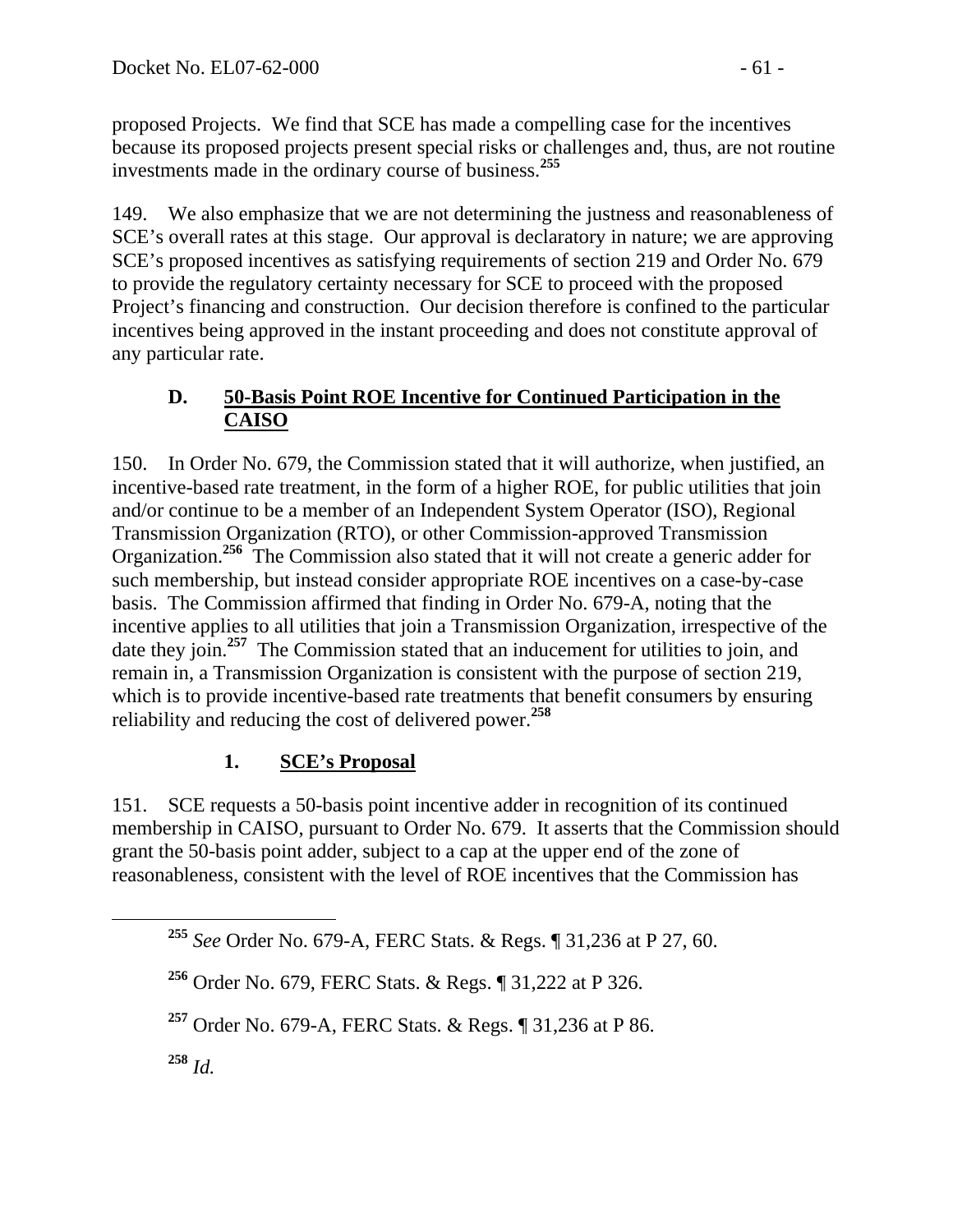approved recently. For example, it notes that in *Duquesne*, the Commission approved a 50-basis point adder for Duquesne's continued membership in the PJM RTO, which taken together with a 100-basis point adder for certain projects, will be at the upper end of the zone of reasonableness.**<sup>259</sup>**Additionally, it states that the Commission recently granted SDG&E a 50-basis point incentive for continued membership in the CAISO.**<sup>260</sup>** Likewise, as a Participating Transmission Owner in the CAISO, SCE argues that it should receive the 50-basis point adder for its entire transmission rate base.

# **2. Protests**

152. The CPUC argues that SCE should not be granted the 50-basis point adder for its participation in the CAISO. It argues that such an incentive simply provides windfall profits to a utility that already belongs to a transmission organization.**<sup>261</sup>** It states that SCE will not incur any additional risks by continuing its membership in the CAISO; rather, it will enjoy the benefits of CAISO membership *vis a vis* system-wide reliability, California's market redesign and technology upgrade, and other economic benefits. Further, it asserts that SCE is legally obligated to stay within the CAISO pursuant to a previous CPUC decision.**<sup>262</sup>** The CPUC asserts that the 50-basis point adder is not appropriate for SCE because it is not joining the CAISO as a new Transmission Owner; SCE has already transferred its transmission facilities to CAISO, and therefore, does not need this incentive.**<sup>263</sup>**

153. TANC and the CPUC claim that SCE's reliance on *SDG&E* to support its request for 50-basis point adder for its participation in CAISO is inapposite.**<sup>264</sup>** TANC states that in that proceeding, SDG&E provided testimony discussing the risks and benefits of remaining a member of the CAISO and the Commission granted the requested 50-basis point adder to ensure *continued* participation in the CAISO. It states that SCE provided no such justification that it faces similar risks. Therefore, it argues that SCE has not demonstrated a nexus between its request for the 50-basis point ROE adder and its

**<sup>259</sup>** Petition at 33, citing *Duquesne*, 118 FERC ¶ 61,087 at P 57.

**<sup>260</sup>** *Id.* at 33, citing *San Diego Gas and Electric Co.*, 118 FERC ¶ 61,073, at P 25- 26 (2007).

**<sup>261</sup>** CPUC Protest at 21.

**<sup>262</sup>** *Id.*, citing California Public Utilities Commission Decision 95-12-063, December 20, 1995.

**<sup>263</sup>** CPUC Protest at 22.

**<sup>264</sup>** TANC Protest at 14-15; CPUC Protest at 20.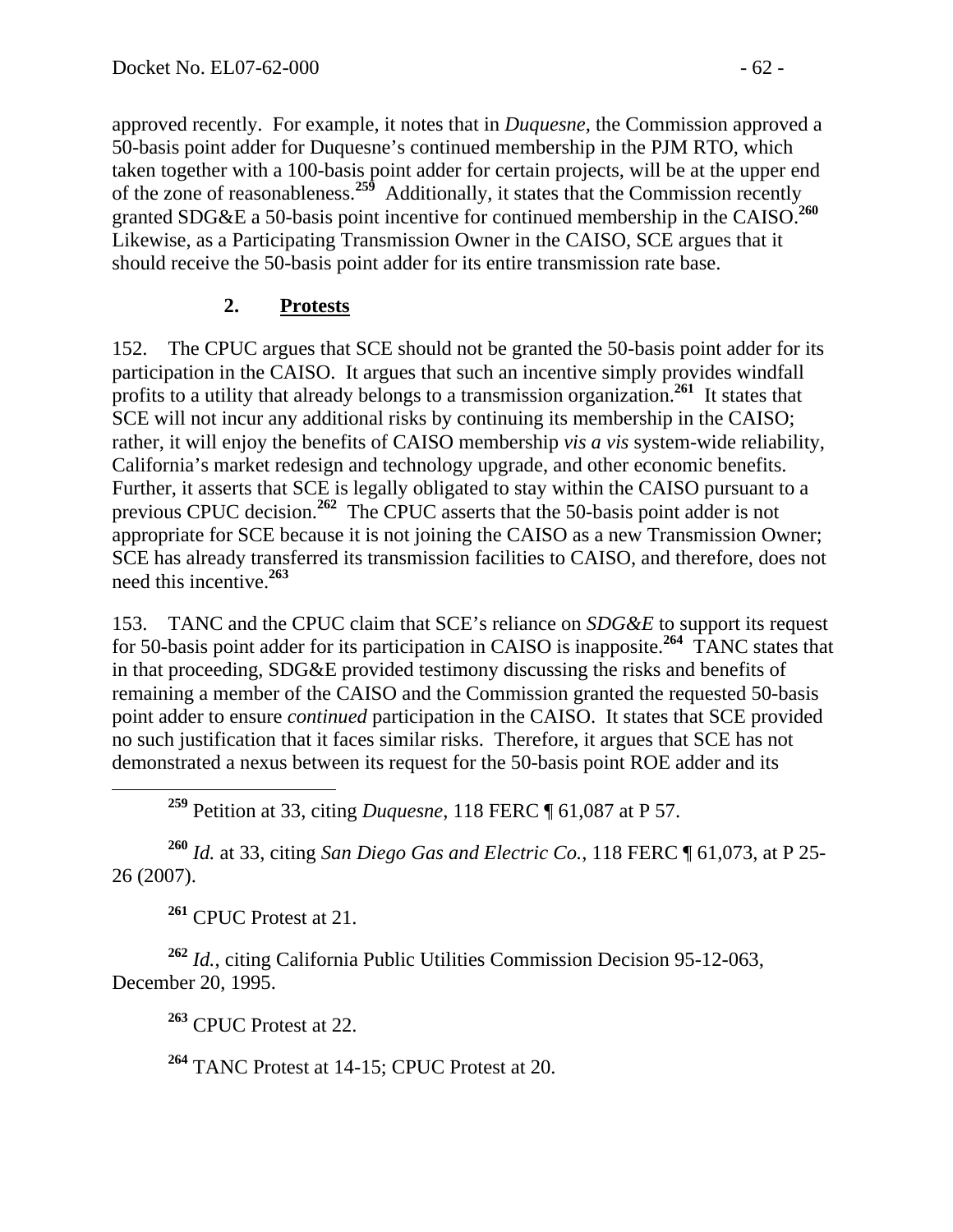continued membership in the CAISO.<sup>265</sup> Additionally, TANC states that the proceeding in *SDG&E* resulted in an offer of settlement, in which SDG&E itself agreed to not request any transmission incentive until 2013.**<sup>266</sup>** Further, all parties in that proceeding agreed that both the request for a 50-basis point adder and the Commission's decision on the CAISO membership adder were rendered moot for the purposes of the settlement.**<sup>267</sup>** Therefore, TANC contends that SCE's reliance on *SDG&E* to support its requested 50 point adder is belied by the results of the settlement in that proceeding.

154. Additionally, CEOB argues that there is no justification for granting an incentive for CAISO membership given that SCE was one of three founding members of CAISO.**<sup>268</sup>** It states that the CAISO was created in 1996 pursuant to a joint application by PG&E, SDG&E, and SCE. The three companies created the CAISO to mitigate their market power and receive authorization from the Commission to sell electric energy at market-based rates. Therefore, CEOB contends that granting an adder in this instance is contrary to the justification of using this ROE to encourage Transmission Owners to join an ISO or RTO.**<sup>269</sup>** Further, Metropolitan states that because the underlying basis for the incentive is the assumption that benefits flow from participation in an ISO or RTO, any applicant should show that its participation in an ISO or RTO does in fact benefit customers. However, SCE fails to address the impact of its participation in the CAISO on wholesale customers.**<sup>270</sup>** It also notes that in 2006, the Commission denied SCE's request for an incentive rate for ISO participation.**<sup>271</sup>** For the foregoing reasons, parties argue that 50-basis point adder for participating in the CAISO is unwarranted.

**<sup>265</sup>** TANC Protest at 15.

**<sup>266</sup>** *Id.*

<sup>267</sup> CPUC Protest at 20. It states that SDG&E's ROE was reduced from 12.5 percent to 11.35 percent in that settlement. *San Diego Gas & Electric Co.,* 119 FERC ¶ 63,005, at P 19 (2007) (*SDG&E*).

**<sup>268</sup>** CEOB Protest at 3-4.

**<sup>269</sup>** *Id.* at 4-5.

**<sup>270</sup>** Metropolitan Protest at 8.

**<sup>271</sup>** *Id.* at 8, citing *Southern California Edison Co.*, 114 FERC ¶ 61,018, at P 15 (2006) (January 9 Order).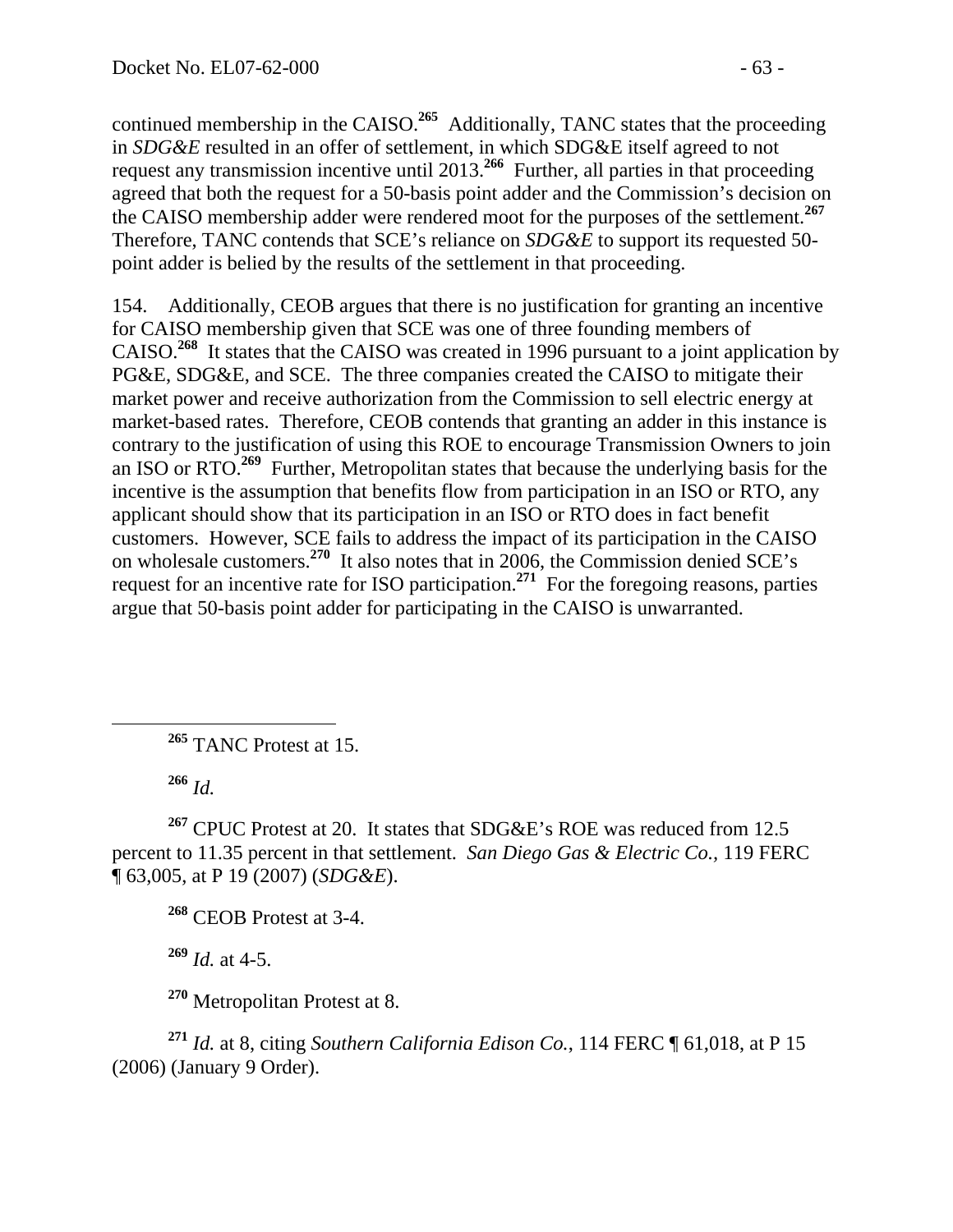## **3. SCE's Answer**

155. SCE asserts that its request for ROE incentive for continued membership in the CAISO is consistent with section 219, Order No. 679, and Commission precedent.**<sup>272</sup>** It argues that the Commission granted SDG&E a 50-basis point ROE adder and there is no reason to treat SCE differently when both SDG&E and SCE joined CAISO on the same date. Additionally, SCE claims that the fact that the proceeding in *SDG&E* resulted in a settlement among the parties does not undermine the Commission's determination that SDG&E is entitled to an ROE adder for participating in the CAISO.**<sup>273</sup>**

156. SCE challenges arguments that SCE needs to show risks and/or benefits for the CAISO membership. SCE states that the Commission has already established the benefits of membership in the CAISO.**<sup>274</sup>** It also asserts that the Commission has shown that the incentive is not merely a reward for taking on risk, but for continuing to make the benefits of ISO or RTO membership available.**<sup>275</sup>**

157. Further, SCE argues that it is incorrect that it joined the CAISO to obtain authorization to sell electric energy at market-based rates. SCE states that many utilities have obtained such authorization without joining an ISO or RTO. Even if that were true, SCE states that under Order No. 679, utilities that join ISOs or RTOs due to merger conditions or market-based rate requirements may still be entitled to the 50-basis point membership incentive.**<sup>276</sup>** It also contends that its requested ROE incentive is warranted here even though it previously was denied this incentive.<sup>277</sup> According SCE, the Commission found that SCE's request for a 50-basis point ROE adder was premature, as Order No. 679 had not been issued.**<sup>278</sup>** SCE argues that the Commission's finding that SCE's prior request was premature should have no impact on its current request.

**<sup>273</sup>** *Id.* at 5.

**<sup>274</sup>** *Id*., citing *California Independent System Operator Corp.,* 103 FERC ¶ 61,114, at P 25 (2003).

**<sup>275</sup>** *Id.* at 5.

**<sup>277</sup>** *Id.* at 4.

**<sup>278</sup>** *Id.* at n. 11.

**<sup>272</sup>** SCE June 25 Answer at 4, citing *Duquesne* at P 57; *SDG&E* at P 25; *Maine Pub. Utils. Comm'n v. FERC*, 454 F.3d 278 (D.C. Cir. 2006).

**<sup>276</sup>** *Id.* at 6, citing Order No. 679, FERC Stats. & Regs. ¶ 31,222 at P 331 & n. 180.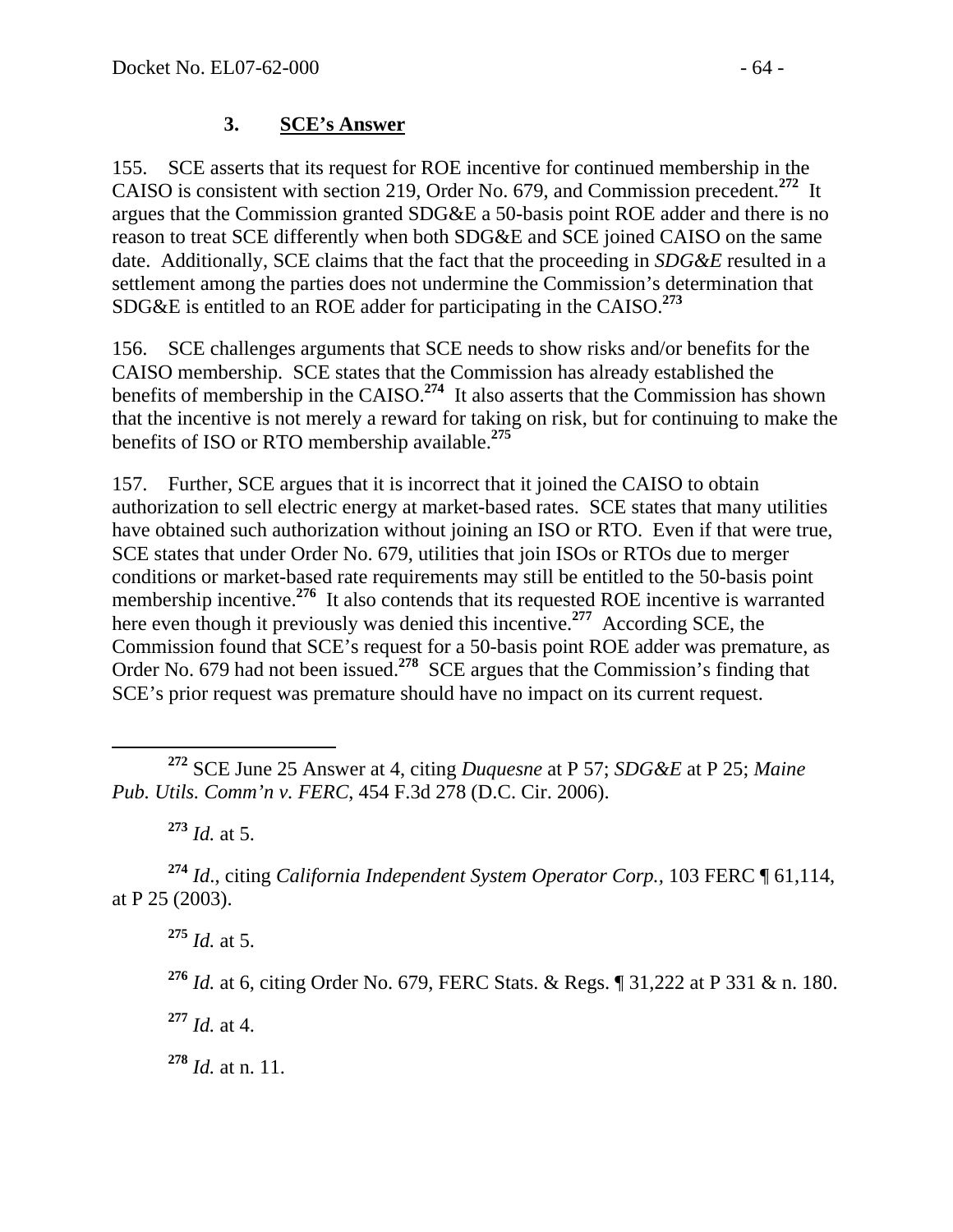## **4. Commission Determination**

158. We approve SCE's proposal to increase its ROE by 50-basis points for continued participation in the CAISO, to be bound by the upper end of the zone of reasonableness, to be determined when SCE makes its future section 205 filing. First, as we stated in Order No. 679-A, we will authorize incentive-based rate treatment for public utilities that continue to be a member of a Transmission Organization.**<sup>279</sup>** Section 219 of the FPA specifically provides that the Commission shall provide for incentives to each transmitting utility that joins a Transmission Organization. The consumer benefits, including reliable grid operation, provided by such organizations are well documented and consistent with the purpose of section 219.

159. As explained in Order No. 679-A, the decision to provide incentives for participation in a Transmission Organization is a policy one, aimed at promoting particular policy objectives, unrelated to any particular project. Parties' protest that SCE should not be rewarded for its continued participation in the CAISO or that SCE needs to make a showing of risks and benefits of CAISO membership is a collateral attack on Order No. 679-A;**<sup>280</sup>** thus, we reject these arguments. In that respect, we also reject Metropolitan's argument that SCE should be denied this incentive because the Commission previously rejected SCE's request for incentive rate for CAISO participation. Since the January 9 Order, eligibility for this incentive has been modified to permit adders for not only *existing* membership in a transmission organization, but also to encourage *continued* membership, as specified in Order No. 679. SCE's participation in the CAISO meets this standard for eligibility for the Transmission Organization incentive. We further note that the level of the requested incentive, 50-basis points, is the same as that approved for similar utilities, such as BG&E, Duquesne, and ComEd.**<sup>281</sup>**

**<sup>279</sup>** Order 679-A, FERC Stats. & Regs. ¶ 31,236 at P 86. Under Order No. 679, an independent system operator such as CAISO qualifies as a Commission-approved Transmission Organization for purposes of eligibility for the Transmission Organization incentive. Order No. 679, FERC Stats. & Regs. ¶ 31,222 at P 328.

**<sup>280</sup>** Order No. 679-A, FERC Stats. & Regs. ¶ 31,236 at P 79.

**<sup>281</sup>** *See, e.g., BG&E,* 120 FERC ¶ 61,084, at P 31; *Duquesne*, 118 FERC ¶ 61,087 at P 50; *ComEd*, 119 FERC ¶ 61,238 at P 72.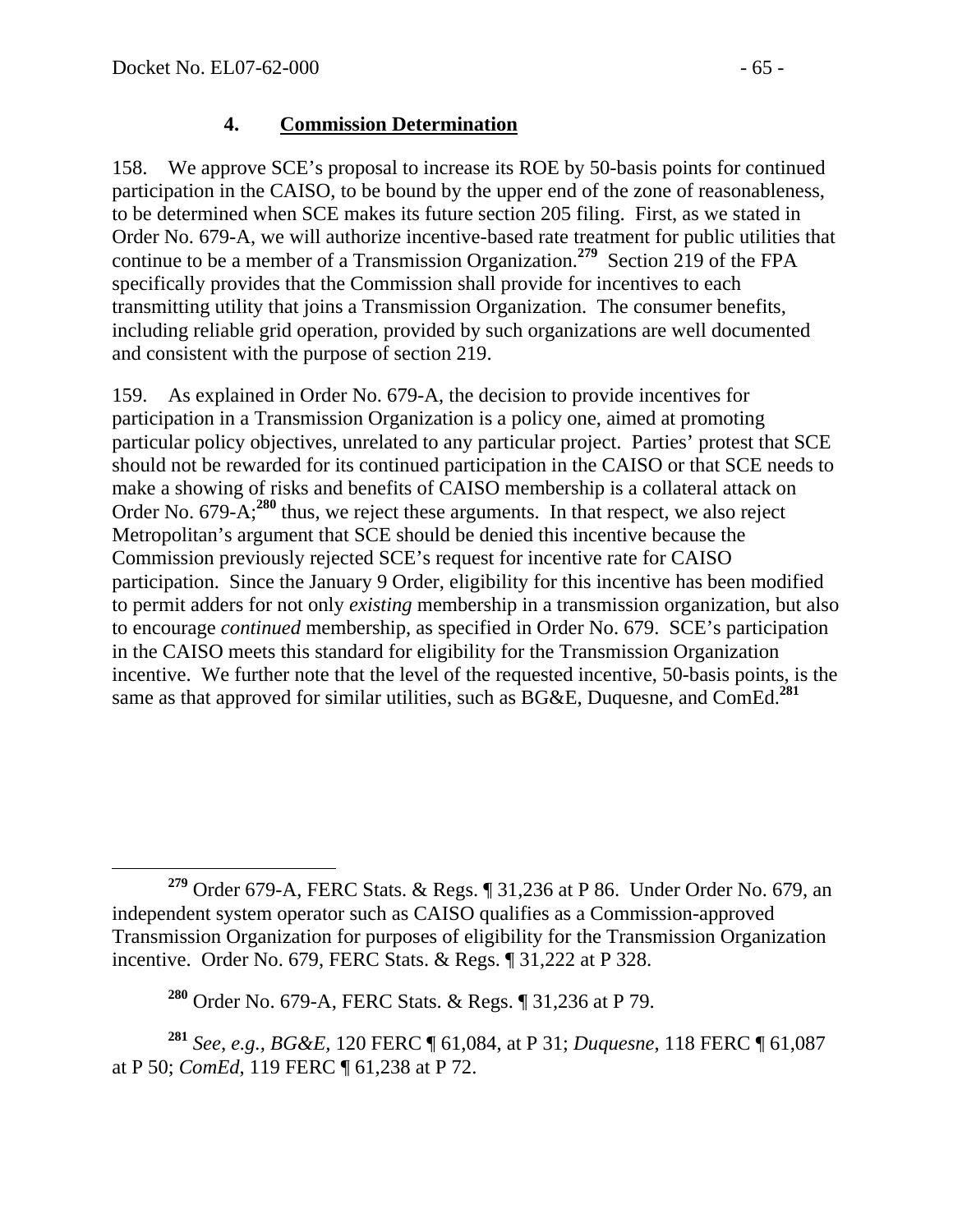#### The Commission orders:

 We hereby grant SCE's petition for a declaratory order, as discussed in the body of this order.

By the Commission. Commissioner Kelly concurring in part and dissenting in part with a separate statement attached. Commissioner Wellinghoff concurring with a separate statement attached.

 $(S E A L)$ 

Kimberly D. Bose, Secretary.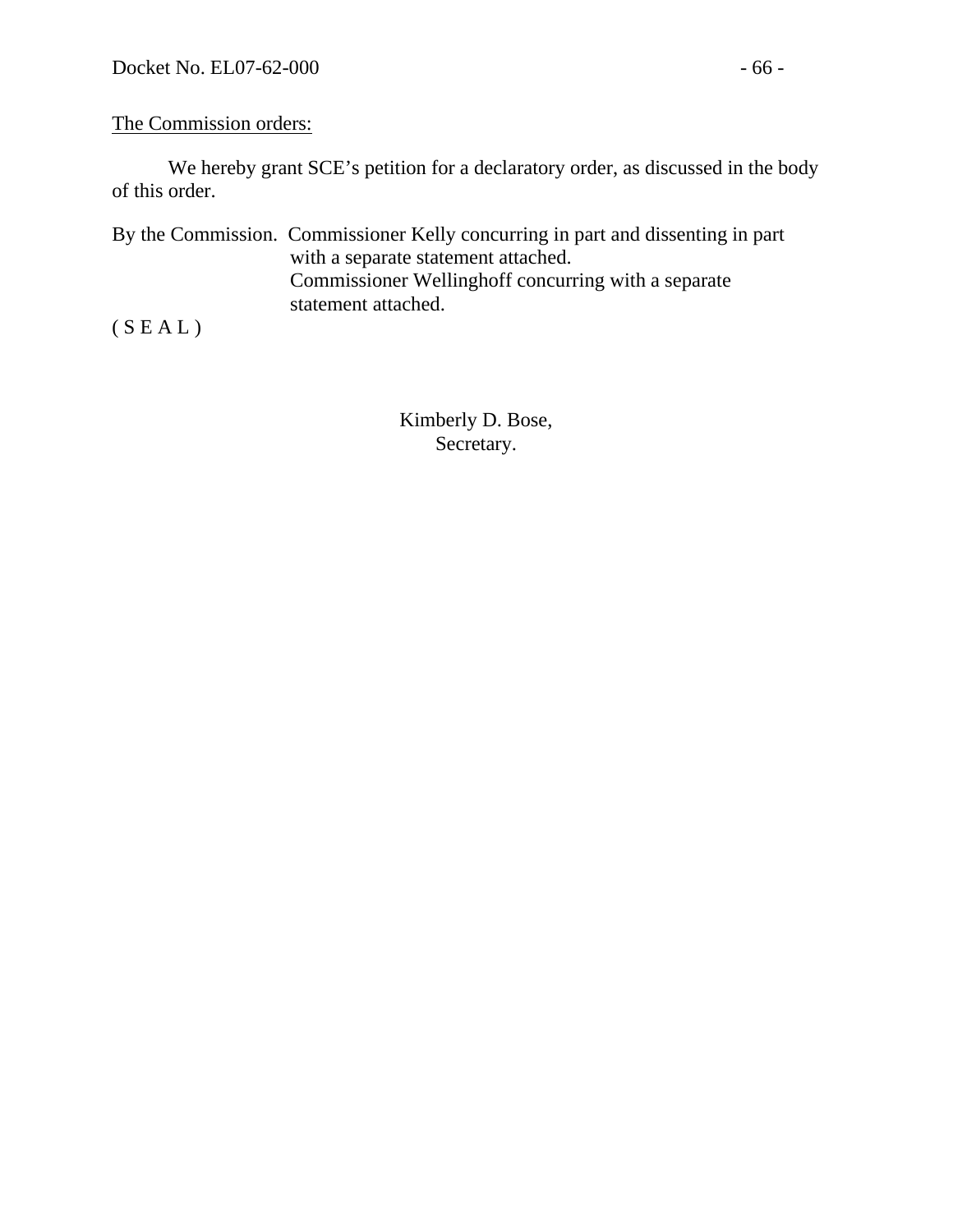#### UNITED STATES OF AMERICA FEDERAL ENERGY REGULATORY COMMISSION

Southern California Edison Company Docket No. EL07-62-000

(Issued November 16, 2007)

KELLY, Commissioner, *concurring in part and dissenting in part:* 

This order addresses a Southern California Edison (SCE) request for transmission rate incentives for three transmission projects. Based on the record in this proceeding, I conclude that SCE has demonstrated that the DVP2 Line and the Tehachapi Project warrant incentive rate treatment. SCE has also demonstrated that its requested CWIP and abandonment costs incentives, as well as its CAISO participation incentive, are warranted. Therefore, I concur with this order's grant of these incentives for these desirable transmission projects, which will benefit a large proportion of the California public by greatly enhancing reliability and by bringing more generation, including renewable wind-powered generation, to the California market.

In contrast, SCE has not demonstrated that these projects warrant basis point ROE adders beyond that for participation in the CAISO. I also disagree that the Rancho Vista transmission substation project merits incentive rate treatment. Accordingly, for the reasons set forth below, I dissent in part on this order.

The evidence presented in this case indicates the DVP2 Line and the Tehachapi Project warrant SCE's proposed incentive rate treatment with regard to (1) 100% of CWIP in ratebase, (2) construction and development cost recovery of these projects even if the projects are abandoned before completion, and (3) a 50 basis point ROE adder for SCE's participation in the CAISO. CWIP and pre-granted abandonment costs are appropriate incentives because they will significantly mitigate the primary risks of the DVP2 Line and the Tehachapi Project, i.e., their long/uncertain lead times, and the possibility that they might not be completed. Order 679-A requires applicants seeking incentive rate treatment to satisfy a nexus requirement by demonstrating that the "incentive(s) sought must be tailored to address the demonstrable risks and challenges faced by the applicant in undertaking the project."**<sup>1</sup>** SCE has done a good job of explaining how these incentives are tailored to address the demonstrable risks and challenges faced by SCE in undertaking these projects.

<sup>&</sup>lt;u>1</u> <sup>1</sup> Order No. 679-A, 117FERC ¶ 61,345 at P 21.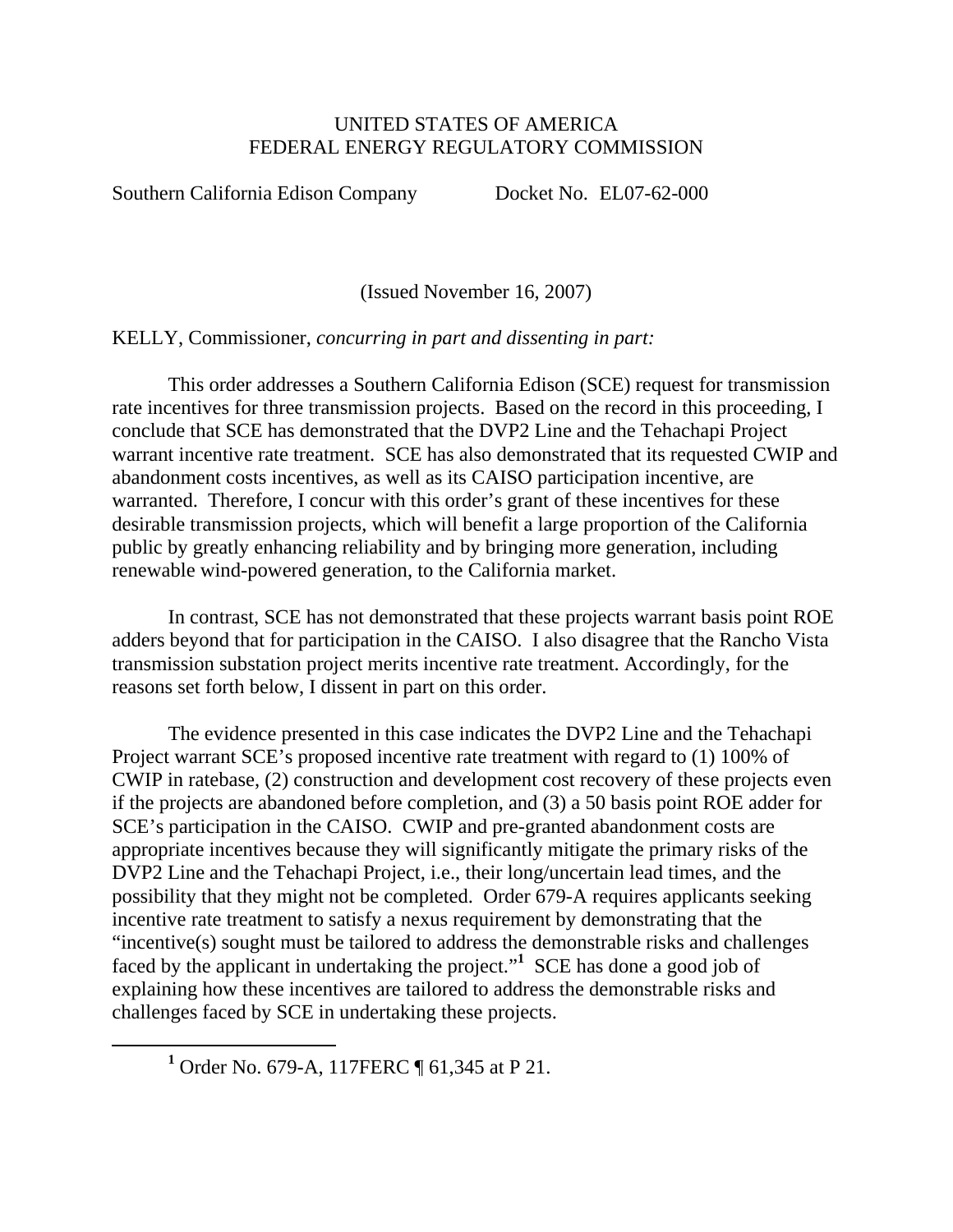However, SCE has not justified why additional project-specific incentive ROE adders of 150 basis points are necessary to encourage investment in these projects. In adopting Order 679, the Commission explained: "In many instances, an incentive-based ROE is appropriate because our traditional policies are not sufficient to encourage new investment."<sup>2</sup> In this case, SCE has failed to explain why its standard return on equity is not sufficient to encourage its investment in these projects. On the contrary, SCE largely bases its request for 150 basis point adders on the Commission's approval of an ROE adder in *Duquesne*.<sup>3</sup> I find this argument particularly unconvincing because, as I stated in my dissent in that case, I do not believe incentives were appropriate for Duquesne. Additionally, if anything, the evidence in this case tends to discredit any argument that SCE's standard ROE is insufficient to encourage its investment in these projects. First, the other incentives granted in this case appear to account for most of the risks attached to the projects. The incentive to allow recovery of abandonment costs will cover the risk of failed projects, and including 100 percent of CWIP in rate base will account for much of the risk of the lead times required to plan and construct these projects. Given these riskreducing incentives, and the fact that SCE will have an enhanced rate of return on equity with the 50 basis point adder for CAISO participation, I struggle to find justification in the record to further raise SCE's return on equity. Finally, it appears SCE is under an obligation to build these transmission lines without an incentive rate of return.**<sup>4</sup>** For all these reasons, I find that SCE's request for additional ROE adders has not met our requirement to provide "sufficient explanation and support to allow the Commission to

 **<sup>2</sup>** <sup>2</sup> Order No. 679, 117 FERC ¶ 31,222 at P 94.

**<sup>3</sup>** *Duquesne Light Co.*, 118 FERC ¶ 61,087 (2007). Duquesne requested an upward adjustment of 150 basis points to its authorized base-level ROE; the Commission granted 100 basis points. SCE states in its petition it is "entitled to the 150 basis point ROE adder for the DPV2 and Tehachapi Projects because these projects are far more expansive and risky than the Rancho Vista Project or the project proposed in Duquesne." (Petition at p. 35)

<sup>4</sup> The California Public Utility Commission, an intervenor in this case that protested the grant of incentive ROE adders to SCE, has stated that "SCE is a CPUCregulated investor-owned public utility. The CPUC has made clear that SCE needs to build the Tehachapi and DPV2 transmission projects. If necessary, the Commission could compel SCE action pursuant to California Public Utilities Code Section 761, which grants the CPUC the broad authority to require SCE and other California utilities to construct facilities necessary to serve its customers." Notice of Intervention and Protest of the California Public Utilities Commission at 11. SCE did not take issue with this statement.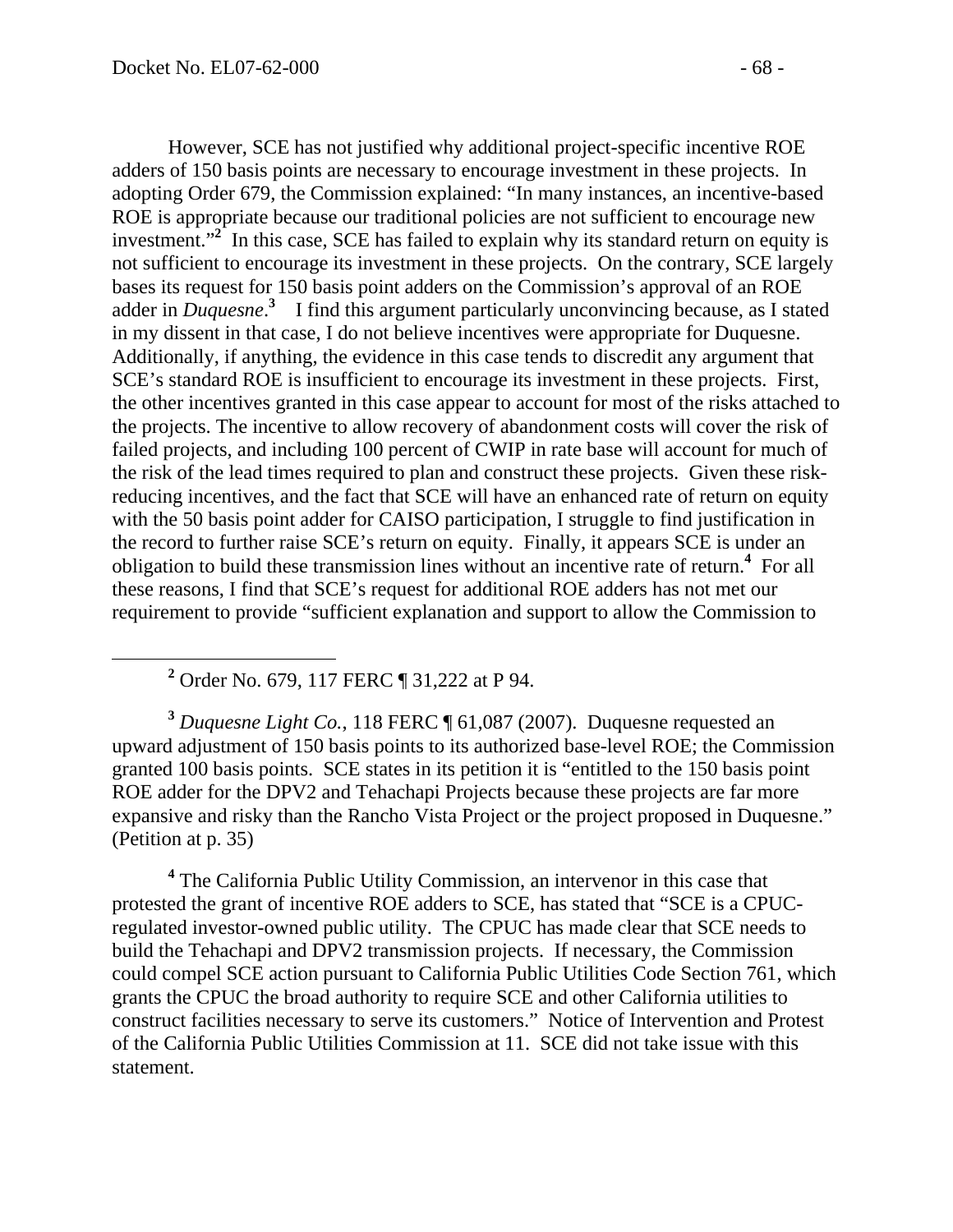evaluate each element of the package and the interrelationship of all elements of the package."**<sup>5</sup>**

In Order No. 679-A, the Commission discussed the care that must be taken in granting incentive ROEs. We said "[a]lthough the Commission has broad discretion to establish returns on equity anywhere within the zone of reasonableness, we must be careful in the manner in which we exercise this discretion. The Commission clarifies that we do not intend to grant incentive returns 'routinely' or that, when granted, they will always be at the 'top' of the zone of reasonableness."**<sup>6</sup>** I do not believe the Commission has acted carefully in this case. Indeed, I am concerned that it has begun doing what it said it would not do: granting incentive returns as a matter of course. Routinely granting incentive returns will quickly morph them from incentives to entitlements. In this case, the CPUC estimates the ROE incentives proposed by SCE would increase its revenue requirement by at least \$75 million a year. This should not be approved unless, under a rigorous examination, the Commission is convinced the incentive is required to get the projects built. SCE has not given us the evidence necessary to conduct such a rigorous examination, and we have not insisted on receiving it.

Finally, with respect to SCE's Rancho Vista project, I disagree that any incentive whatsoever should be granted because I do not find SCE has satisfied the threshold nexus requirement for incentive rate treatment. This project appears to fall into the category of "routine investments made in the ordinary course" as discussed in Order. No. 679-A.**<sup>7</sup>** The primary driver of the Rancho Vista project is the need to meet load growth. SCE concedes in its petition that the project is "needed primarily to serve load growth in fastgrowing San Bernardino and Riverside counties."**<sup>8</sup>** Moreover, in response to the Commission's deficiency letter, SCE elaborates:

This load growth will lead to the need for additional 500/230 kV transformer capacity by the summer of 2011. Additionally, with high levels of generation retirements (the scenario studied included the retirement of 1,400 MW of high and medium risk generation in the Los Angeles Basin),

- **<sup>5</sup>** <sup>5</sup> Order No. 679-A at P 27.
	- **6** Order No. 679-A at P 7.
	- **7** Order No. 679-A at P 60.
	- **8** Petition at p. 19.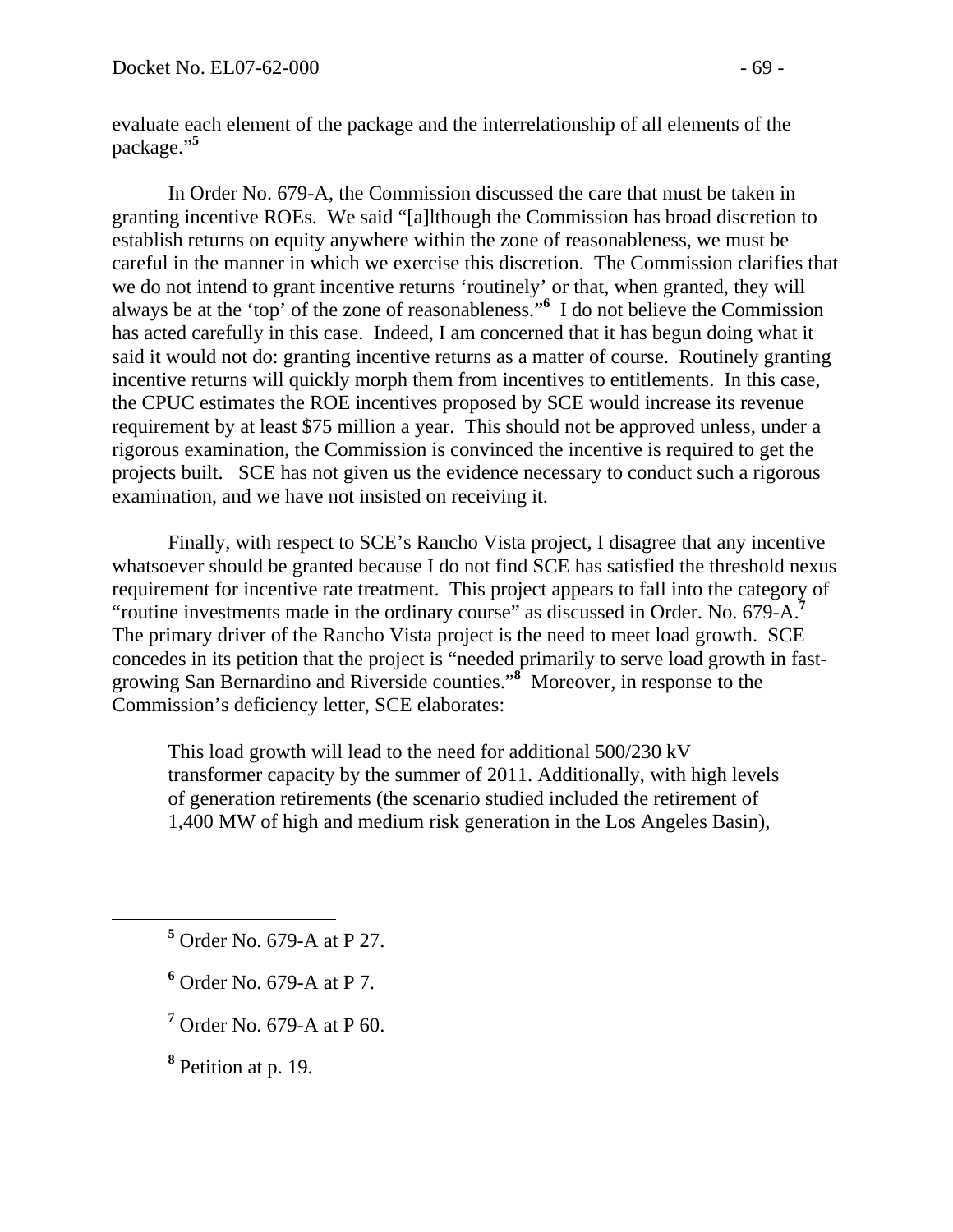the need for this new substation could be accelerated to as early as the summer of 2009.**<sup>9</sup>**

Building transmission to meet load growth is consistent with a public utility's normal course of operations. In addition, the cost of the Rancho Vista project in absolute terms is \$200 million and the cost relative to the current transmission ratebase is less than 17 percent, which are not exceptionally large by public utility standards. Based on the record evidence, I conclude the Rancho Vista project is not only required as part of SCE's normal course of operations, but would also be built to address near-term reliability issues without any incentives.

For these reasons, I respectfully concur in part and dissent in part from this order.

 $\overline{\phantom{a}}$  , which is a set of the contract of the contract of the contract of the contract of the contract of the contract of the contract of the contract of the contract of the contract of the contract of the contract

Suedeen G. Kelly

**<sup>9</sup>** Supplemental Information Supporting Petition For Declaratory Order For Incentive Rate Treatment at p. 8.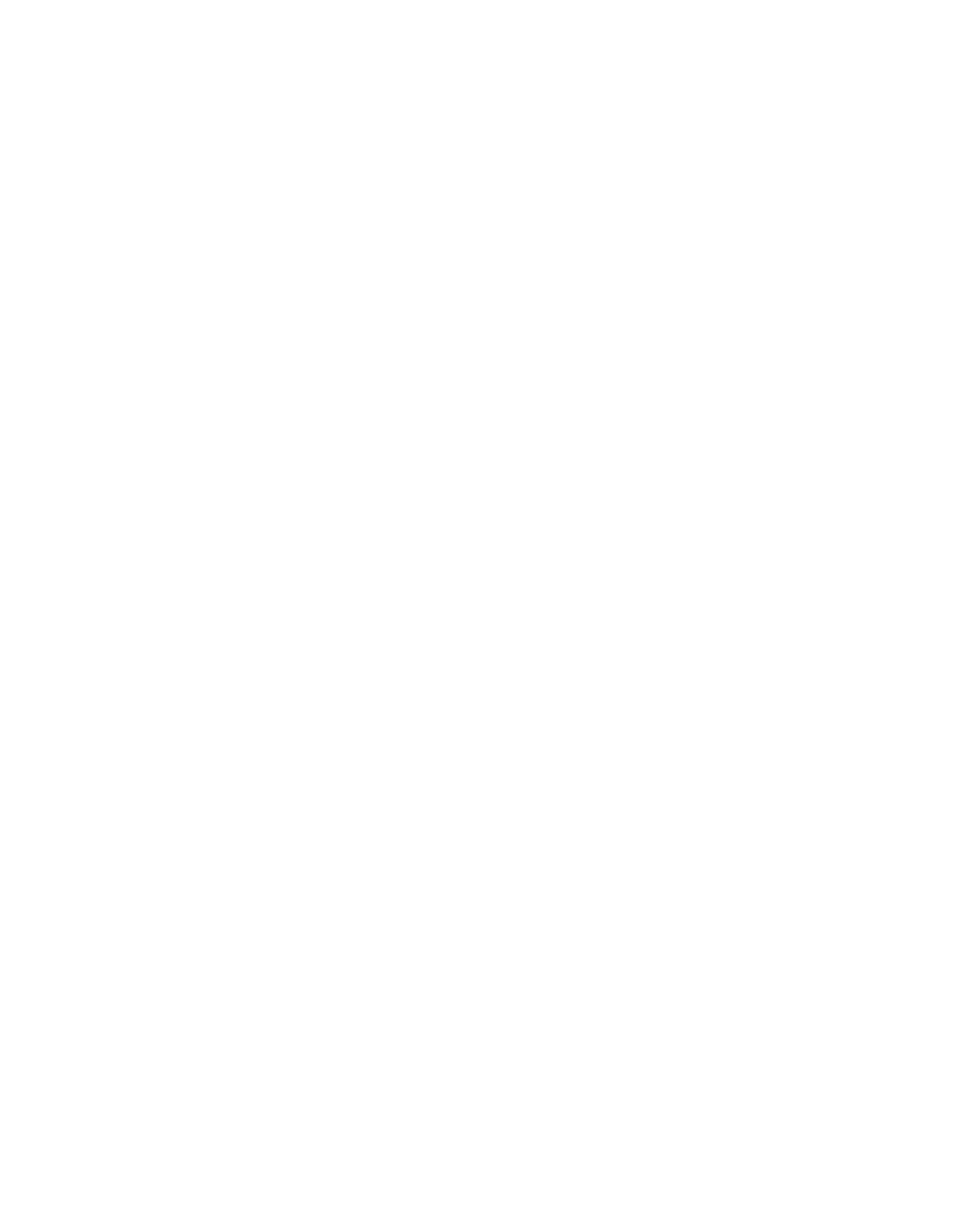#### UNITED STATES OF AMERICA FEDERAL ENERGY REGULATORY COMMISSION

Southern California Edison Company Docket No. EL07-62-000

(Issued November 16, 2007)

WELLINGHOFF, Commissioner, *concurring*:

 As I have stated in previous cases, in considering an incentive ROE adder for transmission, the Commission should focus on encouraging investment decisions beyond upgrades simply required to meet a utility's service obligations or the minimum standard of good utility practice. An incentive adder should be more narrowly targeted to transmission investments that provide incremental benefits, such as benefits that result from the deployment of "best available technologies" that increase operational and energy efficiency, enhance grid operations, and result in greater grid flexibility.<sup>1</sup> Such investments recognize that efficient transmission facilities and state-of-the-art transmission technologies are essential to solving our energy delivery problems. Promoting such investments is also consistent with the Congressional directive set forth in section 1223 of EPAct 2005 that requires the Commission to encourage the use of advanced transmission technologies in infrastructure improvements of both existing and new transmission facilities.**<sup>2</sup>**

 The investments for which SoCal Edison is seeking incentive ROE adders in this proceeding reflect a commitment to advanced technologies. For example, as part of both its Devers-Palo Verde II (DPV2) Project and its Tehachapi Project, SoCal Edison plans to employ Static VAR Compensators (SVCs) to damp power oscillations resulting from a postulated system fault. SoCal Edison states that the SVCs will improve dynamic and transient network stability, among other benefits. SoCal Edison also states that the SVCs will use power electronics and related software, as identified in section 1223 of EPAct 2005, to monitor system conditions at various substations, to provide the proper amount of reactive support for the network, and to provide voltage control. In addition, both the DPV2 Project and the Tehachapi Project will feature special protection systems that use fiber optic technologies to provide reliable high speed data communications between switching stations and allow the monitoring systems to trip load in the event of outage

**<sup>1</sup>** *See American Elec. Power Serv. Corp*., 118 FERC 61,041 (2007) (concurring statement of Commissioner Wellinghoff at 5).

**<sup>2</sup>** *See* Pub. L. No. 109-58, § 1223, 119 Stat. 594, 953-54 (2005).